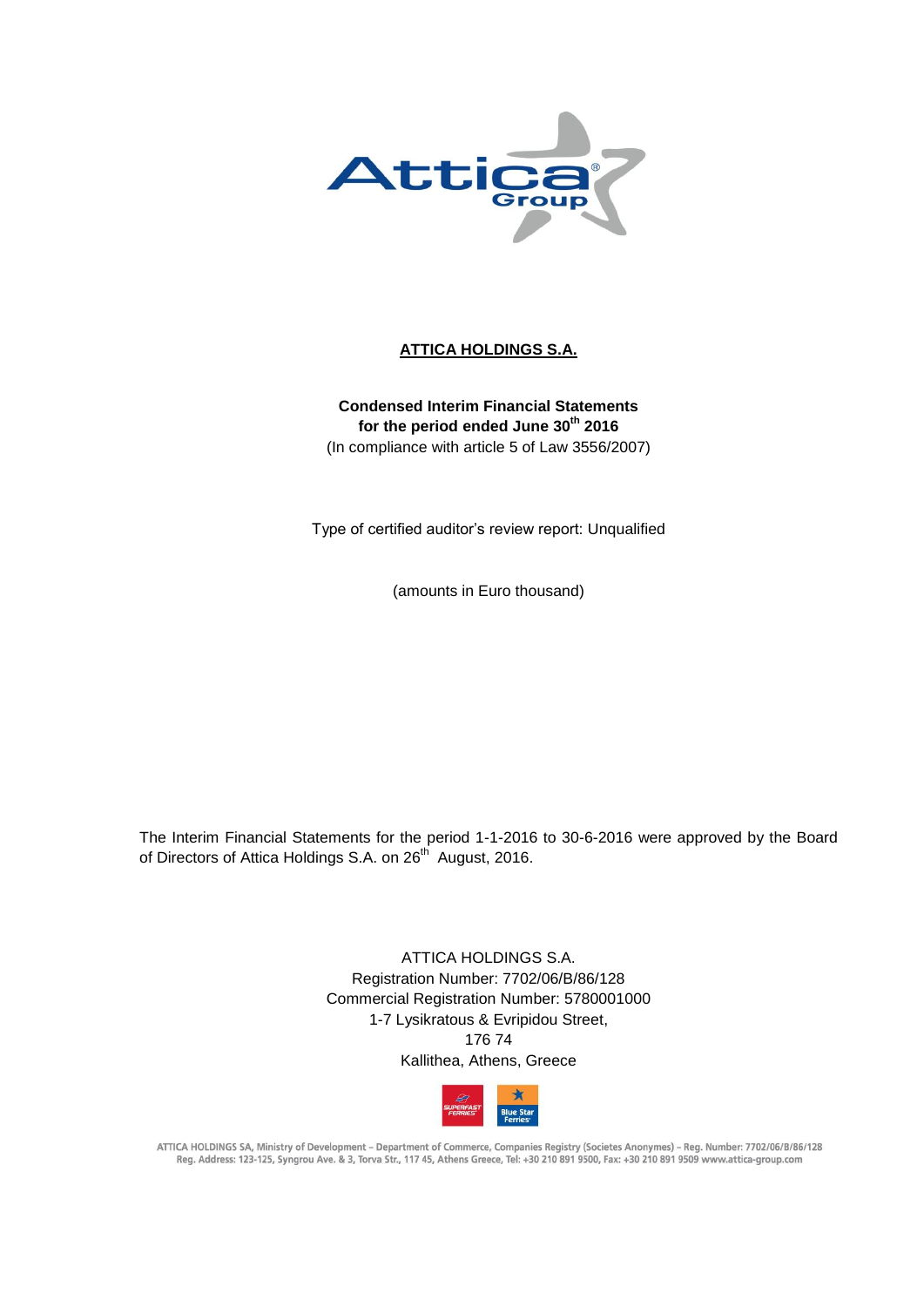

# **Half Year Financial Report (January 1st 2016 to June 30th 2016)**

The present Half Year Financial Report is compiled according to article 5 of Law 3556/2007 and the decisions of the Hellenic Capital Market Commission an includes:

- Statement of the Board of Directors' Members,
- Certified auditor's review report,
- Half Year Report of the Board of Directors for the period 1.1.2016 30.6.2016,
- Condensed Interim Financial Statements (company and consolidated) for the period ended June 30, 2016,
- Figures and Information for the period from January 1 to June 30, 2016.

The present Half Year Financial Report for the six-month period ended June 30, 2016 is the one approved by the Board of Directors of Attica Holdings S.A. on 26 August, 2016 and is available in the internet on the web address www.attica-group.com.

The concise financial data and information published in the Press, deriving from the financial statements, aim at providing readers with general information on the Company's financial situation and results but do not offer a complete picture of its financial position, the Company and Group financial performance and cash flows, according to the International Financial Reporting Standards.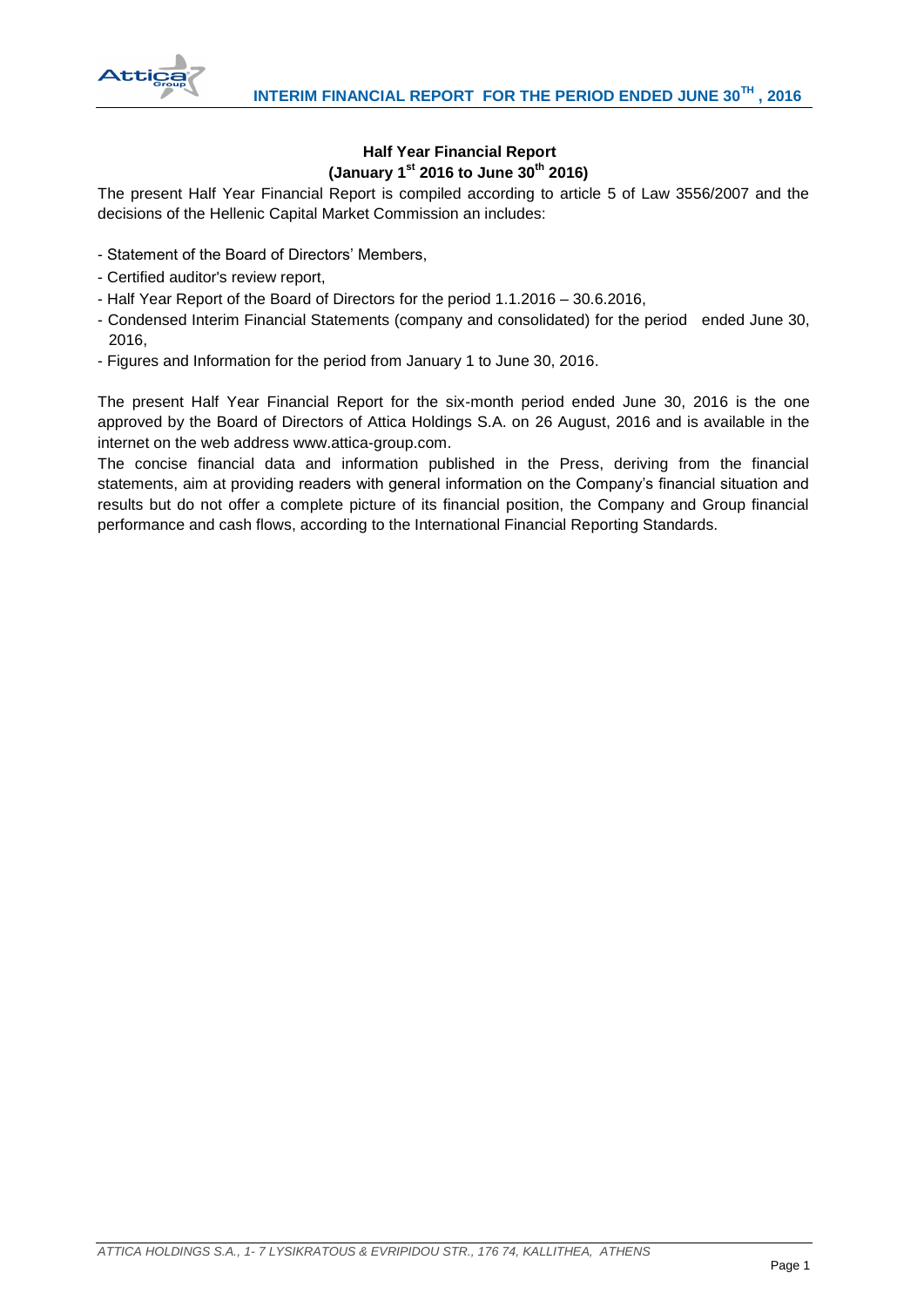

# **CONTENTS Page**

|        | Semi - Annual Board of Directors Report for Attica Holdings S.A.for the period 1.1.2016 - 30.6.2016 7 |  |
|--------|-------------------------------------------------------------------------------------------------------|--|
|        |                                                                                                       |  |
|        |                                                                                                       |  |
|        |                                                                                                       |  |
|        |                                                                                                       |  |
|        | Statement of Changes in Equity of the Company (period 1-1 to 30-06-2016)  19                          |  |
|        |                                                                                                       |  |
|        |                                                                                                       |  |
|        |                                                                                                       |  |
|        |                                                                                                       |  |
| 1.     |                                                                                                       |  |
| 2.     |                                                                                                       |  |
| 2.1.   | New Standards, Interpretations, Revisions and Amendments to existing Standards that are               |  |
|        |                                                                                                       |  |
| 2.2.   | New Standards, Interpretations and Amendments to existing Standards that have not been                |  |
|        |                                                                                                       |  |
| 3.     |                                                                                                       |  |
| 3.1.   |                                                                                                       |  |
| 3.1.1. |                                                                                                       |  |
| 3.1.2. |                                                                                                       |  |
| 3.1.3. | Additional risks arising from the enforcement of capital controls in Greece27                         |  |
| 4.     |                                                                                                       |  |
| 4.1.   |                                                                                                       |  |
| 4.2.   |                                                                                                       |  |
| 4.3.   |                                                                                                       |  |
| 5.     |                                                                                                       |  |
| 5.1.   |                                                                                                       |  |
| 5.2.   |                                                                                                       |  |
| 6.     |                                                                                                       |  |
| 6.1.   | Intercompany transactions between Attica Holdings S.A. and other companies of Attica Group            |  |
|        |                                                                                                       |  |
| 6.1.1. | Intercompany transactions between Attica Holdings S.A. and the companies of Marfin                    |  |
|        |                                                                                                       |  |
| 6.2.   |                                                                                                       |  |
| 6.3.   |                                                                                                       |  |
| 7.     | Information for the Financial Statements for the period 1-1 to 30-06-2016 32                          |  |
| 7.1.   |                                                                                                       |  |
| 7.2.   |                                                                                                       |  |
| 7.3.   |                                                                                                       |  |
| 7.4.   |                                                                                                       |  |
| 7.5.   |                                                                                                       |  |
| 7.6.   |                                                                                                       |  |
| 7.7.   |                                                                                                       |  |
| 7.8.   |                                                                                                       |  |
| 7.9.   |                                                                                                       |  |
| 7.10.  |                                                                                                       |  |
| 7.11.  |                                                                                                       |  |
| 7.12.  |                                                                                                       |  |
| 7.13.  |                                                                                                       |  |
|        |                                                                                                       |  |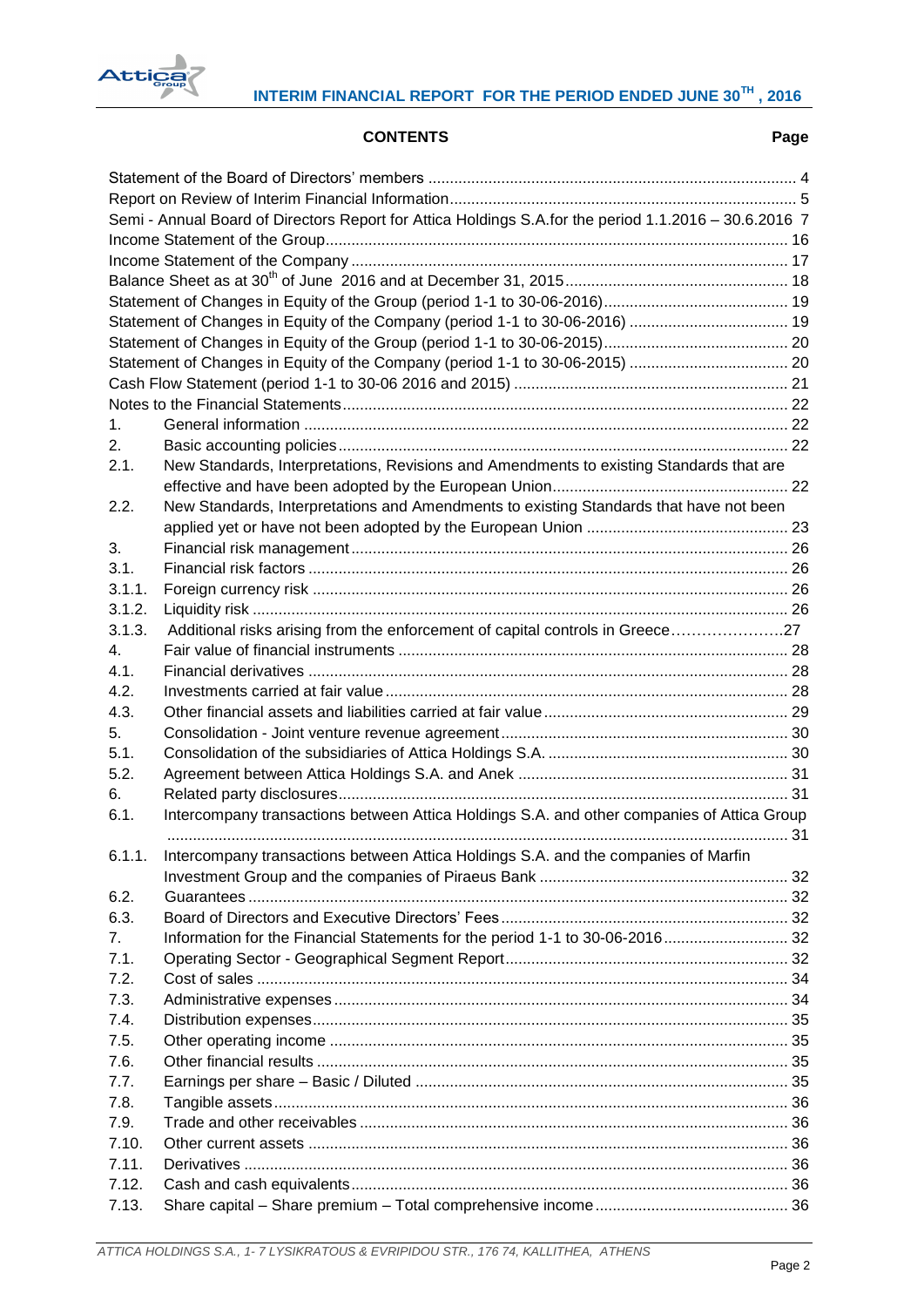

# INTERIM FINANCIAL REPORT FOR THE PERIOD ENDED JUNE 30TH, 2016

| 8.1. |  |
|------|--|
| 8.2. |  |
| 8.3. |  |
| 8.4. |  |
| 9.   |  |
| 10.  |  |
|      |  |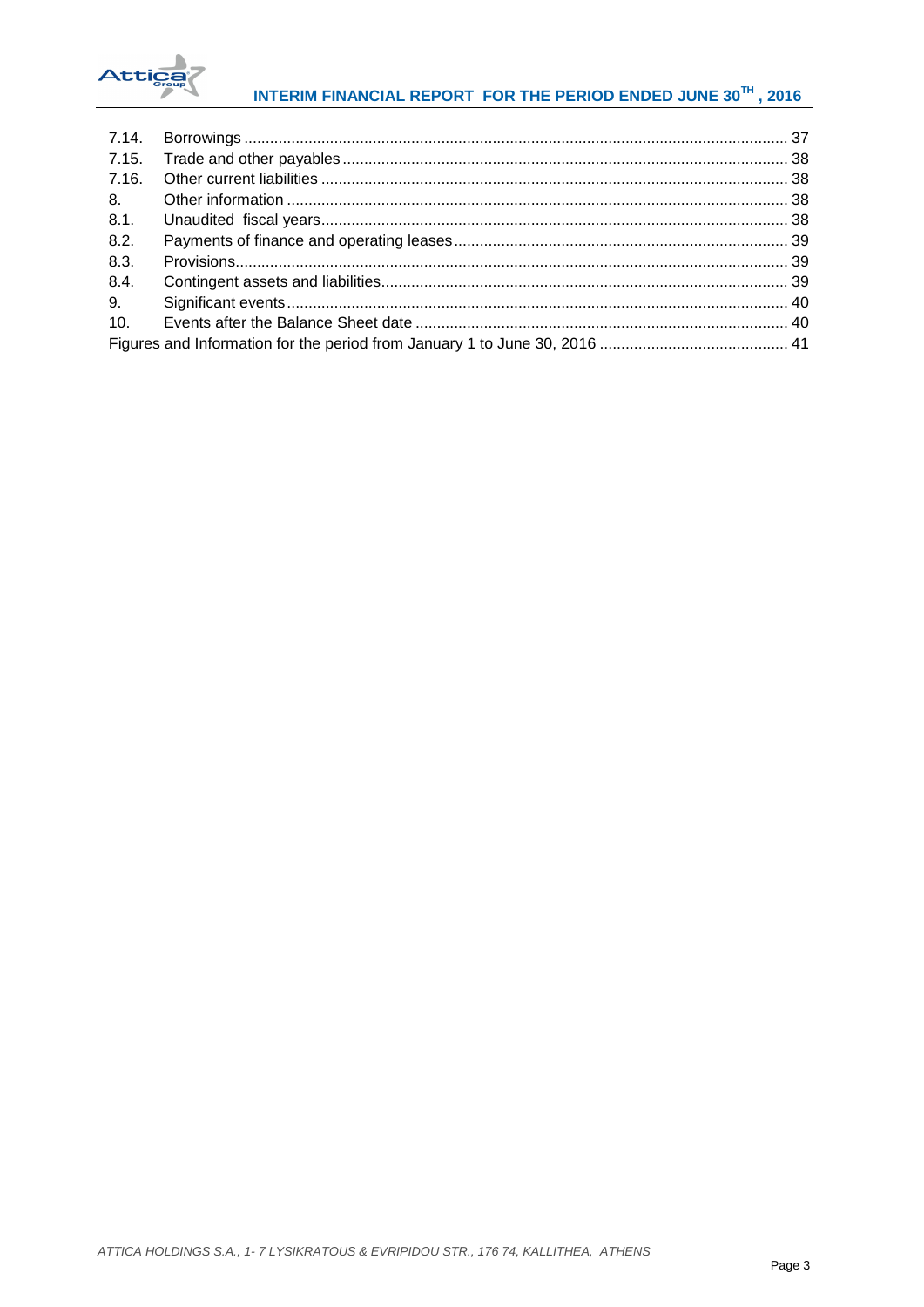

# **Statement of the Board of Directors' members (In accordance with article 5, par. 2 of Law 3556/2007)**

<span id="page-4-0"></span>The members of the Board of Directors of ATTICA HOLDINGS S.A.  $\cdot$ 

- 1. Kyriakos Magiras, Chairman,
- 2. Spiros Paschalis, Chief Executive Officer and
- 3. Iraklis Simitsidellis, Executive member, having been specifically assigned by the Board of Directors,

under our capacity as mentioned above, and specifically as appointed by the Board of Directors of Attica Holdings S.A., we declare and we assert that to the best of our knowledge

- a) the enclosed financial statements (company and consolidated) of Attica Holdings S.A.(hereafter referred to as the company) for the period of 1.1.2016 to 30.06.2016, which were prepared in accordance with the current accounting standards, give a true picture of the assets and liabilities, the shareholder's equity and the profit and loss account of the Company, as well as of the companies included in the consolidation as a whole, in accordance with the provisions laid down in paragraphs 3 to 5, article 5, of Law No. 3556/2007,
- b) the enclosed semiannual report by the Board of Directors includes a true presentation of the required information of Attica Holdings S.A., as well as of the companies included in Group consolidation and considered aggregately as a whole, in accordance with paragraph 6 of article 5 of Law No. 3556/2007,
- c) the interim financial statements for the period of 1.1.2016 to 30.06.2016 were approved by the Board of Directors on August 26,2016 and are available in the internet on the web address www.attica-group.com.

Athens, 26 August, 2016

Confirmed by

 **Kyriakos D. Magiras Spiros Ch. Paschalis Iraklis I. Simitsidellis**

 **Chairman of the B.O.D Chief Executive Officer Executive member ID Card No. AK109642 ID Card No. AB 215327 ID Card No. ΑΜ 140292**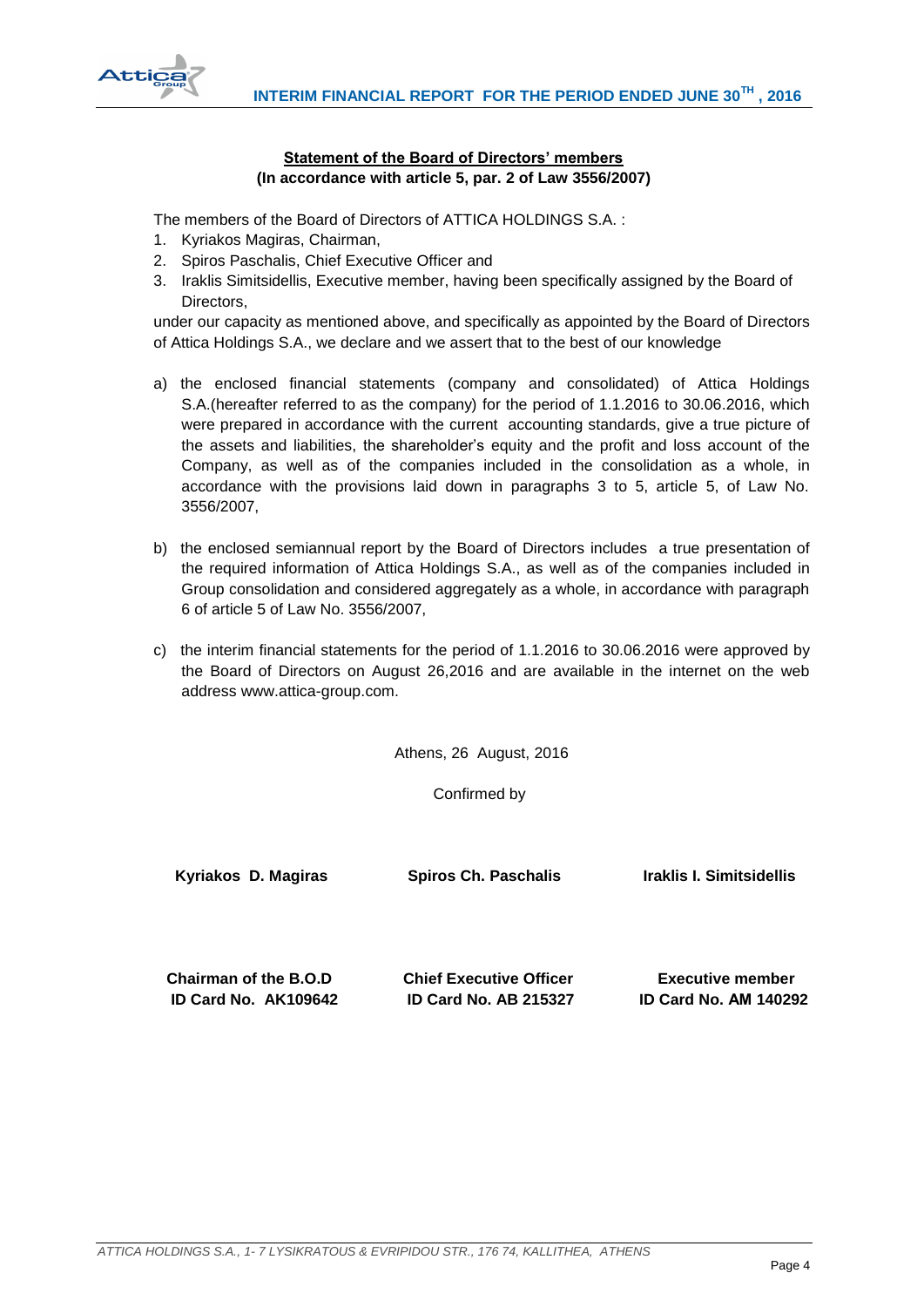

# <span id="page-5-0"></span>**Report on Review of Interim Financial Information**

# To the Shareholders of "**ATTICA HOLDINGS S.A.**"

## **Introduction**

We have reviewed the accompanying separate and consolidated condensed statement of financial position of ATTICA HOLDINGS S.A. as of 30 June 2016 and the related separate and consolidated condensed statement of comprehensive income, changes in equity and cash flows for the six-month period then ended, and the selected explanatory notes that comprise the interim financial information, which form an integral part of the six-month financial report of Law 3556/2007. Management is responsible for the preparation and fair presentation of this interim condensed financial statement in accordance with the International Financial Reporting Standards as adopted by the European Union and apply for interim financial information (International Accounting Standard "IAS 34"). Our responsibility is to express a conclusion on these interim condensed financial statements based on our review.

#### **Scope of Review**

We conducted our review in accordance with International Standard on Review Engagements 2410, "Review of Interim Financial Information Performed by the Independent Auditor of the Entity". A review of interim financial information consists of making inquiries, primarily of persons responsible for financial and accounting matters, and applying analytical and other review procedures. A review is substantially less in scope than an audit conducted in accordance with International Standards on Auditing and consequently does not enable us to obtain assurance that we would become aware of all significant matters that might be identified in an audit. Accordingly, we do not express an audit opinion.

## **Conclusion**

Based on our review, nothing has come to our attention that causes us to believe that the accompanying interim financial information has not been prepared in all material respects, in accordance to IAS 34.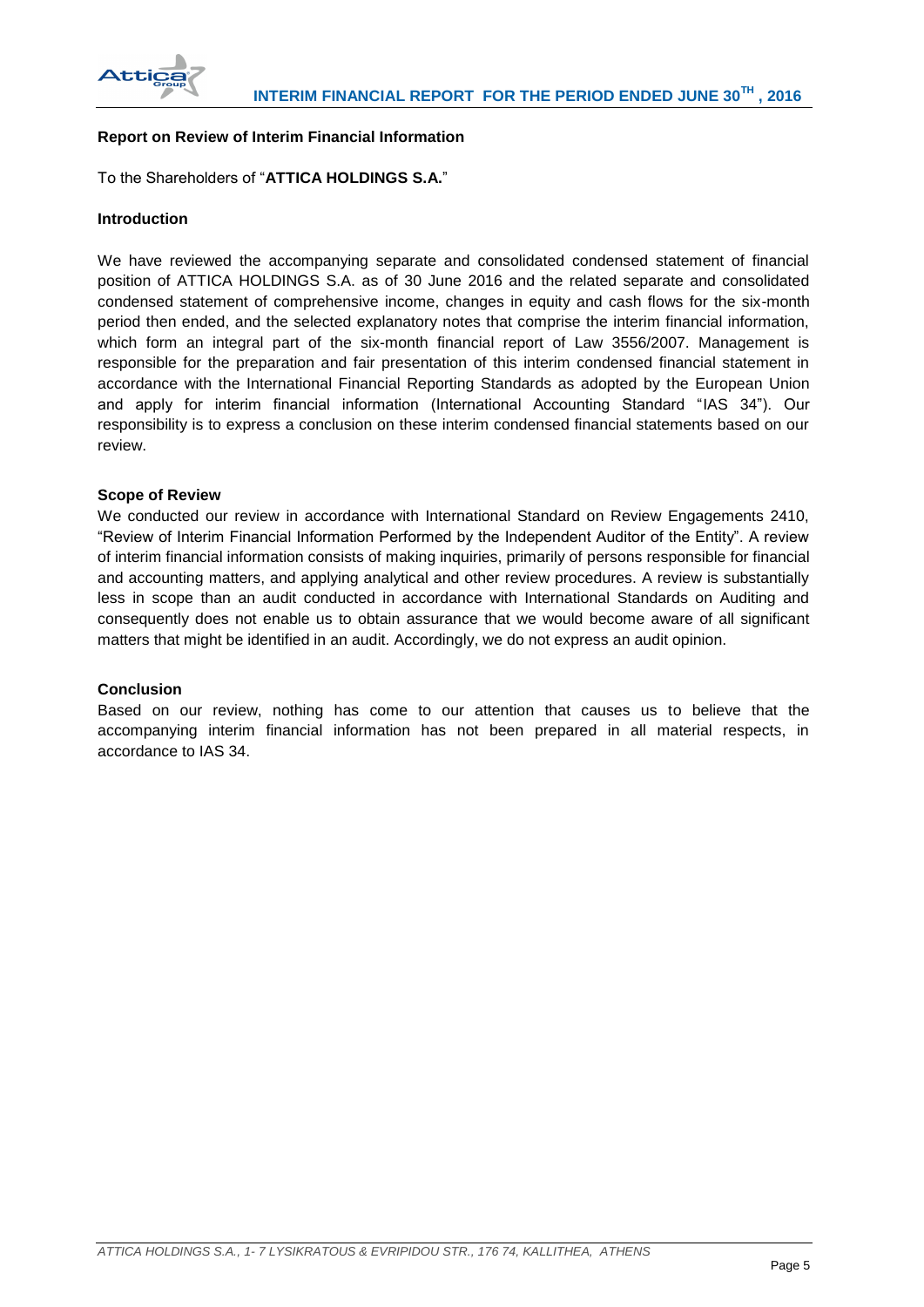

## **Reference to other legal requirements**

Based on our review, we concluded that the content of the six-month financial report, as required by article 5 of L.3556/2007, is consistent with the accompanying condensed interim financial information.

Athens, 26<sup>th</sup> August 2016

The Chartered Accountants

Thanasis Xynas SOEL Reg. No. 34081



**Chartered Accountants Management Consultants** 56, Zefirou str., 175 64, Palaio Faliro, Greece Registry Number SOEL 127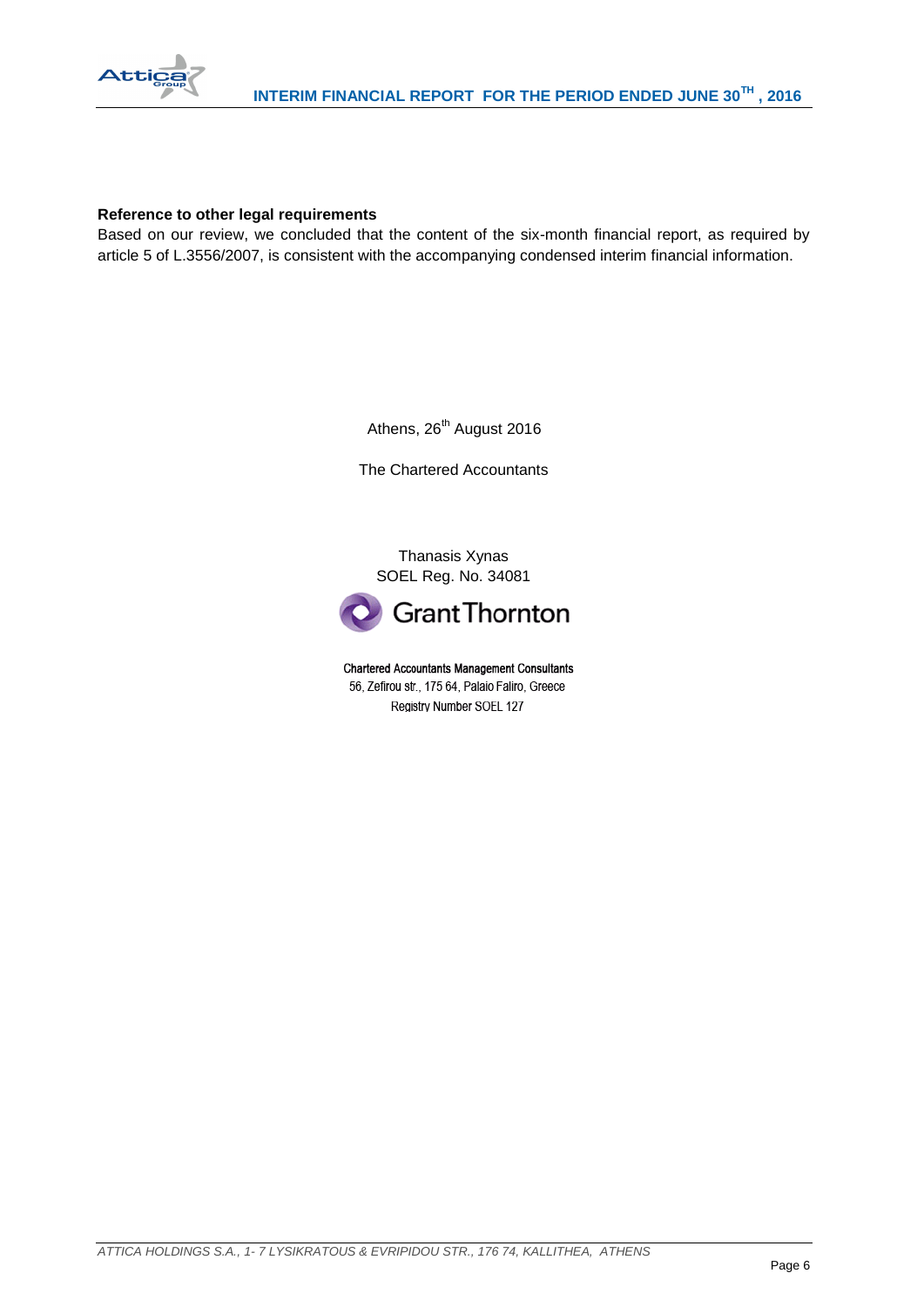

# **Semi - Annual Board of Directors Report for Attica Holdings S.A. for the period 1.1.2016 – 30.6.2016**

(article 5 of Law 3556/2007)

<span id="page-7-0"></span>The present Semi – Annual Board of Directors Report (hereinafter called the « Report ») for the closed period January  $1<sup>st</sup>$ , 2016 to June 30<sup>th</sup>, 2016, has been prepared so as to ensure harmonization with the relevant provisions of Law 3556/2007 (article 5) and the issued executive decisions of the Hellenic Capital Market Commission.

As the present report contains financial details of «Attica Holdings S.A.» (hereinafter called the «Company» or «Attica») and its subsidiaries, the report is common and describes the financial developments and performance of the Group during the reporting period, the significant events that took place during the closed period, as well as the operational growth prospects in the second half of the current fiscal year. It also describes the main risks and uncertainties that the Group may face in the first half of 2016 and records the major transactions conducted between the Company and its related legal entities.

# **A. FINANCIAL DEVELOPMENTS AND PERFORMANCE DURING THE REPORTING PERIOD**

# **1. Activities Overview**

Attica Group operated in the first half of 2016 with an owned fleet of twelve (12) modern Ropax vessels, and one (1) under a bareboat charter agreement.

Consolidated revenues increased by 0.7% in the first half of 2016 to Euro 109.63mln compared to Euro 108.87mln in the first half of 2015.

Earnings before taxes, investing and financial results depreciation and amortization for the first half of 2016 stood at Euro 21.66mln compared to profit of Euro 19.03mln for the corresponding period in 2015.

Consolidated losses after taxes for the first half of 2016 amounted to Euro 2.20mln compared to losses after taxes of Euro 5.84mln for the corresponding period in 2015.

# **2. Operating Markets and Traffic Volumes**

The Group reported in the first half of 2016 increased traffic volumes in freight units,8.9%, in private vehicles 10.5% and decreased traffic volumes in passengers, 4.2%. In particular Group's vessel's carried in the first half of 2016 1.47mln passengers compared to 1.53mln in the first half of 2015, 199.83 thousands private vehicles compared to 180.80 thousands in the first half of 2015 and 143.29 thousands freight units compared to 131.63 thousands in the first half of 2015.

Sailings increased by 6.4% compared to the first half of 2015.

In the Adriatic Sea and specifically in the Patras – Igoumenitsa – Ancona route and in the Patras – Igoumenitsa – Bari route, the traffic volumes of the Superfast vessels, in 0.6% less sailings compared to 1<sup>st</sup> half 2015, decreased by 11.9% in passengers, 3.6% in private vehicles and 5.1% in freight units.

It is noted that Attica Group enlarged the cooperation with ANEK S.A. with regards to the Joint Venture Revenue Agreement "Anek S.A. – Superfast Endeka (Hellas) Inc" for the joint service of vessels of the two companies in Adriatic Sea and in the domestic routes of Crete. The enlargement of the above cooperation generated a further rationalization of capacity and ensured the proper and unhindered passenger and freight services on these lines.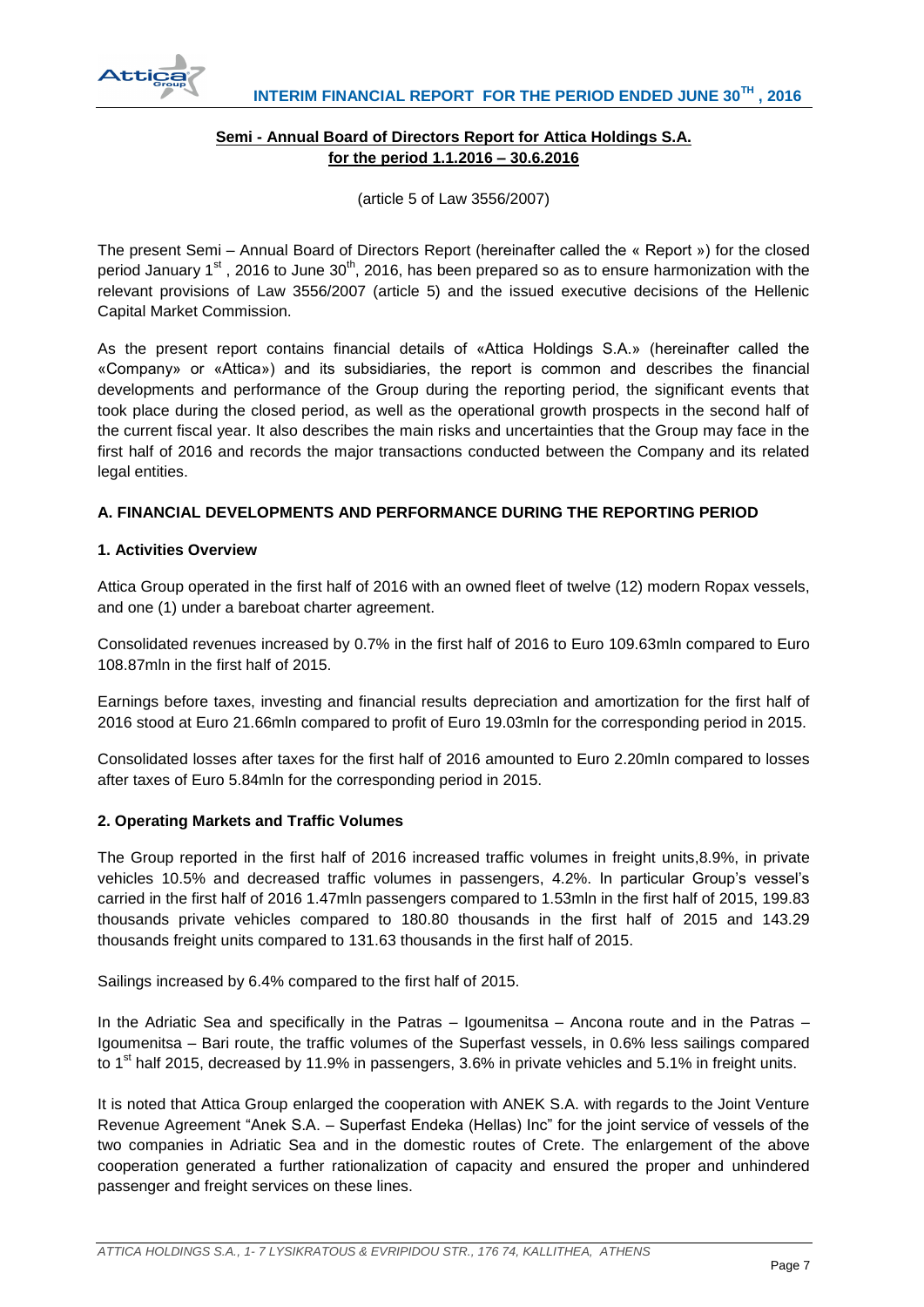

In the Greek domestic sea routes Attica Group operated in the Piraeus – Cyclades routes with four vessels, in the Piraeus – Dodecanese with 3 vessels, in the Piraeus – Heraklion with one vessel, in the Piraeus – Chania with one vessel and in the Piraeus – Chios – Mytilene with one vessel.

According to the Group's traffic data the total traffic volumes in all Domestic routes in 8.3% more sailings in 1<sup>st</sup> half 2016, increased by 16.9% in freight units, 12.9% in private vehicles and decreased by 3.4% in passengers.

# **3. Group's Financial Results**

Consolidated revenues stood in the first half of 2016 at Euro 109.63mln, compared to Euro 108.87mln in 2015, with earnings before interest, taxes, investing and financial results, depreciation and amortisation (EBITDA) at Euro 21.66mln compared to Euro 19.03mln in 2015.

Revenue for the first half of 2016 derived by 69% from Domestic routes and by 31% from Adriatic routes.

The Group's geographical operation is as follow:

In the Domestic market, the group operated in Cyclades, Dodecanese, Piraeus – Crete and Piraeus – Chios – Mitilene with the vessels Blue Star Paros, Blue Star Naxos, Blue Star Delos, Blue Star Patmos, Blue Star 1, Blue Star 2, Diagoras ( until 23.5.2016), Blue Horizon, Blue Galaxy and Superfast XII (from 4.4.2016).

Revenues from the Domestic market in the first half of 2016 increased by 3.1% ( Euro 75.84mln compared to Euro 73.56mln for the corresponding period in 2015), with increased by 8.3% sailings.

In the Adriatic market, Attica Group operated in the Patras – Igoumenitsa – Ancona route with the vessel Superfast XI and in the Patras – Igoumenitsa – Bari route with the vessels Superfast I and Superfast II.

Revenues from the Adriatic market decreased by 4.3% ( Euro 33.79mln compared to Euro 35.31mln for the corresponding period in 2015), with decreased by 0.6% sailings.

Adriatic market is during the last years in recession, particularly in passengers traffic. Furthermore, the continuing intense competition within the sector, from vessels operating with foreign flags and consequently benefit from legislative and administrative regulations which allow lower operational expenses compared to vessels flying the Greek flag. The Group's Management is closely monitoring the developments in this market, assesses the new conditions prevailing in passengers behaviour and overall transportation sector as a result of the economic crisis and studies ways to further enhance the efficiency of the vessels it deploys.

#### Operating expenses and other items

Operating expenses dropped in 2016 to Euro 82.85mln compared to Euro 86.18mln for the corresponding period in 2015 as a result of the fuel oil price decrease.

Administrative expenses stood at Euro 10.29mln compared to Euro 8.81mln for the corresponding period in 2015.

The Group's operating expenses remained approximately at the same level (Euro 7.43mln compared to Euro 7.40mln for the corresponding period in 2015).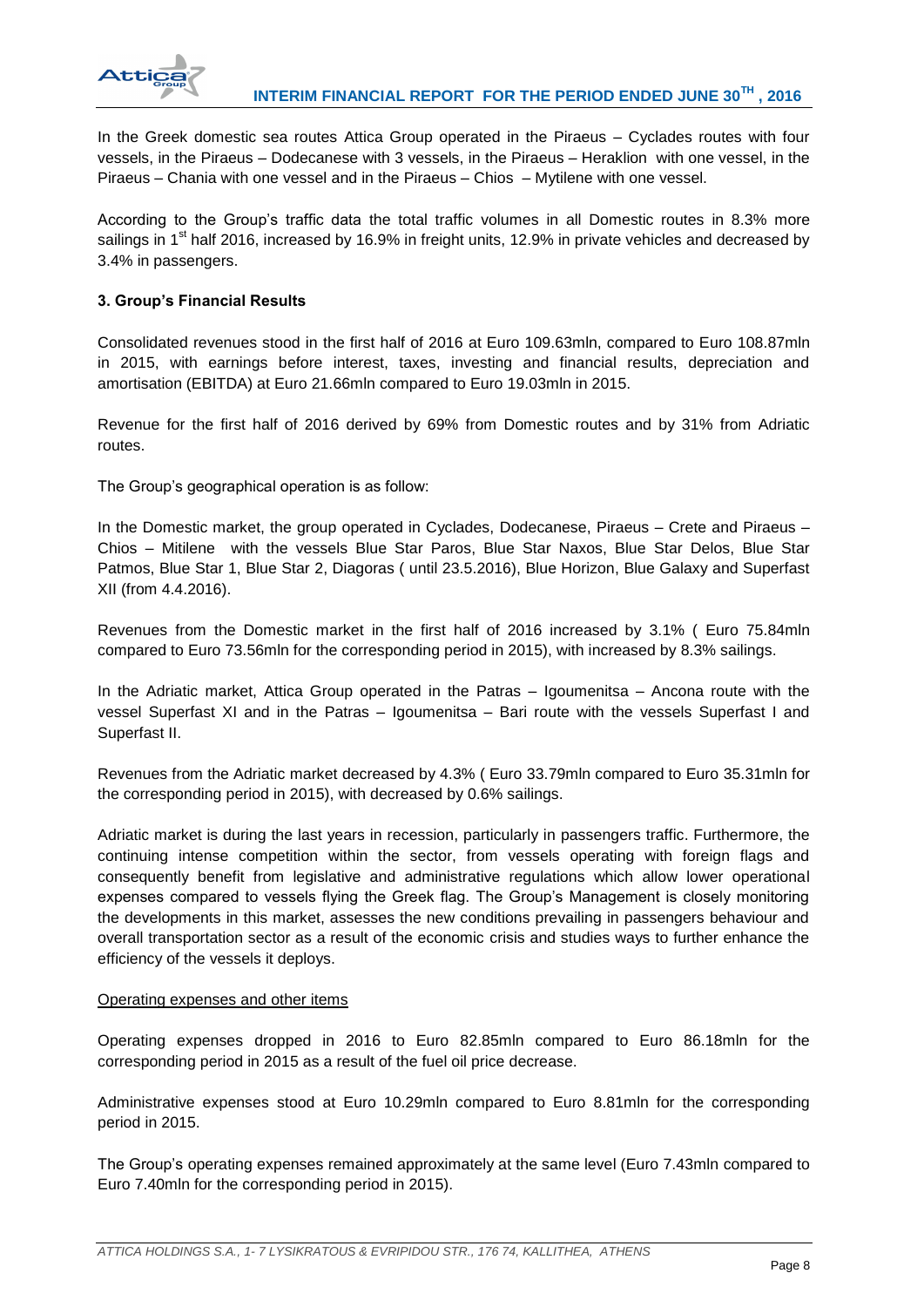

Other financial results (Euro -1.56mln compared to Euro -2.85mln in the first half of 2015) includes mainly the fuel oil price hedging against fuel oil price fluctuations.

The Group's financial expenses remained approximately at the same level (Euro 10.36mln compared to Euro 10.32mln in the first half of 2015) and refers to the Group's loan interest.

Overall, Attica's consolidated losses after tax stood at Euro 2.20mln compared to losses of Euro 5.84mln in the first half of 2015.

All Subsidiaries of the Group are wholly owned by the parent company and therefore no minority interests exist for the Group.

The Group's revenues are highly seasonal. The highest traffic for passengers and vehicles is observed during the months July, August and September while the lowest traffic for passengers and vehicles is observed between November and February. On the other hand, freight sales are not affected significantly by seasonality.

# **4. Financial Position and Cash Flow items**

Tangible assets stood at Euro 555.46mln (Euro 565.52mln on 31.12.2015) and include mainly the Group's vessels. The drop in tangible assets resulted from depreciations.

Trade and other receivables rose to Euro 53.44mln from Euro 41.99mln at 31.12.2015 due to seasonality.

Other current assets rose to Euro 27.51mln from Euro 23.39mln at 31.12.2015 mainly due the vessels' dry dock.

Derivative stood at Euro 5.66mln and refer to derivatives for partial fuel oil price increase coverage.

Cash and cash equivalents of the Group stood at Euro 40.14mln compared to Euro 71.56mln at 31.12.2015. During the first half of 2016 a significant part of the Group's liquidity was used for the payment of long-term borrowings amounting Euro 32.59mln.

The Group's total Equity stood at Euro 380.36mln compared to Euro 376.23mln at 31.12.2015.

Long-term borrowing of the Group amounts at 30.06.2016 Euro 233.19mln compared to Euro 243.73mln at 31.12.2015 and short-term borrowing of the Group amounts at 30.06.2016 Euro 24.22mln compared to Euro 41.53mln at 31.12.2015.

Trade and other payables rose to Euro 19.82mln from Euro 15.62mln at 31.12.2015 mainly due the vessels' dry dock.

The figure «other short-term liabilities» ( Euro 26.94mln compared to Euro 13.98mln at 31.12.2015) increased mainly due to the "Deferred income" which refer to passenger tickets issued but not yet travelled until 30/6/2016.

#### Cash Flow

The first half of 2016 operating cash in-flows were Euro 16.05mln against cash in-flows of Euro 16.52mln in the first half of 2015.

Investing cash out-flows stood at Euro 1.47mln against cash out-flows of Euro 0.03mln in the first half of 2015.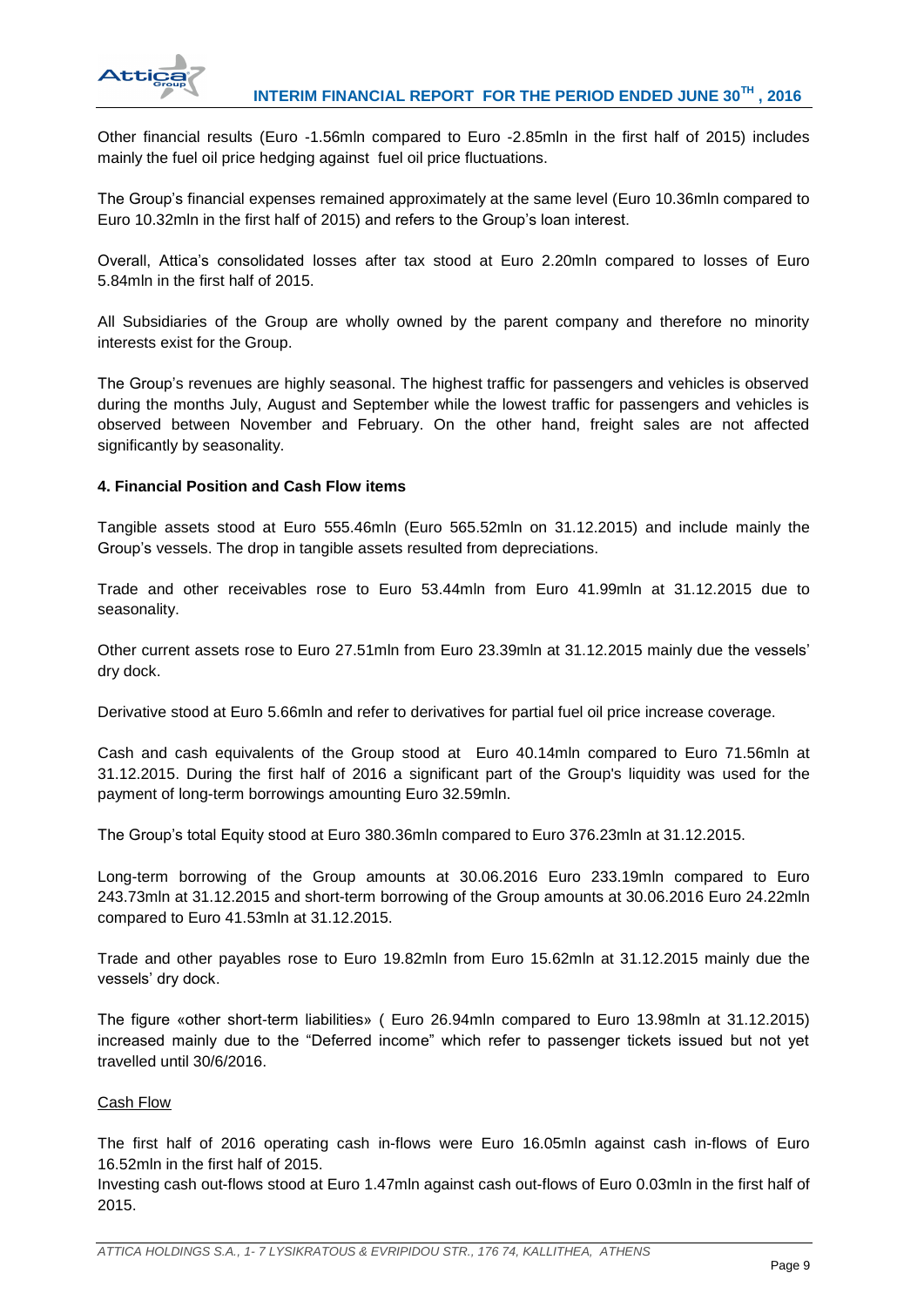

Cash out-flows from financing activities stood at Euro 45.96mln against Euro 5.23mln in the first half of 2015.

# **5. Financial Results of the parent company**

Attica Holdings S.A. is a Holding Company and as such its income derives from shareholdings and interests.

For the Company, total losses after tax amounted Euro 0.61mln compared to profit of Euro 1.83mln in the first half of 2015.

Investments in subsidiaries stood at Euro 583.34mln at 30.6.2016 (Euro 540.79mln at 31.12.2015) and refer to participations of 100% subsidiaries.

Cash and cash equivalents stood at 30.6.2016 at Euro 0.15mln while at 31.12.2015 at Euro 0.01mln.

Equity increased to Euro 584.94mln from Euro 532.00mln at 31.12 2015.

The total number of common registered voting shares outstanding as at 30 June 2016 was 191,660,320 shares with a nominal value of Euro 0.30 each. Attica Holdings S.A. is a subsidiary company of MARFIN INVESTMENT GROUP HOLDINGS S.A.(MIG).

There are no shares of the parent company owned by Attica Holdings S.A. or its subsidiaries.

Subsidiaries of Attica Holdings S.A., main financial figures of Group's Financial Statements as well as Accounting Policies applied by the Group are mentioned analytically in «Notes to the Interim Financial Statements» which is an integral part of this Semi-Annual Report.

#### **B. SIGNIFICANT EVENTS**

On 7.1.2016 Attica Group announced that Blue Star Ferries was among the winners at the Energy Mastering Awards 2015 event with the Silver Award at the category Energy Efficiency Management - Means of Public Transport, for the plan "Blue Star Ferries Innovative Renewable Energy Sources". The plan involved the pilot implementation and operation of a photovoltaic unit on board of vessel Blue Star Delos resulting in lower fuel consumption and air pollutant emissions.

In April 2016 the Group succeeded a double accolade at the **2016 Tourism Awards**. At a ceremony held at the Athens Concert Hall, the Group's companies received the following awards:

- A **Gold** award to Blue Star Ferries in the "Support for local communities/CSR Actions/First Aid Scheme" category,
- A **Silver** award to Superfast Ferries in the "Corporate identity/Corporate reputation management/Branding" category for "20 Years of Superfast Ferries".

On 16.06.2016 Attica Group and BMCE Bank announced an agreement to operate scheduled ferry services from Morocco to Europe, through the newly-established Moroccan company AFRICA MOROCCO LINKS ("AML"). In the new company, Attica Group participates with 49% while BMCE Bank Of Africa Group participates with 51%. The implementation of the agreement started with the inauguration on June 17th , 2016 with two Ro – Pax vessels.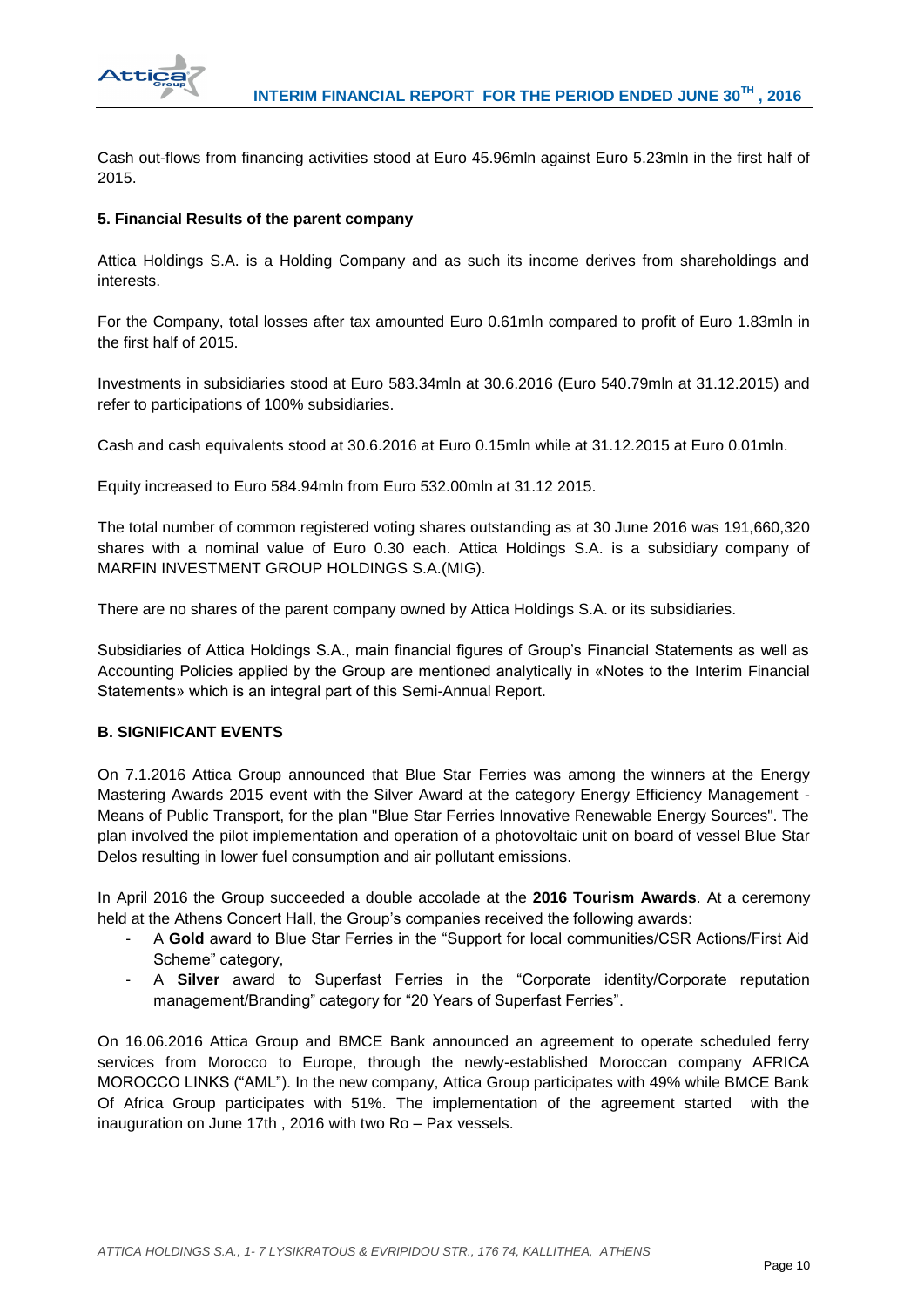

On 29.6.2016 the Ordinary General Meeting of Shareholders approved the annual financial statements, the exemption of the members of the Board of Directors of any indemnity liability for the proceedings of the fiscal year 2015 and the election of the Auditing Committee.

Furthermore, the Board of Directors decided to redefine the responsibilities of the members as follows: Kyriakos Magiras - Chairman, Executive Member, Michael Sakellis - Vice-Chairman, Executive Member, Spiros Paschalis - Managing Director, Executive Member, Hercules Simitsidellis - Director, Executive member, George Efstratiadis - Director, Non-Executive Member, Emmanouil Xanthakis - Director, Independent, Non-Executive Member, Alexandros Edipidis - Director, Independent, Non-Executive Member.

On 29.06.2016 Attica Group announced the sale of Vessel Diagoras to the Moroccan company "AFRICA MOROCCO LINKS" ("AML"). Diagoras covered the immediate operational needs of the Tanger Med (Morocco) – Algeciras (Spain) line. The sale of the Vessel is part of a broader agreement which includes also a repurchase agreement for the same financial consideration until the end of the current fiscal year.

# **C. PROSPECTS – BUSINESS DEVELOPMENTS FOR THE 2ND HALF OF THE CURRENT FISCAL YEAR**

The condition of the Greek economy, any impact on passengers and vehicles related to immigration flows and the fuel prices, are the most important factors that will affect the  $2^{nd}$  half 2016 performance. Furthermore the continuation of capital controls may impact passengers traffic and vehicles transportation.

The traffic volumes are negatively affected despite the increase of the tourism during the current period, due to the decrease of domestic tourism volumes.

The Group evaluates on an ongoing basis the situation and assumes all necessary actions to mitigate the additional risks.

# **D. MAIN RISKS AND UNCERTAINTIES**

This section presents the main risks and uncertainties regarding the Group's business activities.

The economic condition of our country, in connection with the decrease in the disposable have a negative effect on the traffic of passengers and vehicles

Liquidity risk

The total borrowings of the Group on 30.6.2016 amounted to Euro 257.41mln (Euro 285.26mnl on 31.12.2015). From the above, the amount of Euro 233.19mln refers to the long-term portion (Euro 243.73mnl on 31.12.2015) and the amount of Euro 24.22mln refers to the short-term portion (Euro 41.53mnl on 31.12.2015).

The Group is managing its liquidity requirements on a daily basis through a systematic monitoring οf its short and long term financial liabilities and of the payments that are made on a daily basis.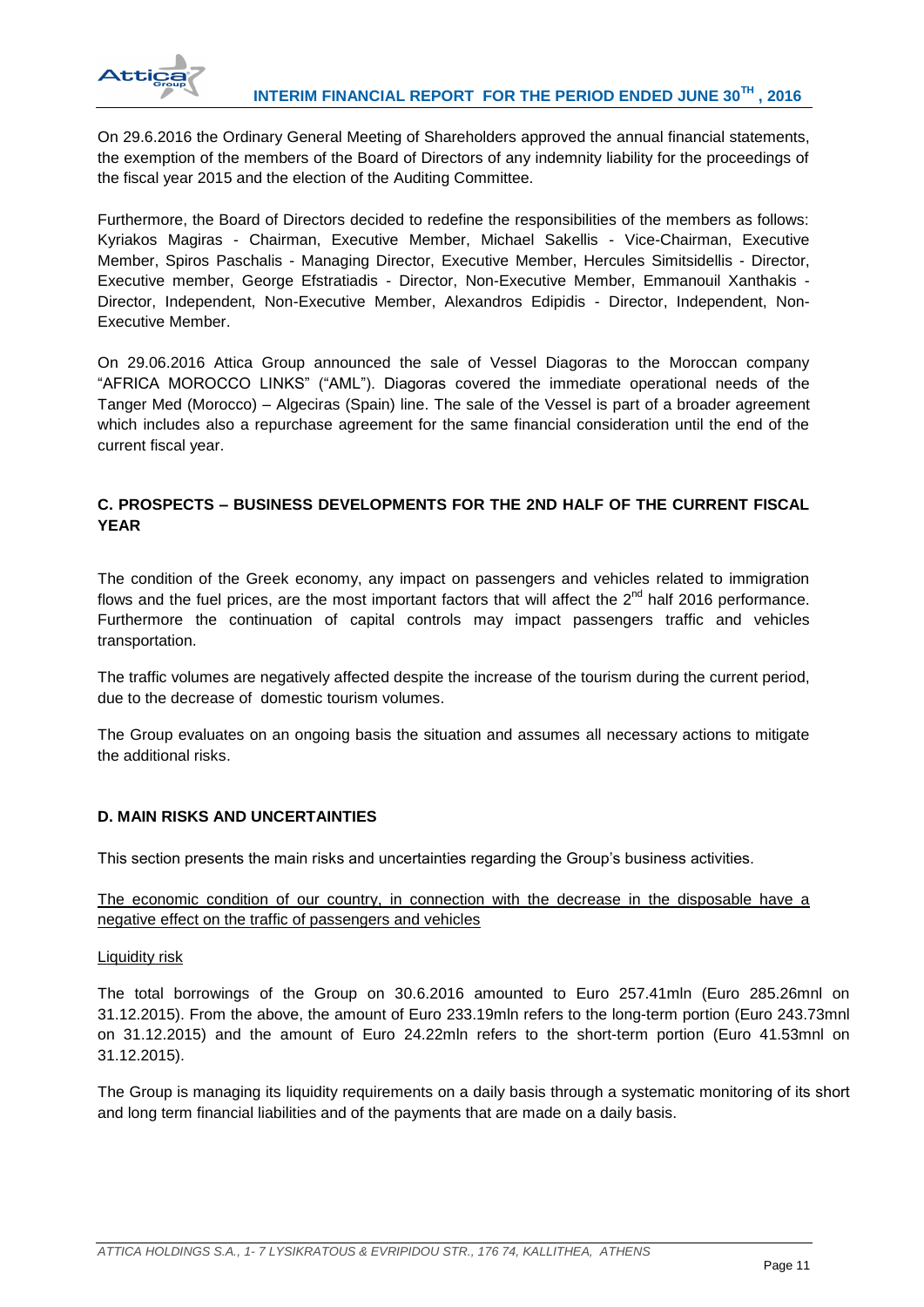

Furthermore, the Group constantly monitors the maturity of its receivables and payables, in order to retain a balance of its capital employed and its flexibility via its bank credit worthiness (see below "Additional risks arising from the enforcement of capital controls in Greece").

### Fuel oil prices fluctuation risk

The Group such as all the shipping companies are affected significantly by the volatility of fuel oil prices. It should be noted that the cost of fuel oil and lubricants is the most significant operating cost.

A change in fuel oil prices equal to Euro 10 per metric tone in a six months basis, will have an effect of Euro 1.10mln approximately on the period's result and Group's equity.

The Group has hedged partially its risk against Fuel Oil price fluctuation.

#### Interest rate risk

The Group was exposed to variations of market as regards bank loans, which are subject to variable interest rate. A decrease of the interest rates has a positive effect on the Group's profit while an increase has the opposite effect.

#### Foreign currency risk

The Group's transactions are denominated in Euro.

The Group is affected by the exchange rates to the extent that the fuel oil purchased for the operation of the vessels is traded internationally in U.S. Dollars.

### Credit risk

The Group, due to its large number of customers, is exposed to credit risk and therefore it has established credit control procedures in order to minimize effects from such risk. More specifically, the Group has defined credit limits and specific credit policies for all of its customers, while it has obtained bank guarantees from major customers, in order to secure its trade receivables.

Also, the Group monitors the balances of its customers and assesses potential creation of provisions. Therefore, any customers' weakness to fulfill their obligations may affect the Group's results by generating relevant provisions (see below "Additional risks arising from the enforcement of capital controls in Greece").

#### The Group has significant loan capital due to the nature of its activities

The Group has borrowing obligations, which at 30.6.2016 stood at Euro 257.41mln. Investments for vessels' acquisition require a significant amount of capital which customarily financed by bank loans.

The Group's ability to service and repay its loans depends on the ability to generate cash flows in the future, which to some extent depends on factors such as general economic conditions, competition and other uncertain factors.

The gearing ratios at 30.6.2016 and 31.12.2015 were as follows (Amounts in thousand Euro):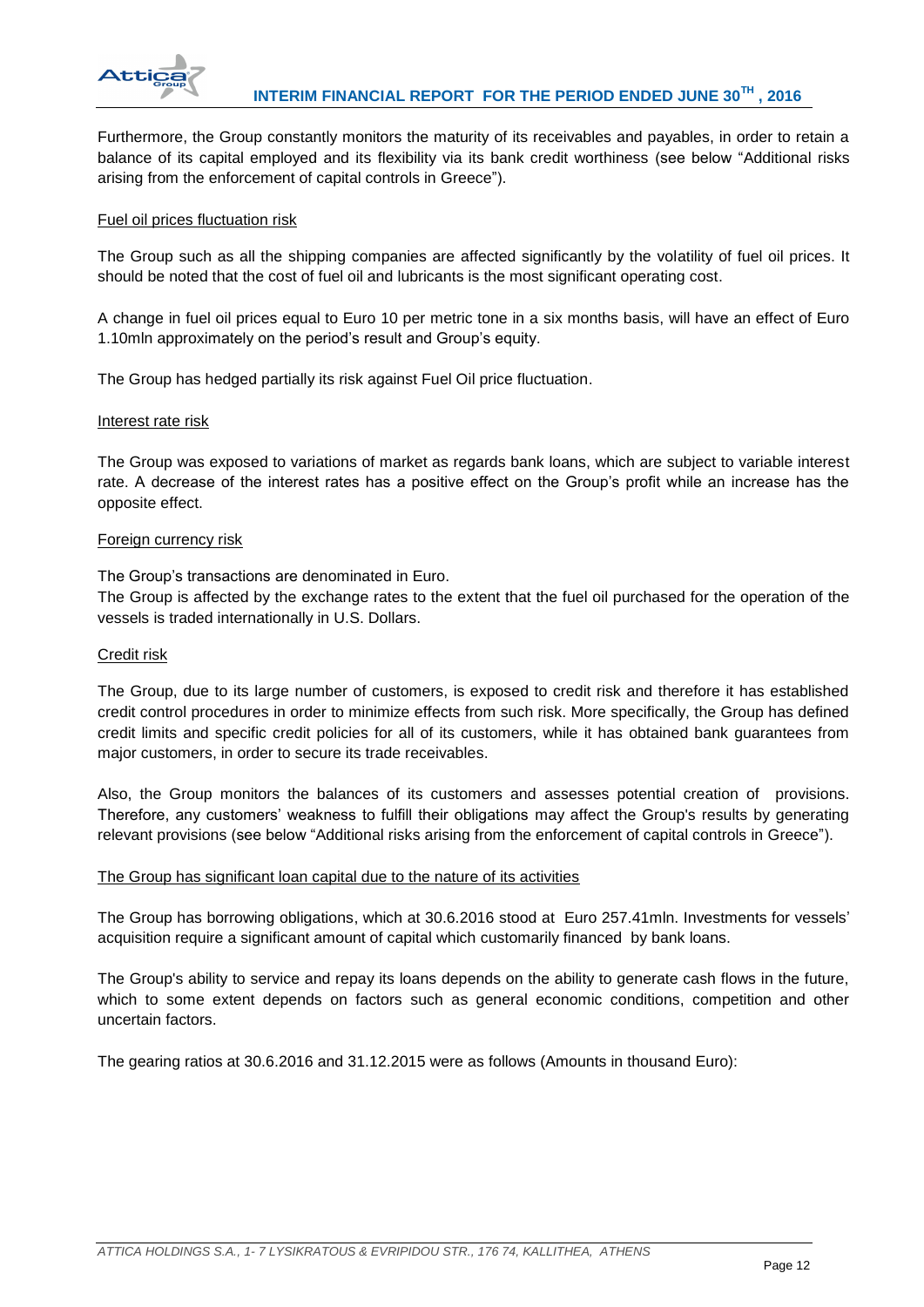

|                                 | 30/6/2016 | 31/12/2015 |
|---------------------------------|-----------|------------|
| <b>Total Borrowings</b>         | 257,408   | 285,256    |
| Less: Cash and Cash Equivalents | 40,135    | 71,555     |
| Net debt                        | 217,273   | 213,701    |
| Equity                          | 380,358   | 376,228    |
|                                 |           |            |
| Total capital employed          | 597,631   | 589,929    |
| Gearing ratio                   | 36.40%    | 36.22%     |

## Market Risk

The Group operates on routes with intense competition which has as a result the ongoing effort of the companies to increase the market shares in already mature markets.

#### Risks of accidents

The Group's vessels and generally the entire maritime sector, due to the nature of their operations, are being subject to the above risk which may have a negative effect on the results, the customer base or the functioning of the Group. The Group's vessels are covered by insurance against the following risks: a) hull and machinery, b) increased value and c) war risks.

## **Seasonality**

The Group's sales are highly seasonal. The highest traffic for passengers and vehicles is observed during the months July, August and September while the lowest traffic for passengers and vehicles is observed between November and February. On the other hand, freight units sales are not affected significantly by seasonality.

#### Additional risks arising from the enforcement of capital controls in Greece

Capital controls in Greece ( based on the Legislative Act dated 28.06.2015) may impact the following risks:

#### Credit Risk

Due to capital controls certain counterparties may not be able to fulfill their obligations. Until the signature date of the Report the Group has not experienced cases of default by customers, beyond the usual trading pattern.

#### Suppliers / Goods and Services from abroad

Capital controls may create delays in payment of suppliers and servicing of obligations abroad. Delays experienced so far are attributed to the time-consuming procedures adopted by the Greek banking system, however such delays have not been substantial up to date.

# Market Risk

Due to capital controls, the traffic volumes of the Group may be affected, both in freight units and passengers, however, until now, the Group's total traffic volumes have been notably affected .

The Group's Management continuously evaluates the developments and take initiatives in order to protect the Group and minimize any potential impact in its financial position.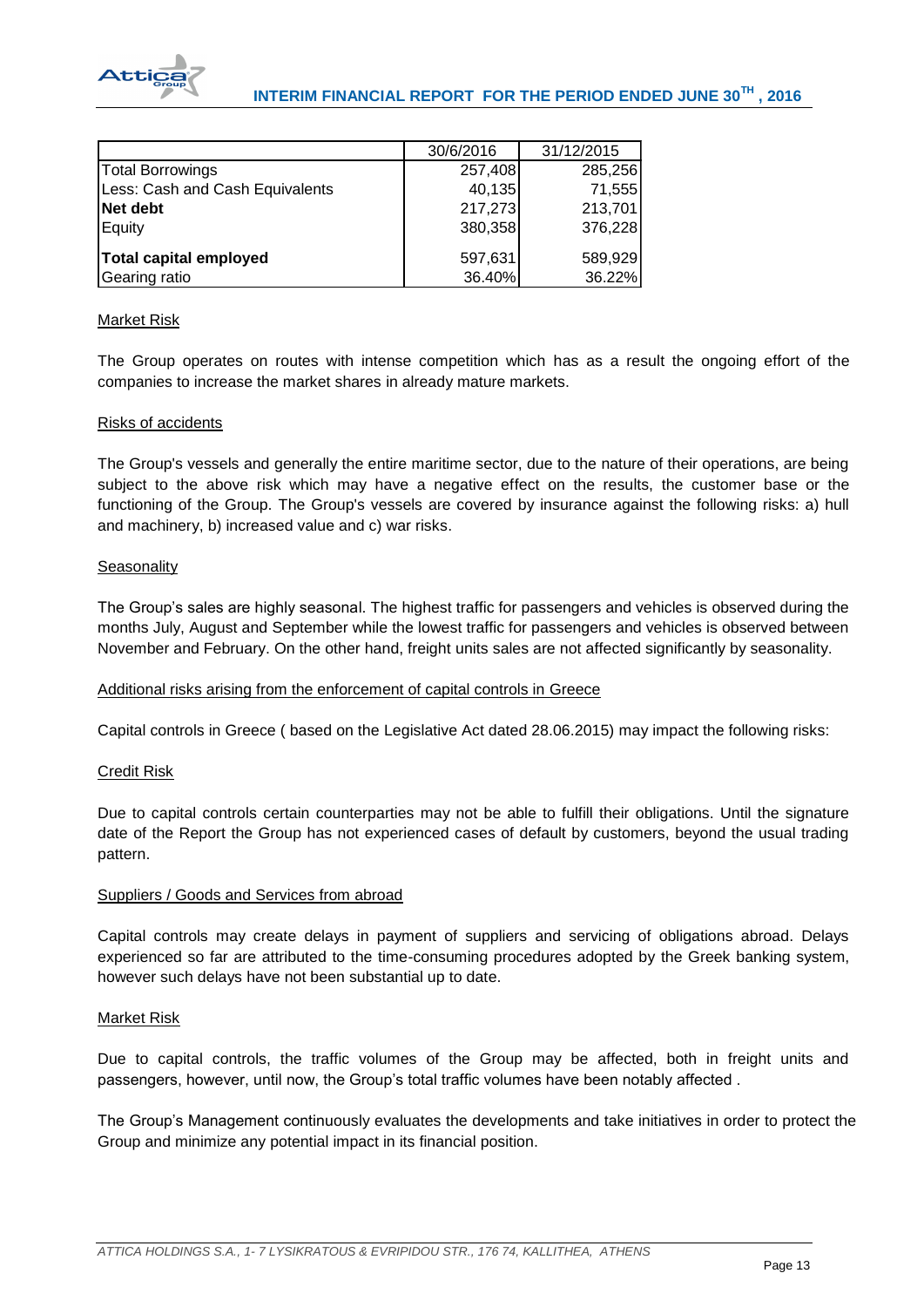

# **E. IMPORTANT TRANSACTIONS WITH RELATED PARTIES**

This section includes the most important transactions between the Company and its related parties as they are defined by IAS 24.

Attica Holdings S.A. received the amount of Euro 1.46mln as dividend from its 100% subsidiary companies. Furthermore the first half of 2016 the 100% subsidiary Blue Star Ferries Maritime S.A. returned part of its share capital to the parent company Attica Holdings S.A. The capital return amounts Euro 22.55mln.

Attica Holdings S.A. participated in the share capital increase of its 100% subsidiary companies with the amount of Euro 11.55mln.

The intercompany transactions during the period 01.01.2016 - 30.06.2016 between the companies of the Group derive from the Group's business activity in the shipping industry with operational rather than substantial meaning, indicating a common revenue and expenses management through joint ventures and management companies, which create intercompany transactions with the other companies of the Group. The intercompany balances are set-off in the consolidated accounts of ATTICA GROUP.

The intercompany transactions between Attica Group with the other companies of Marfin Investment Group Holdings S.A. (MIG) are of no significance neither have any effect on the financial condition of the Company or the Group. They are mostly related to food and beverage supplying services on board the Group's vessels. More specifically, for the first half of 2016 the intercompany transactions between Attica Group with the other companies of Marfin Investment Group Holdings S.A. (MIG) have as follows:

- Sales stood at Euro 4.3mln,
- Purchases stood at Euro 1.5mln,
- Receivables stood at Euro 4.6mln,
- Payables stood at Euro 1.3mln.

The intercompany balances as at 30.06.2016 between Attica Group and Piraeus Bank are as follows:

- Sales stood at Euro 0.08mln,
- Purchases stood at Euro 1.1mln,
- Receivables stood at Euro 17.9mln.
- Payables stood at Euro 39.9mln.

Finally, Executive Directors' salaries and remuneration of the members of the Group's Board of Directors stood at Euro 1.16mln for the first half of 2016 while at 30.06.2015 stood at Euro 0.94mln. The Group has neither receivables nor liabilities towards its Directors and members of the Board of Directors.

Athens, 26 August, 2016

On behalf of the Board of Directors Chief Executive Officer Spiros Ch. Paschalis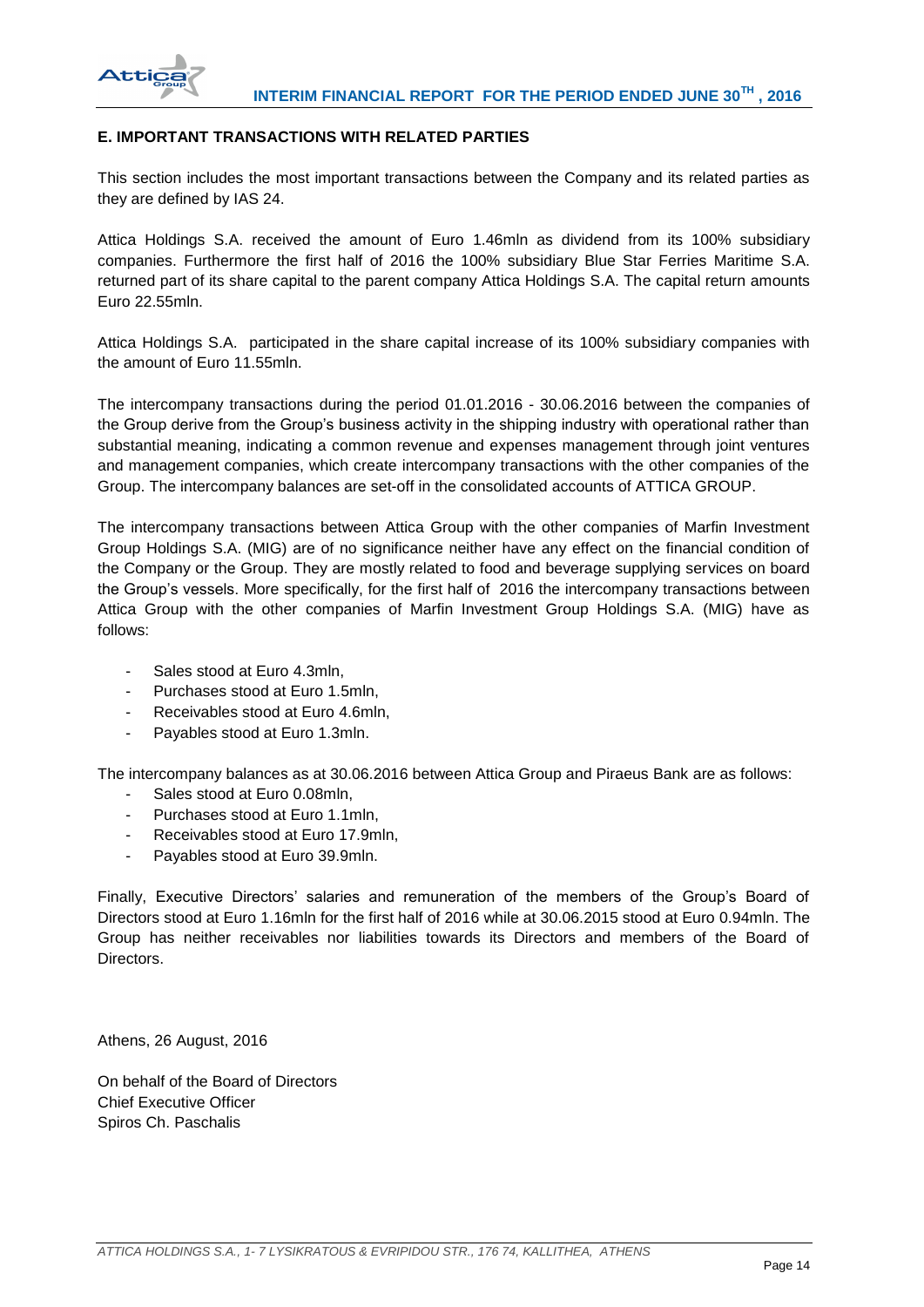

# Interim Financial Statements for the period 1-1-2016 to 30-6-2016

The attached Interim Financial Statements are those approved by the Board of Directors of Attica Holdings S.A. on 26<sup>th</sup> August, 2016 and is available in the internet on the web address www.atticagroup.com and on ASE website where they will be available to investors for at least five (5) years since their compilation and publication date.

(amounts in Euro thousand)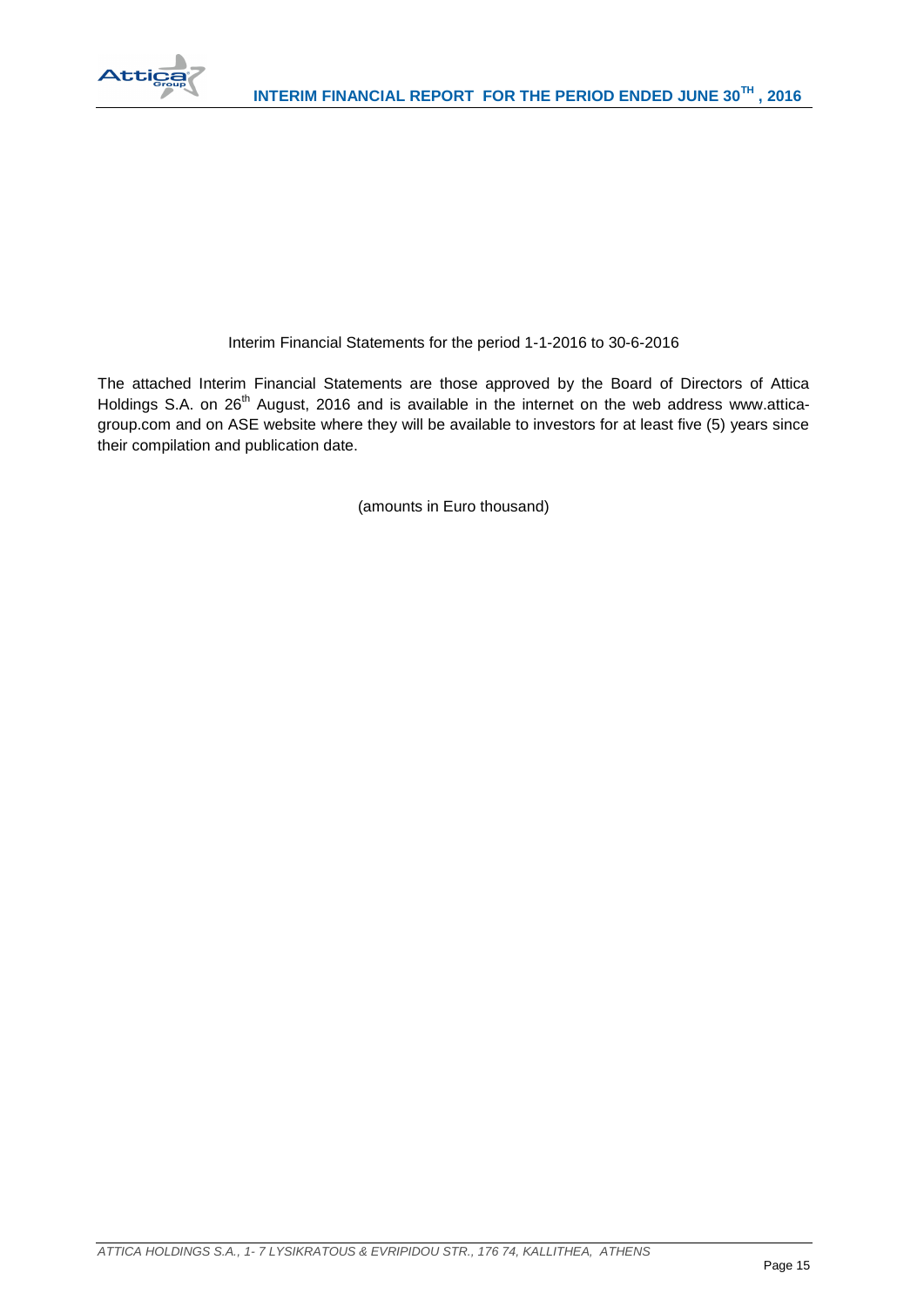

#### **STATEMENT OF COMPREHENSIVE INCOME** For the period ended June 30 2016 & 2015

<span id="page-16-0"></span>

|                                                           |     | <b>GROUP</b>    |                 |
|-----------------------------------------------------------|-----|-----------------|-----------------|
|                                                           |     | 1.01-30.06.2016 | 1.01-30.06.2015 |
| Sales                                                     | 7.1 | 109,631         | 108,868         |
| Cost of sales                                             | 7.2 | $-82,852$       | $-86,184$       |
| <b>Gross profit</b>                                       |     | 26,779          | 22,684          |
| Administrative expenses                                   | 7.3 | -10,294         | -8,809          |
| Distribution expenses                                     | 7.4 | $-7,428$        | $-7,395$        |
| Other operating income                                    | 7.5 | 744             | 803             |
| Other operating expenses                                  |     |                 |                 |
| Profit / (loss) before taxes, financing                   |     | 9,801           | 7,283           |
| and investment activities                                 |     |                 |                 |
| Other financial results                                   | 7.6 | $-1,560$        | $-2,847$        |
| <b>Financial expenses</b>                                 |     | $-10,356$       | $-10,316$       |
| <b>Financial income</b>                                   |     | 164             | 85              |
| Income from dividends                                     |     |                 |                 |
| Profit before income tax                                  |     | $-1,951$        | -5,795          |
| Income taxes                                              |     | $-248$          | -48             |
| Profit for the period                                     |     | $-2,199$        | $-5,843$        |
| Attributable to:                                          |     |                 |                 |
| Owners of the parent                                      |     | $-2,199$        | -5,843          |
| Non-controlling interests                                 |     |                 |                 |
| Earnings After Taxes per Share - Basic                    |     |                 |                 |
| $(in \in)$                                                |     | -0.0115         | -0.0305         |
| Diluted earnings after taxes per share (in                |     |                 |                 |
| €)                                                        | 7.7 | -0.3550         | -0.3064         |
| Net profit for the period                                 |     | $-2,199$        | $-5,843$        |
|                                                           |     |                 |                 |
| Other comprehensive income:                               |     |                 |                 |
| Amounts that will not be reclassified                     |     |                 |                 |
| in the Income Statement                                   |     |                 |                 |
| Revaluation of the accrued pension                        |     |                 |                 |
| obligations                                               |     |                 |                 |
| Amounts that may be reclassified in                       |     |                 |                 |
| the Income Statement                                      |     |                 |                 |
| Cash flow hedging:                                        |     |                 |                 |
| - current period gains /(losses)                          |     | 954             | 2,741           |
| - reclassification to profit or loss                      |     | 5,375           | 1,187           |
| Related parties' measurement using the                    |     |                 |                 |
| fair value method                                         |     |                 |                 |
|                                                           |     |                 |                 |
| Other comprehensive income for the                        |     | 6,329           | 3,928           |
| period before tax<br>Income tax relating to components of |     |                 |                 |
|                                                           |     |                 |                 |
| other comprehensive income                                |     |                 |                 |
| Other comprehensive income for the                        |     | 6,329           | 3,928           |
| period, net of tax                                        |     |                 |                 |
| Total comprehensive income for the                        |     | 4,130           | $-1,915$        |
| period after tax                                          |     |                 |                 |
| Attributable to:                                          |     |                 |                 |
| Owners of the parent                                      |     | 4,130           | $-1,915$        |
| Non-controlling interests                                 |     |                 |                 |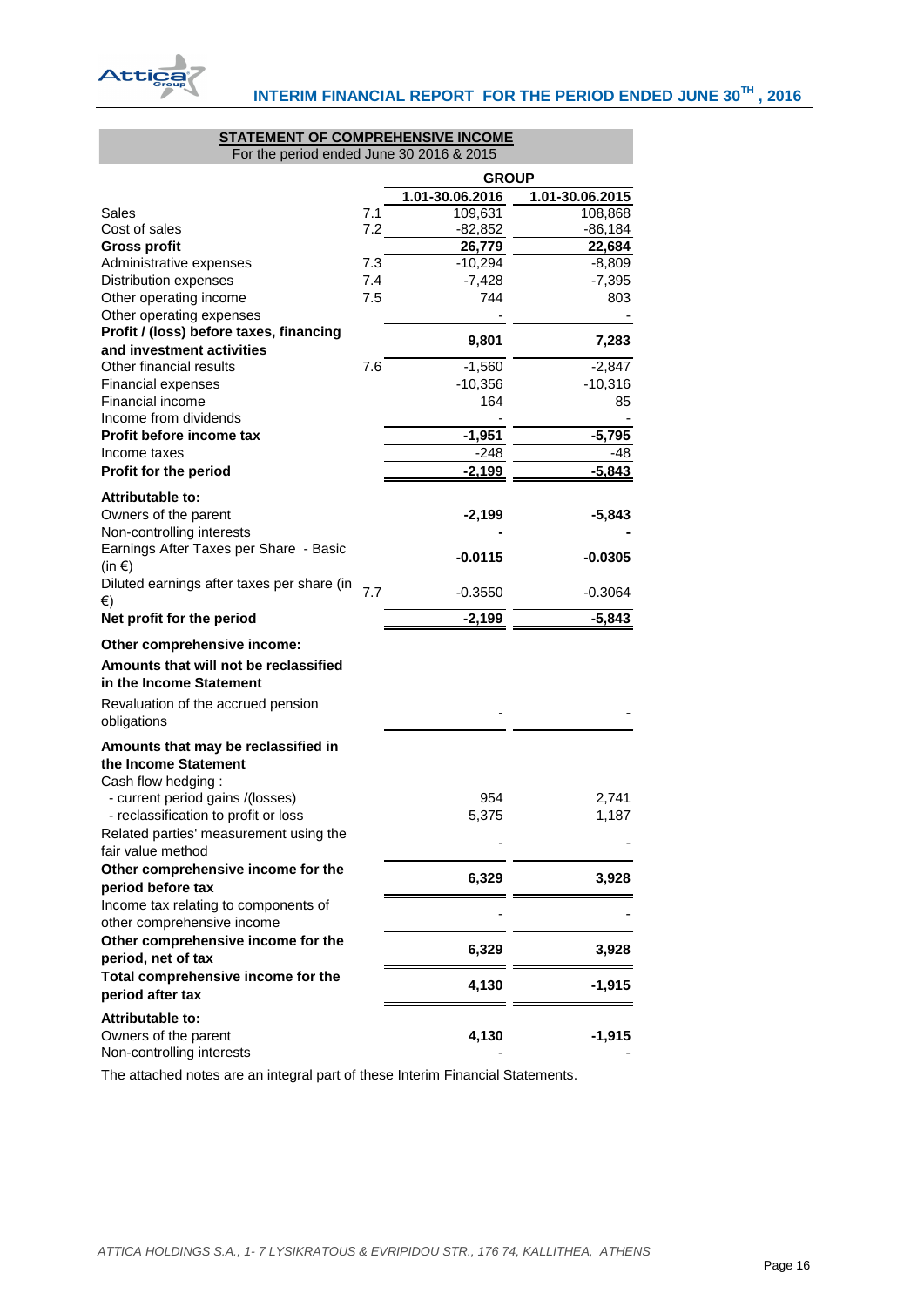

# **STATEMENT OF COMPREHENSIVE INCOME**

<span id="page-17-0"></span>

| For the period ended June 30 2016 & 2015                             |     |                 |                 |
|----------------------------------------------------------------------|-----|-----------------|-----------------|
|                                                                      |     | <b>COMPANY</b>  |                 |
|                                                                      |     | 1.01-30.06.2016 | 1.01-30.06.2015 |
| Sales                                                                |     |                 |                 |
| Cost of sales                                                        |     |                 |                 |
| <b>Gross profit</b>                                                  |     |                 |                 |
| Administrative expenses                                              | 7.3 | $-609$          | $-522$          |
| Distribution expenses                                                |     |                 | -1              |
| Other operating income<br>Other operating expenses                   |     |                 |                 |
| Profit / (loss) before taxes, financing                              |     |                 |                 |
| and investment activities                                            |     | $-609$          | -523            |
| Other financial results                                              |     |                 |                 |
| <b>Financial expenses</b>                                            |     | -1              | -1              |
| <b>Financial income</b>                                              |     | 3               | 10              |
| Income from dividends                                                |     |                 | 2,348           |
| Profit before income tax                                             |     | $-607$          | 1,834           |
| Income taxes                                                         |     |                 |                 |
| Profit for the period                                                |     | -607            | 1,834           |
| Attributable to:                                                     |     |                 |                 |
| Owners of the parent                                                 |     | $-607$          | 1,834           |
| Non-controlling interests                                            |     |                 |                 |
| Earnings After Taxes per Share - Basic<br>$(in \in)$                 |     | $-0.0032$       | 0.0096          |
| Diluted earnings after taxes per share (in                           |     |                 |                 |
| €)                                                                   | 7.7 | $-0.3946$       | $-0.2905$       |
| Net profit for the period                                            |     | -607            | 1,834           |
| Other comprehensive income:<br>Amounts that will not be reclassified |     |                 |                 |
| in the Income Statement                                              |     |                 |                 |
| Revaluation of the accrued pension                                   |     |                 |                 |
| obligations                                                          |     |                 |                 |
| Amounts that may be reclassified in                                  |     |                 |                 |
| the Income Statement                                                 |     |                 |                 |
| Related parties' measurement using the                               |     |                 | $-5,044$        |
| fair value method                                                    |     | 53,549          |                 |
| Other comprehensive income for the                                   |     | 53,549          | $-5,044$        |
| period before tax                                                    |     |                 |                 |
| Income tax relating to components of<br>other comprehensive income   |     |                 |                 |
| Other comprehensive income for the                                   |     |                 |                 |
| period, net of tax                                                   |     | 53,549          | $-5,044$        |
| Total comprehensive income for the                                   |     |                 |                 |
| period after tax                                                     |     | 52,942          | $-3,210$        |
| <b>Attributable to:</b>                                              |     |                 |                 |
| Owners of the parent                                                 |     | 52,942          | $-3,210$        |
| Non-controlling interests                                            |     |                 |                 |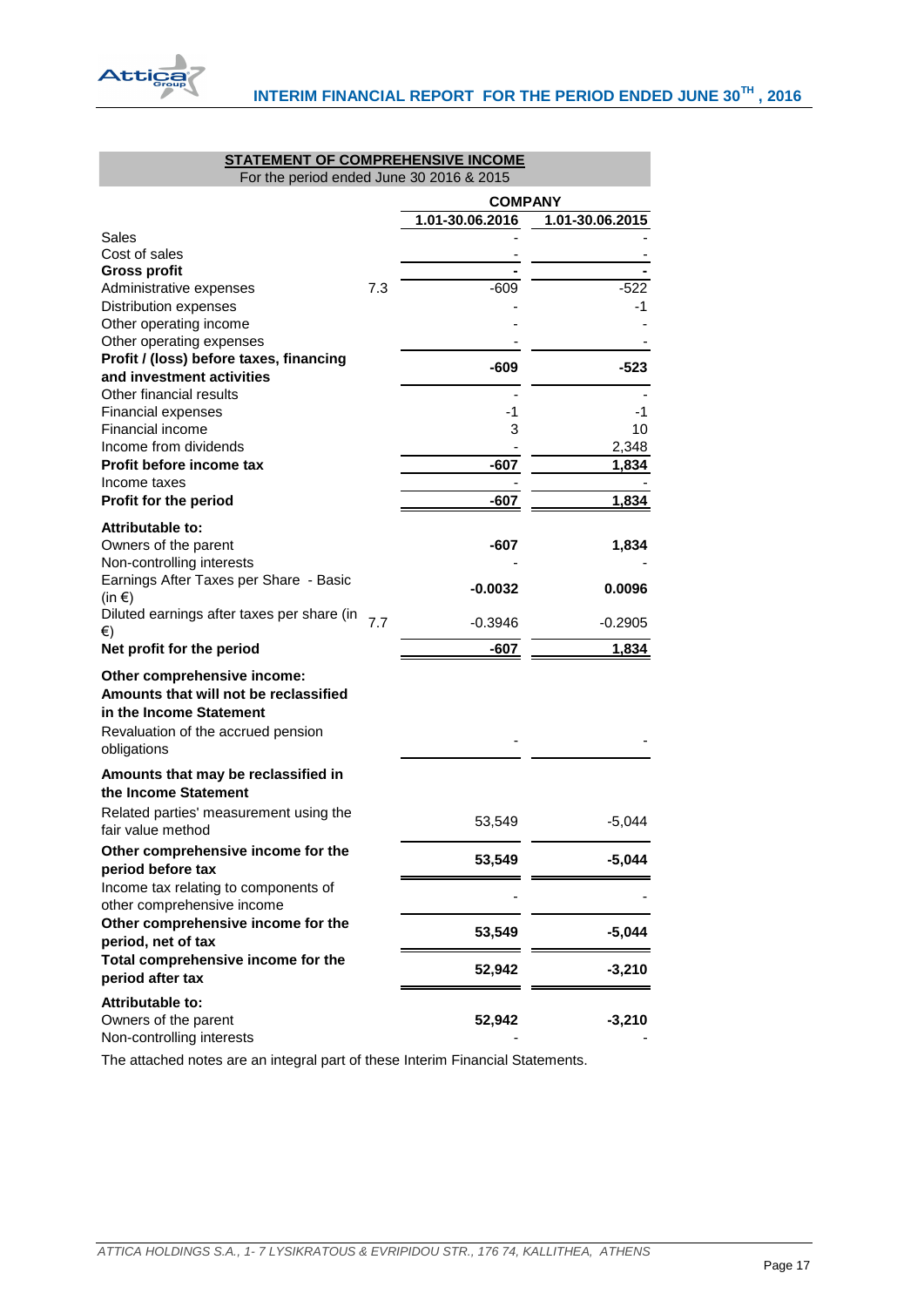

<span id="page-18-0"></span>

| As at 30 of June 2016 and at December 31, 2015 |      | <b>STATEMENT OF FINANCIAL POSITION</b> |                |                |            |
|------------------------------------------------|------|----------------------------------------|----------------|----------------|------------|
|                                                |      | <b>GROUP</b>                           |                | <b>COMPANY</b> |            |
|                                                |      | 30/6/2016                              | 31/12/2015     | 30/6/2016      | 31/12/2015 |
| <b>ASSETS</b>                                  |      |                                        |                |                |            |
| <b>Non-Current Assets</b>                      |      |                                        |                |                |            |
| Tangible assets                                | 7.8  | 555,463                                | 565,516        | 7              | 8          |
| Intangible assets                              |      | 1,870                                  | 2,026          | 3              | 5          |
| Investments in subsidiaries                    |      |                                        |                | 583,338        | 540,789    |
| Other non current assets                       |      | 1,238                                  | 1,293          | 57             | 209        |
| <b>Total</b>                                   |      | 558,571                                | 568,835        | 583,405        | 541,011    |
| <b>Current Assets</b>                          |      |                                        |                |                |            |
| Inventories                                    |      | 3,003                                  | 2,882          |                |            |
| Trade and other receivables                    | 7.9  | 53,439                                 | 41,990         | 90             | 467        |
| Other current assets                           | 7.10 | 27,509                                 | 23,385         | 1,538          | 3,834      |
| Derivatives                                    | 7.11 | 5,658                                  |                |                |            |
| Cash and cash equivalents                      | 7.12 | 40,135                                 | 71,555         | 152            | 13         |
| Total                                          |      | 129,744                                | <u>139,812</u> | 1,780          | 4,314      |
| Assets held for sale                           |      |                                        |                |                |            |
| <b>Total Assets</b>                            |      | 688,315                                | 708,647        | 585,185        | 545,325    |
| <b>EQUITY AND LIABILITIES</b><br><b>Equity</b> |      |                                        |                |                |            |
| Share capital                                  | 7.13 | 57,498                                 | 57,498         | 57,498         | 57,498     |
| Share premium                                  | 7.13 | 290,256                                | 290,256        | 290,256        | 290,256    |
| Fair value reserves                            |      | 5,256                                  | $-1,073$       | 197,369        | 143,820    |
| Other reserves                                 |      | 116,558                                | 116,558        | 29,040         | 29,040     |
| Retained earnings                              |      | $-89,210$                              | -87,011        | 10,780         | 11,387     |
| Equity attributable to parent's                |      |                                        |                |                |            |
| shareholders                                   |      | 380,358                                | 376,228        | 584,943        | 532,001    |
| Minority interests                             |      |                                        |                |                |            |
| <b>Total Equity</b>                            |      | 380,358                                | 376,228        | 584,943        | 532,001    |
| <b>Non-current liabilities</b>                 |      |                                        |                |                |            |
| Deferred tax liability                         |      | 15                                     | 15             |                |            |
| Accrued pension and retirement obligations     |      | 2,086                                  | 1,736          | 46             | 45         |
| Long-term borrowings                           | 7.14 | 233,188                                | 243,727        |                |            |
| <b>Non-Current Provisions</b>                  |      | 1,218                                  | 1,218          |                |            |
| Other long-term liabilities                    |      |                                        | 13,000         |                | 13,000     |
| Total                                          |      | 236,507                                | 259,696        | 46             | 13,045     |
| <b>Current Liabilities</b>                     |      |                                        |                |                |            |
| Trade and other payables                       | 7.15 | 19,823                                 | 15,621         | 43             | 76         |
| Tax payable                                    |      | 468                                    | 256            | 20             | 20         |
| Short-term debt                                | 7.14 | 24,220                                 | 41,529         |                |            |
| Derivatives                                    |      |                                        | 1,342          |                |            |
| Other current liabilities                      | 7.16 | 26,939                                 | 13,975         | 133            | <u>183</u> |
| <b>Total</b>                                   |      | 71,450                                 | 72,723         | 196            | 279        |
| Liabilities related to Assets held for sale    |      |                                        |                |                |            |
| <b>Total liabilities</b>                       |      | 307,957                                | 332,419        | 242            | 13,324     |
| <b>Total Equity and Liabilities</b>            |      | 688,315                                | 708,647        | <u>585,185</u> | 545,325    |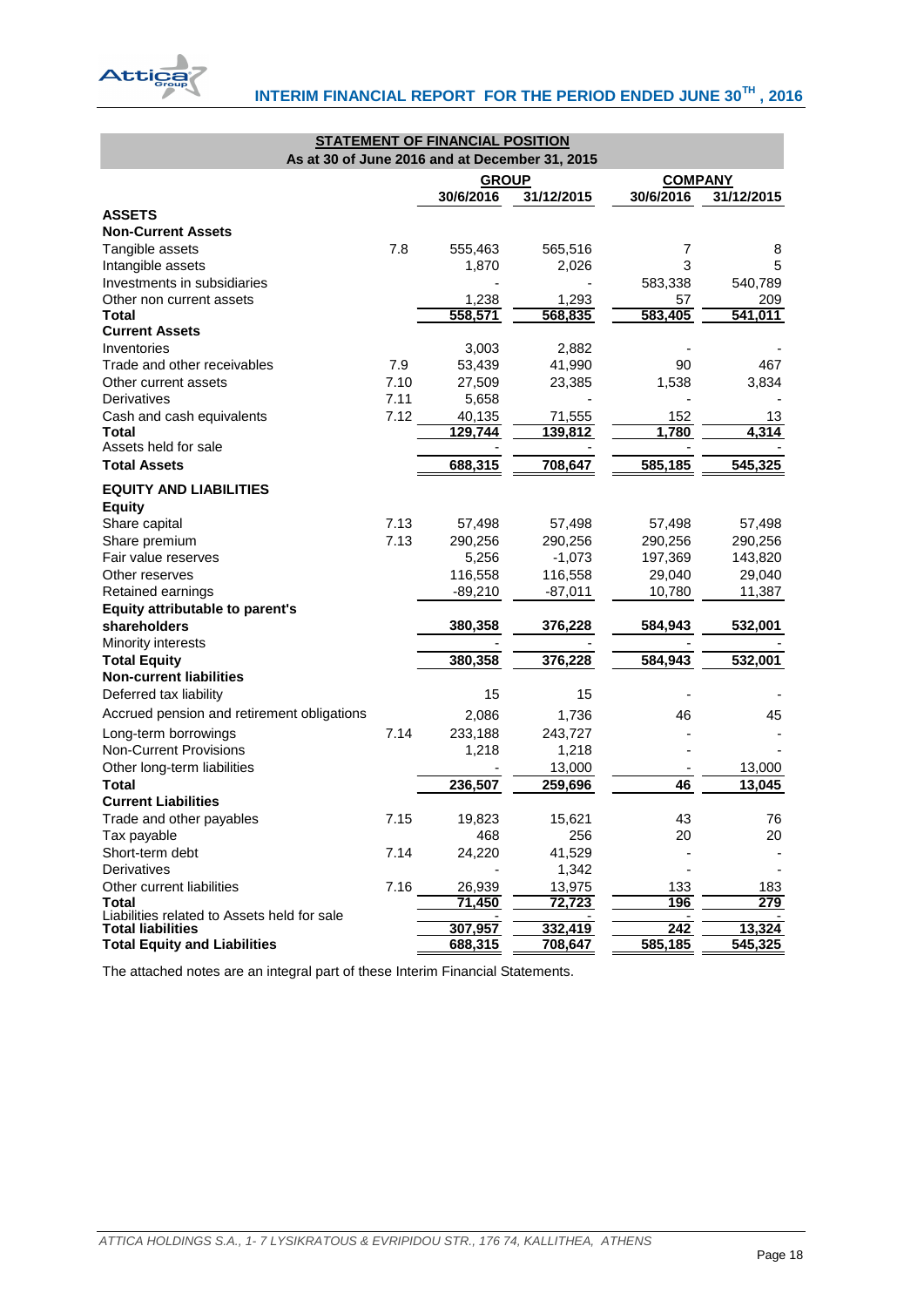

| <b>Statement of Changes in Equity</b><br>For the Period 1/01-30/06/2016              |                     |                         |                         |                                                   |                   |                      |                        |  |  |
|--------------------------------------------------------------------------------------|---------------------|-------------------------|-------------------------|---------------------------------------------------|-------------------|----------------------|------------------------|--|--|
| <b>GROUP</b>                                                                         |                     |                         |                         |                                                   |                   |                      |                        |  |  |
|                                                                                      | Number of<br>shares | <b>Share</b><br>capital | <b>Share</b><br>premium | <b>Revaluation</b><br>of financial<br>instruments | Other<br>reserves | Retained<br>earnings | Total<br><b>Equity</b> |  |  |
| <b>Balance at 1/1/2016</b>                                                           | 191,660,320         | 57,498                  | 290,256                 | $-1,073$                                          | 116,558           | $-87,011$            | 376,228                |  |  |
| Profit for the period                                                                |                     |                         |                         |                                                   |                   | $-2,199$             | $-2,199$               |  |  |
| Other comprehensive income<br>Cash flow hedges:                                      |                     |                         |                         |                                                   |                   |                      |                        |  |  |
| Gains/(losses) taken to equity                                                       |                     |                         |                         | 954<br>5,375                                      |                   |                      | 954<br>5,375           |  |  |
| Reclassification to profit or loss<br>Revaluation of the accrued pension obligations |                     |                         |                         |                                                   |                   |                      |                        |  |  |
| Total recognised income and expense for the<br>period                                |                     |                         |                         | 6,329                                             |                   | $-2,199$             | 4,130                  |  |  |
| Share capital issue                                                                  |                     |                         |                         |                                                   |                   |                      |                        |  |  |
| Capitalisation of share premium<br>Capitalisation of losses                          |                     |                         |                         |                                                   |                   |                      |                        |  |  |
| Expenses related to share capital increase                                           |                     |                         |                         |                                                   |                   |                      |                        |  |  |
| <b>Balance at 30/6/2016</b>                                                          | 191,660,320         | 57,498                  | 290,256                 | 5,256                                             | 116,558           | $-89,210$            | 380,358                |  |  |

<span id="page-19-1"></span><span id="page-19-0"></span>

| <b>Statement of Changes in Equity</b><br>For the Period 1/01-30/06/2016                                                                                                         |                     |                  |                  |                                                      |                   |                             |                        |  |
|---------------------------------------------------------------------------------------------------------------------------------------------------------------------------------|---------------------|------------------|------------------|------------------------------------------------------|-------------------|-----------------------------|------------------------|--|
| <b>COMPANY</b>                                                                                                                                                                  | Number of<br>shares | Share<br>capital | Share<br>premium | <b>Revaluation</b><br>reserves of<br>tangible assets | Other<br>reserves | <b>Retained</b><br>earnings | Total<br><b>Equity</b> |  |
| <b>Balance at 1/1/2016</b>                                                                                                                                                      | 191,660,320         | 57,498           | 290,256          | 143,820                                              | 29,040            | 11,387                      | 532,001                |  |
| Profit for the period                                                                                                                                                           |                     |                  |                  |                                                      |                   | -607                        | $-607$                 |  |
| Other comprehensive income<br>Cash flow hedges:<br>Gains/(losses) taken to equity<br>Remeasurements of defined benefit pension plans<br>Measurement using the fair value method |                     |                  |                  |                                                      |                   |                             |                        |  |
| Related parties' measurement using the fair value method                                                                                                                        |                     |                  |                  | 53,549                                               |                   |                             | 53,549                 |  |
| Total recognised income and expense for the period                                                                                                                              |                     |                  |                  | 53,549                                               |                   | -607                        | 52,942                 |  |
| Share capital issue<br>Capitalisation of share premium                                                                                                                          |                     |                  |                  |                                                      |                   |                             |                        |  |
| Capitalisation of losses                                                                                                                                                        |                     |                  |                  |                                                      |                   |                             |                        |  |
| Expenses related to share capital increase                                                                                                                                      |                     |                  |                  |                                                      |                   |                             |                        |  |
| <b>Balance at 30/6/2016</b>                                                                                                                                                     | 191,660,320         | 57,498           | 290,256          | 197,369                                              | 29,040            | 10,780                      | 584,943                |  |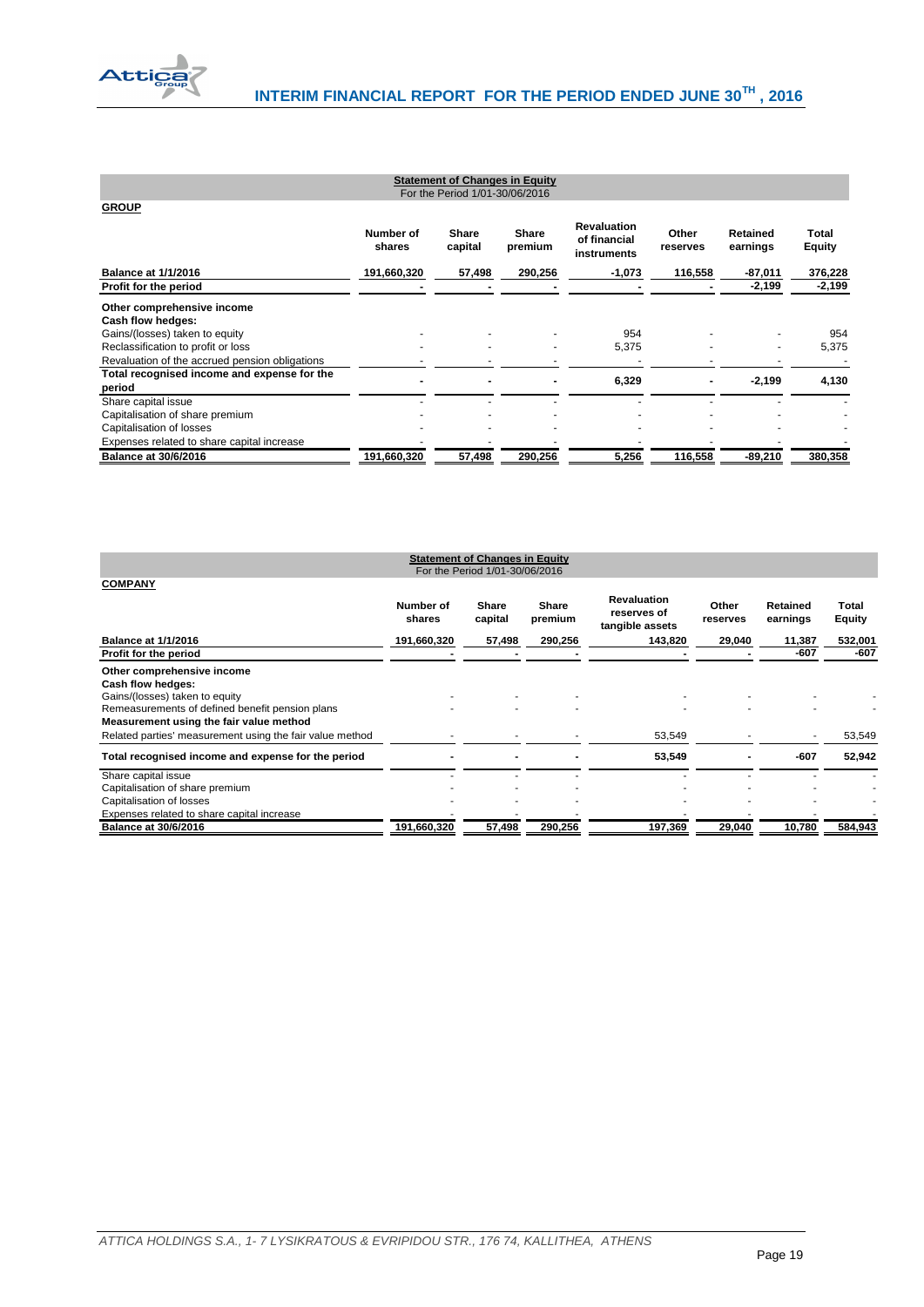

| <b>Statement of Changes in Equity</b><br>For the Period 1/01-30/06/2015 |                     |                         |                         |                                                   |                   |                      |                        |  |
|-------------------------------------------------------------------------|---------------------|-------------------------|-------------------------|---------------------------------------------------|-------------------|----------------------|------------------------|--|
| <b>GROUP</b>                                                            |                     |                         |                         |                                                   |                   |                      |                        |  |
|                                                                         | Number of<br>shares | <b>Share</b><br>capital | <b>Share</b><br>premium | <b>Revaluation</b><br>of financial<br>instruments | Other<br>reserves | Retained<br>earnings | Total<br><b>Equity</b> |  |
| <b>Balance at 1/1/2015</b>                                              | 191,660,320         | 57,498                  | 290,256                 | $-4,402$                                          | 131,598           | $-135, 133$          | 339,817                |  |
| Profit for the period                                                   |                     |                         |                         |                                                   |                   | $-5,843$             | $-5,843$               |  |
| Other comprehensive income<br>Cash flow hedges:                         |                     |                         |                         |                                                   |                   |                      |                        |  |
| Gains/(losses) taken to equity<br>Reclassification to profit or loss    |                     |                         |                         | 2,741<br>1,187                                    |                   |                      | 2,741<br>1,187         |  |
| Total recognised income and expense for<br>the period                   | -                   |                         |                         | 3,928                                             |                   | $-5.843$             | $-1,915$               |  |
| Share capital issue<br>Capitalisation of losses                         |                     |                         |                         | ۰                                                 | $-15,041$         | 15,041               |                        |  |
| Expenses related to share capital increase                              |                     |                         |                         |                                                   |                   |                      |                        |  |
| <b>Balance at 30/6/2015</b>                                             | 191,660,320         | 57,498                  | 290,256                 | $-474$                                            | 116,558           | $-125,936$           | 337,902                |  |

<span id="page-20-1"></span><span id="page-20-0"></span>

| <b>Statement of Changes in Equity</b><br>For the Period 1/01-30/06/2015 |                     |                         |                         |                                                      |                   |                             |                        |
|-------------------------------------------------------------------------|---------------------|-------------------------|-------------------------|------------------------------------------------------|-------------------|-----------------------------|------------------------|
| <b>COMPANY</b>                                                          |                     |                         |                         |                                                      |                   |                             |                        |
|                                                                         | Number of<br>shares | <b>Share</b><br>capital | <b>Share</b><br>premium | <b>Revaluation</b><br>reserves of<br>tangible assets | Other<br>reserves | <b>Retained</b><br>earnings | Total<br><b>Equity</b> |
| <b>Balance at 1/1/2015</b>                                              | 191,660,320         | 57,498                  | 290,256                 | 102,229                                              | 44,080            | $-5,006$                    | 489,057                |
| Profit for the period                                                   |                     |                         |                         |                                                      |                   | 1,834                       | 1,834                  |
| Other comprehensive income<br>Cash flow hedges:                         |                     |                         |                         |                                                      |                   |                             |                        |
| Gains/(losses) taken to equity                                          |                     |                         |                         |                                                      |                   |                             |                        |
| Reclassification to profit or loss                                      |                     |                         |                         |                                                      |                   |                             |                        |
| Fair value's measurement                                                |                     |                         |                         |                                                      |                   |                             |                        |
| Related parties' measurement using the fair<br>value method             |                     |                         |                         | $-5,044$                                             |                   |                             | $-5,044$               |
| Remeasurements of defined benefit pension                               |                     |                         |                         |                                                      |                   |                             |                        |
| plans                                                                   |                     |                         |                         |                                                      |                   |                             |                        |
| Total recognised income and expense for                                 |                     |                         |                         | $-5,044$                                             |                   | 1,834                       | $-3,210$               |
| the period                                                              |                     |                         |                         |                                                      |                   |                             |                        |
| Share capital issue                                                     |                     |                         |                         |                                                      |                   |                             |                        |
| Capitalisation of losses                                                |                     |                         |                         |                                                      | $-15,041$         | 15,041                      |                        |
| Expenses related to share capital increase                              |                     |                         |                         |                                                      |                   |                             |                        |
| <b>Balance at 30/6/2015</b>                                             | 191,660,320         | 57,498                  | 290,256                 | 97,185                                               | 29,039            | 11,869                      | 485,847                |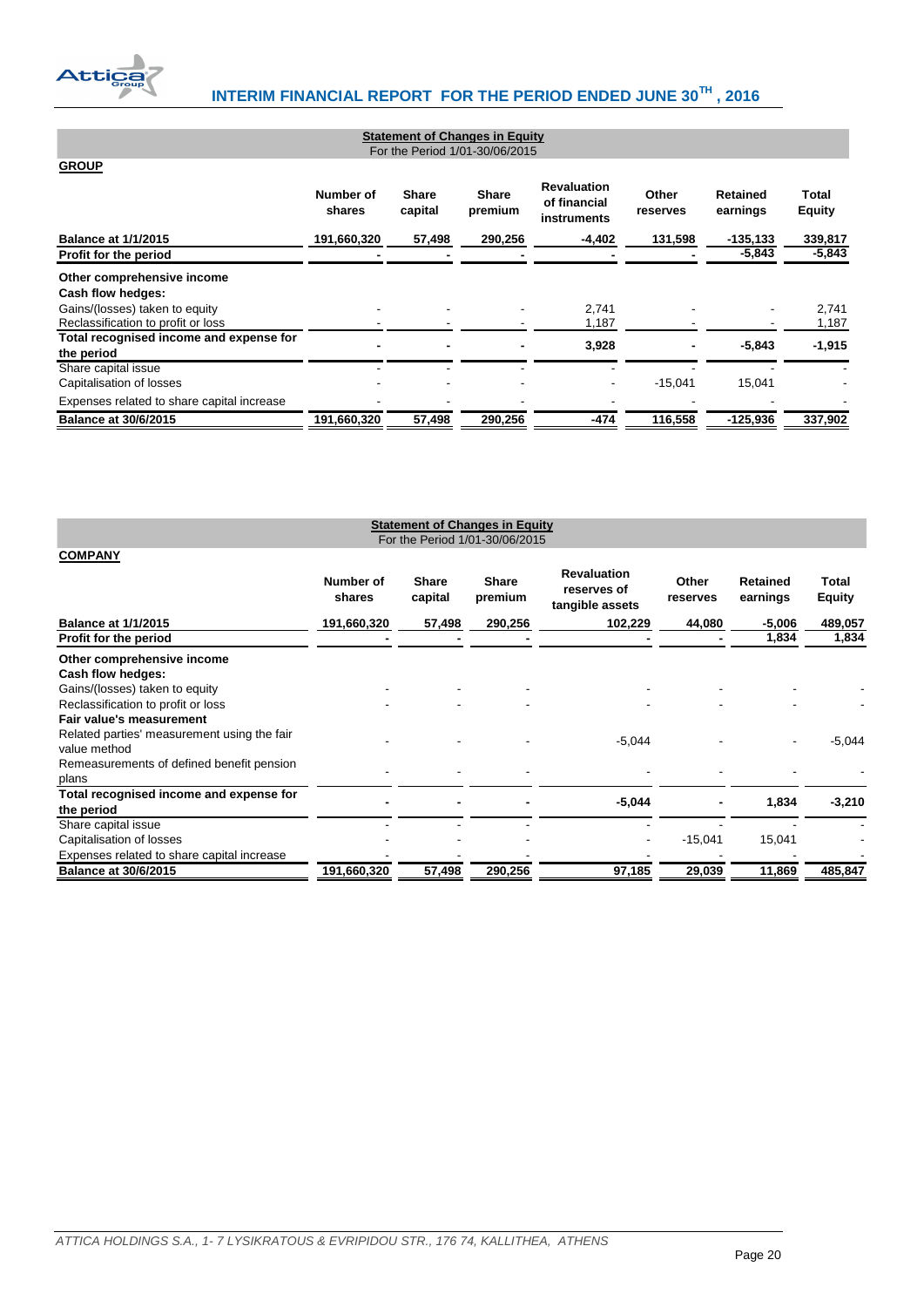

<span id="page-21-0"></span>

| <b>CASH FLOW STATEMENT (Indirect Method)</b>                       |               |               |                 |               |
|--------------------------------------------------------------------|---------------|---------------|-----------------|---------------|
| For the period 1/1-30/6 2016 & 2015                                |               |               |                 |               |
|                                                                    |               | <b>GROUP</b>  | <b>COMPANY</b>  |               |
|                                                                    | 1/1-30/6/2016 | 1/1-30/6/2015 | 1/1-30/6/2016   | 1/1-30/6/2015 |
| <b>Cash flow from Operating Activities</b>                         |               |               |                 |               |
| Profit/(Loss) Before Taxes                                         | $-1,951$      | $-5,795$      | $-607$          | 1,834         |
| <b>Adjustments for:</b>                                            |               |               |                 |               |
| Depreciation & amortization                                        | 11,855        | 11,748        | 9               | 12            |
| Deferred tax expense                                               |               |               |                 |               |
| Provisions                                                         | 933           | 501           | 1               | 1             |
| Foreign exchange differences                                       | $-29$         | 106           |                 |               |
| Net (profit)/Loss from investing activities                        | 1,359         | 2,612         | -4              | $-2,359$      |
| Interest and other financial expenses                              | 10,335        | 10,295        | 1               | 1             |
| Plus or minus for Working Capital changes:                         |               |               |                 |               |
| Decrease/(increase) in Inventories                                 | $-121$        | 274           |                 |               |
| Decrease/(increase) in Receivables                                 | $-15,371$     | $-15,160$     | 624             | 180           |
| (Decrease)/increase in Payables (excluding banks)                  | 14,315        | 17,018        | -83             | $-85$         |
| Less:                                                              |               |               |                 |               |
| Interest and other financial expenses paid                         | $-5,244$      | $-5,049$      | $-1$            | $-1$          |
| Taxes paid                                                         | $-31$         | -34           |                 |               |
| Total cash inflow/(outflow) from operating activities (a)          | 16,050        | 16,516        | -60             | $-417$        |
| <b>Cash flow from Investing Activities</b>                         |               |               |                 |               |
| Acquisition of subsidiaries, associated companies, joint ventures  |               |               |                 |               |
| and other investments                                              |               |               |                 |               |
| Purchase of tangible and intangible assets                         | $-1,637$      | $-120$        | -5              |               |
| Increase in capital and additional paid-in capital of subsidiaries |               |               | $-11,553$       | $-5,238$      |
| Share capital return from subsidiaries                             |               |               | 22,553          | 2,538         |
| Interest received                                                  |               |               | 4               | 11            |
| Dividends received                                                 | 164           | 85            | 2,200           | 600           |
| Total cash inflow/(outflow) from investing activities (b)          | $-1,473$      | $-35$         | 13,199          | $-2.089$      |
| <b>Cash flow from Financing Activities</b>                         |               |               |                 |               |
| Proceeds from issue of Share Capital                               |               |               |                 |               |
| Proceeds from Borrowings                                           |               |               |                 |               |
| Expenses related to share capital increase                         |               |               |                 |               |
| Proceeds from subsidiaries capital return                          |               |               |                 |               |
| Payments of Borrowings<br>7.12                                     | $-32,589$     | $-5,016$      |                 |               |
| Payments of finance lease liabilities<br>7.12                      | $-366$        | $-218$        |                 |               |
| Capital return due to cancelation of SCI                           | $-13,000$     |               | $-13,000$       |               |
| Total cash inflow/(outflow) from financing activities (c)          | $-45,955$     | $-5,234$      | $-13,000$       |               |
| Net increase/(decrease) in cash and cash equivalents               |               |               |                 |               |
| $(a)+(b)+(c)$                                                      | $-31,378$     | 11,247        | 139             | $-2,506$      |
| Cash and cash equivalents at beginning of period                   | 71,555        | 23,937        | $\overline{13}$ | 3,092         |
| Exchange differences in cash and cash equivalents                  | $-42$         | 18            |                 | 1             |
| Cash and cash equivalents at end of period                         | 40,135        | 35.202        | 152             | 587           |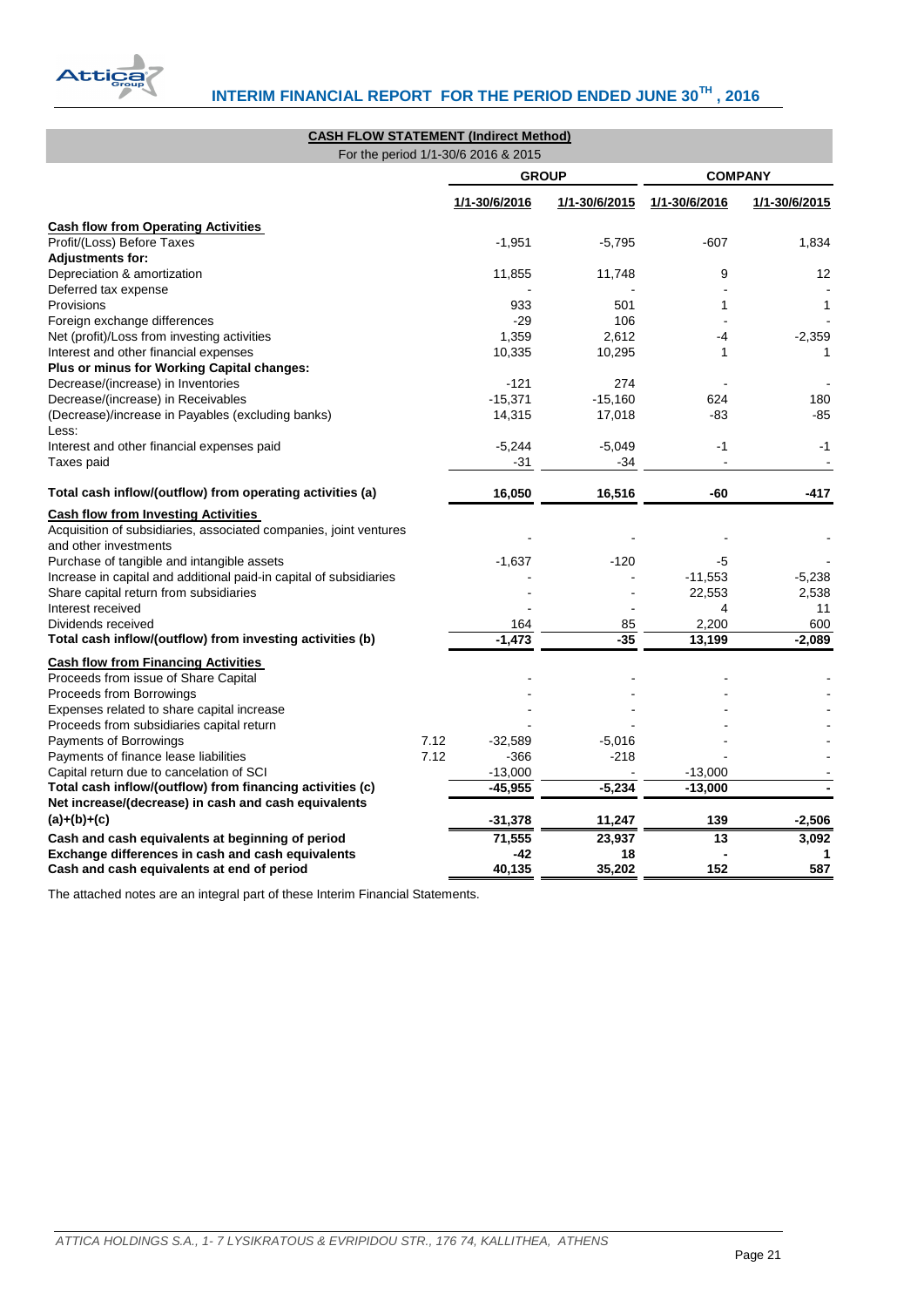

#### **Notes to the Financial Statements**

### <span id="page-22-1"></span><span id="page-22-0"></span>**1. General information**

ATTICA HOLDINGS S.A. ("ATTICA GROUP") is a Holding Company and as such does not have trading activities of its own. The Company, through its subsidiaries, mainly operates in passenger shipping.

The headquarters of the Company are in Kallithea, Athens, Greece, 1-7 Lysikratous & Evripidou Street, 17674.

The number of employees, at period end, was 2 for the parent company and 1,226 for the Group, while at 30/6/2015 was 2 and 1,274 respectively.

Attica Holdings S.A. shares are listed in the Athens Stock Exchange under the ticker symbol ATTICA.

The corresponding ticker symbol for Bloomberg is ATTICA GA and for Reuters is EPA.AT.

The total number of common registered voting shares outstanding as at 30 June 2016 was 191,660,320. The total market capitalization was Euro 218,493 thousand approximately.

The financial statements of Attica Holdings S.A. are included, using the full consolidation method, in the consolidated financial statements of MARFIN INVESTMENT GROUP HOLDINGS S.A. which is registered in Greece and whose total participation in the company (directly & indirectly), was 89.38%.

The interim financial statements of the Company and the Group for the period ending at 30 June 2016 were approved by the Board of Directors on August 26, 2016.

*Due to rounding there may be minor differences in some amounts.*

#### <span id="page-22-2"></span>**2. Basic accounting policies**

Condensed interim financial statements comprise limited scope of information as compared to that presented in the annual financial statements. The Group has adopted all the new Standards and Interpretations, whose implementation is mandatory for the years starting as at 1st January, 2016.

Therefore, the attached interim Financial Statements should be read in line with the publicized annual Financial Statements as of 31st December, 2015 that include a full analysis of the accounting policies and valuation methods used.

# <span id="page-22-3"></span>2.1. New Standards, Interpretations, Revisions and Amendments to existing Standards that are effective and have been adopted by the European Union

The following amendments and interpretations of the IFRS have been issued by IASB and their application is mandatory from or after 01/01/2016. The most significant Standards and Interpretations are as follows: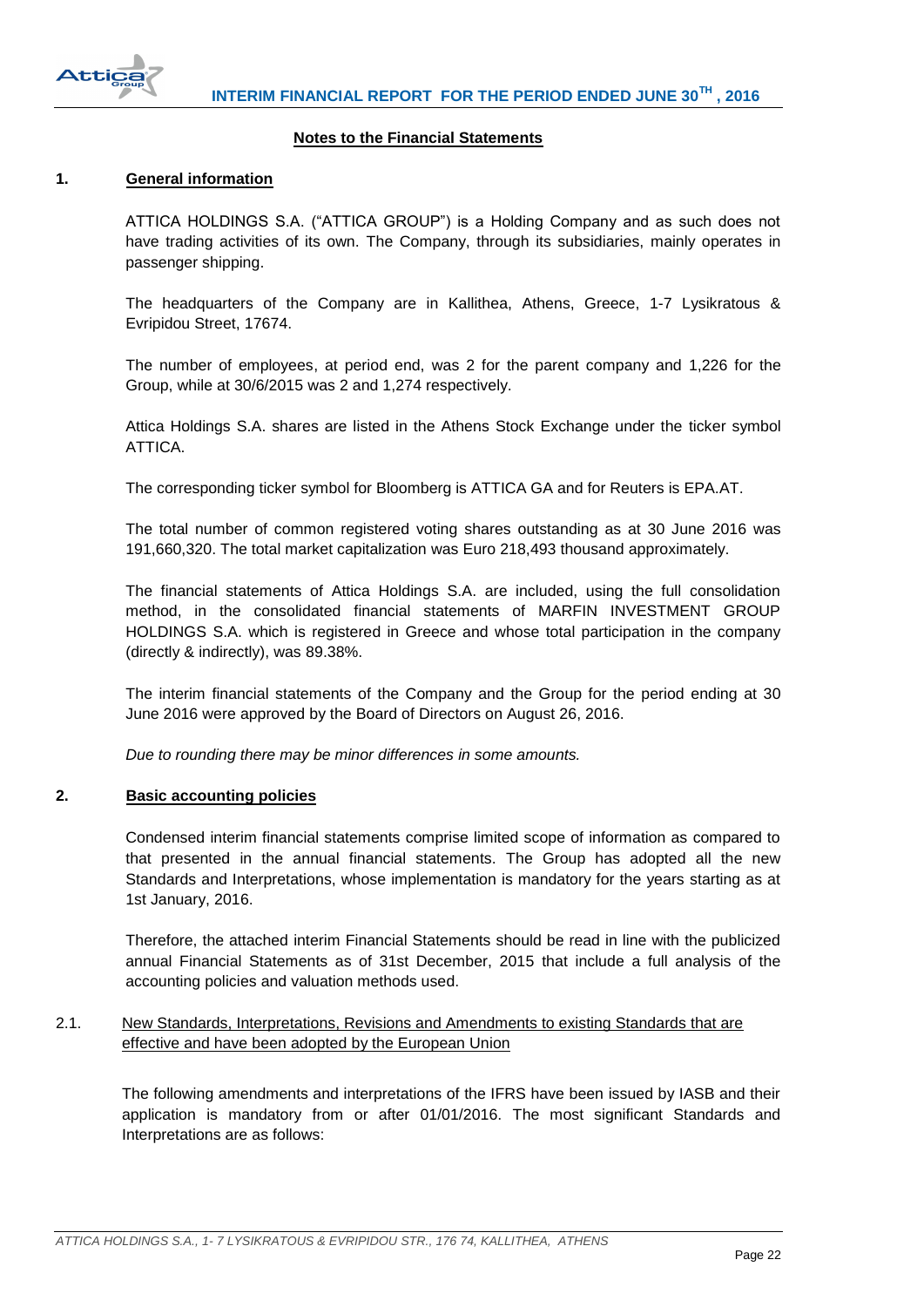

● Amendments to IFRS 11: "Accounting for Acquisitions of Interests in Joint Operations" (effective for annual periods starting on or after 01/01/2016)

In May 2014, the IASB issued amendments to IFRS 11. The amendments add new guidance on how to account for the acquisition of an interest in a joint operation that constitutes a business and specify the appropriate accounting treatment for such acquisitions. The amendments do not affect the consolidated Financial Statements.

 Amendments to IAS 16 and IAS 38: "Clarification of Acceptable Methods of Depreciation and Amortisation" (effective for annual periods starting on or after 01/01/2016)

In May 2014, the IASB published amendments to IAS 16 and IAS 38. IAS 16 and IAS 38 both establish the principle for the basis of depreciation and amortisation as being the expected pattern of consumption of the future economic benefits of an asset. The IASB has clarified that the use of revenue-based methods to calculate the depreciation of an asset is not appropriate because revenue generated by an activity that includes the use of an asset generally reflects factors other than the consumption of the economic benefits embodied in the asset. The amendments do not affect the consolidated Financial Statements.

 Amendments to IAS 27: "Equity Method in Separate Financial Statements" (effective for annual periods starting on or after 01/01/2016)

In August 2014, the IASB published narrow scope amendments to IAS 27. Under the amendments, entities are permitted to use the equity method to account for investments in subsidiaries, joint ventures and associates in their separate Financial Statements – an option that was not effective prior to the issuance of the current amendments. The amendments do not affect the consolidated Financial Statements.

 Annual Improvements to IFRSs – 2012-2014 Cycle (effective for annual periods starting on or after 01/01/2016)

In September 2014, the IASB issued Annual Improvements to IFRSs - 2012-2014 Cycle, a collection of amendments to IFRSs, in response to four issues addressed during the 2012-2014 cycle. The amendments are effective for annual periods beginning on or after 1 January 2016, although entities are permitted to apply them earlier. The issues included in this cycle are the following: IFRS 5: Changes in methods of disposal, IFRS 7: Servicing Contracts and Applicability of the amendments to IFRS 7 to condensed interim financial statements, IAS 19: Discount rate: regional market issue, and IAS 34: Disclosure of information "elsewhere in the interim financial report". The amendments do not affect the consolidated Financial Statements.

 Amendments to IAS 1: "Disclosure Initiative" (effective for annual periods starting on or after 01/01/2016)

In December 2014, the IASB issued amendments to IAS 1. The aforementioned amendments address settling the issues pertaining to the effective presentation and disclosure requirements as well as the potential of entities to exercise judgment under the preparation of financial statements. The amendments do not affect the consolidated Financial Statements.

## <span id="page-23-0"></span>2.2. New Standards, Interpretations and Amendments to existing Standards that have not been applied yet or have not been adopted by the European Union

The following new Standards and amendments of IFRSs have been issued by the International Accounting Standards Board (IASB), but their application has not started yet or they have not been adopted by the European Union.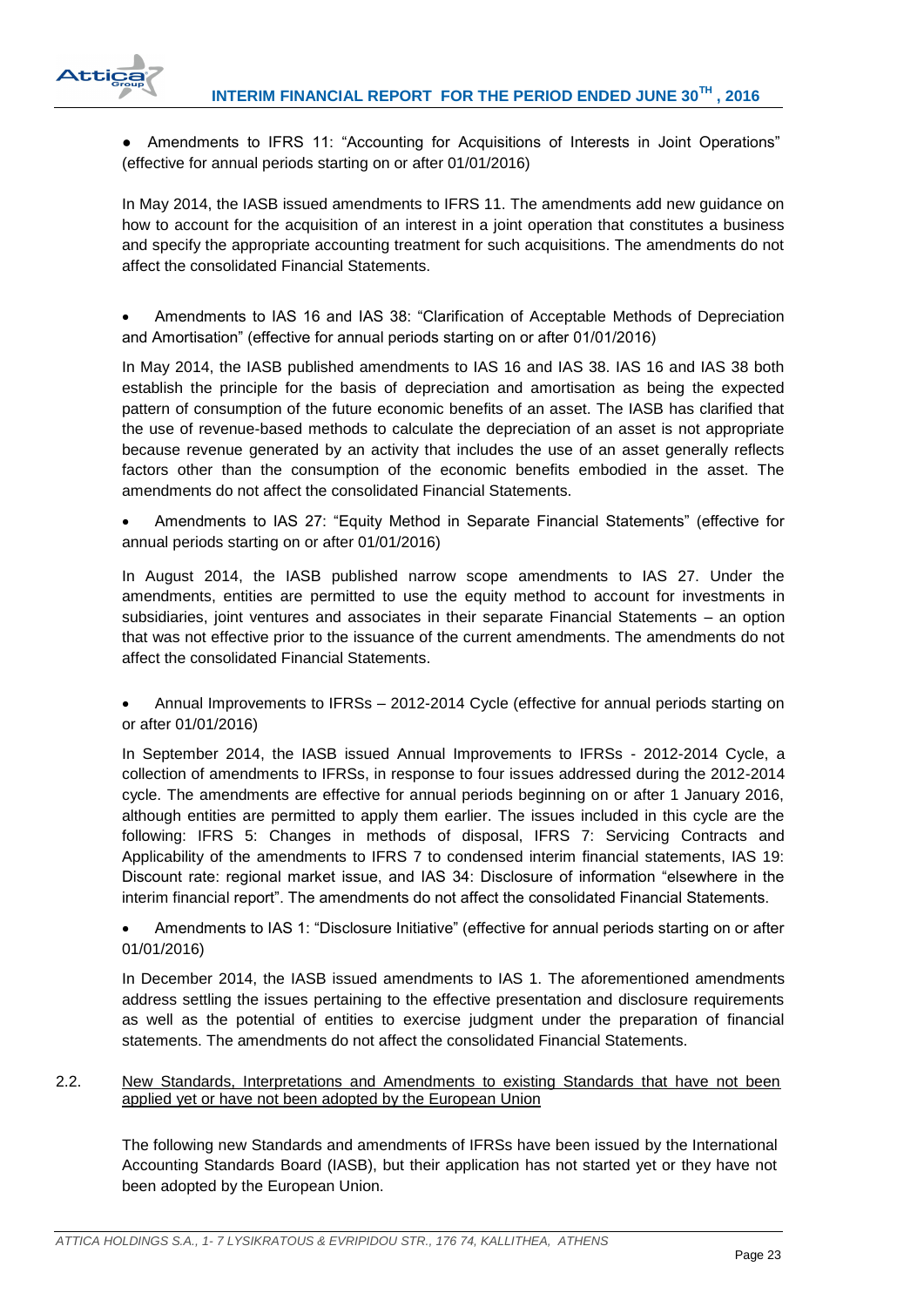

 IFRS 14 "Regulatory Deferral Accounts" (effective for annual periods starting on or after 01/01/2016)

In January 2014, the IASB issued a new Standard, IFRS 14. The aim of this interim Standard is to enhance the comparability of financial reporting by entities that are engaged in rate-regulated activities. Many countries have industry sectors that are subject to rate regulation, whereby governments regulate the supply and pricing of particular types of activity by private entities. The Group will examine the impact of the above on its Financial Statements, though it is not expected to have any. The above have not been adopted by the European Union, until the issuance of the final Standard.

 IFRS 15 "Revenue from Contracts with Customers" (effective for annual periods starting on or after 01/01/2018)

In May 2014, the IASB issued a new Standard, IFRS 15. The Standard fully converges with the requirements for the recognition of revenue in both IFRS and US GAAP. The key principles on which the Standard is based are consistent with much of current practice. The new Standard is expected to improve financial reporting by providing a more robust framework for addressing issues as they arise, increasing comparability across industries and capital markets, providing enhanced disclosures and clarifying accounting for contract costs. The new Standard will supersede IAS 11 "Construction Contracts", IAS 18 "Revenue" and several revenue related Interpretations. The Group will examine the impact of the above on its Financial Statements, though it is not expected to have any. The above have not been adopted by the European Union.

IFRS 9 "Financial Instruments" (effective for annual periods starting on or after 01/01/2018)

In July 2014, the IASB issued the final version of IFRS 9. The package of improvements introduced by the final version of the Standard includes a logical model for classification and measurement, a single, forward-looking "expected loss" impairment model and a substantiallyreformed approach to hedge accounting. The Group will examine the impact of the above on its Financial Statements, though it is not expected to have any. The above have not been adopted by the European Union.

 Amendments to IFRS 10 and IAS 28: "Sale or Contribution of Assets between an Investor and its Associate or Joint Venture" (the IASB postponed the effective date of this amendment indefinitely)

In September 2014, the IASB published narrow scope amendments to IFRS 10 and IAS 28. The objective of the aforementioned amendments is to address an acknowledged inconsistency between the requirements in IFRS 10 and those in IAS 28, in dealing with the sale or contribution of assets between an investor and its associate or joint venture. In December 2015, the IASB postponed the effective date of this amendments indefinitely pending the outcome of its research project on the equity method of accounting. The Group will examine the impact of the above on its Financial Statements, though it is not expected to have any. The above have not been adopted by the European Union.

 Amendments to IFRS 10, IFRS 12 and IAS 28: "Investment Entities: Applying the Consolidated Exception" (effective for annual periods starting on or after 01/01/2016)

In December 2014, the IASB published narrow scope amendments to IFRS 10, IFRS 11 and IAS 28. The aforementioned amendments introduce explanation regarding accounting requirements for investment entities, while providing exemptions in particular cases, which decrease the costs related to the implementation of the Standards. The Group will examine the impact of the above on its Financial Statements, though it is not expected to have any. The above have not been adopted by the European Union.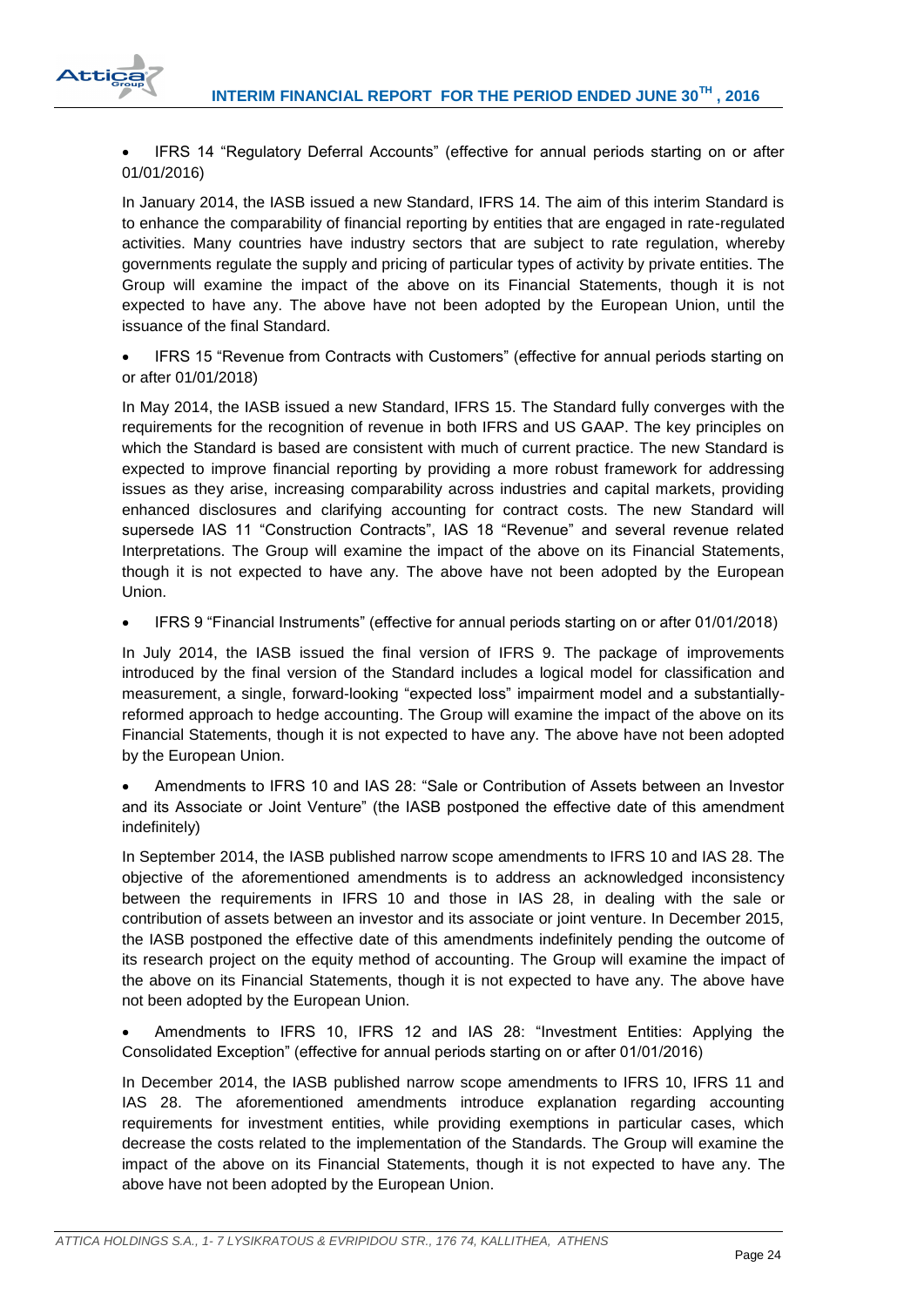

IFRS 16 "Leases" (effective for annual periods starting on or after 01/01/2019)

In January 2016, the IASB issued a new Standard, IFRS 16. The objective of the project was to develop a new Leases Standard that sets out the principles that both parties to a contract, i.e. the customer ('lessee') and the supplier ('lessor'), apply to provide relevant information about leases in a manner that faithfully represents those transactions. To meet this objective, a lessee is required to recognise assets and liabilities arising from a lease. The Group will examine the impact of the above on its Financial Statements. The above have not been adopted by the European Union.

Amendments to IAS 12: " Recognition of Deferred Tax Assets for Unrealized Losses" (effective for annual periods starting on or after 01/01/2017)

In January 2016, the IASB published narrow scope amendments to IAS 12. The objective of the amendments is to clarify the accounting for deferred tax assets for unrealized losses on debt instruments measured at fair value. The Group will examine the impact of the above on its Financial Statements, though it is not expected to have any. The above have not been adopted by the European Union.

 Amendments to IAS 7: "Disclosure Initiative" (effective for annual periods starting on or after 01/01/2017)

In January 2016, the IASB published narrow scope amendments to IAS 7. The objective of the amendments is to enable users of financial statements to evaluate changes in liabilities arising from financing activities. The amendments will require entities to provide disclosures that enable investors to evaluate changes in liabilities arising from financing activities, including changes arising from cash flows and non-cash changes. The Group will examine the impact of the above on its Financial Statements, though it is not expected to have any. The above have not been adopted by the European Union.

 Clarification to IFRS 15 "Revenue from Contracts with Customers" (effective for annual periods starting on or after 01/01/2018)

In April 2016, the IASB published clarifications to IFRS 15. The amendments to IFRS 15 do not change the underlying principles of the Standard, but clarify how those principles should be applied. The amendments clarify how to identify a performance obligation in a contract, how to determine whether a company is a principal or an agent and how to determine whether the revenue from granting a license should be recognized at a point in time or over time. The Group will examine the impact of the above on its Financial Statements, though it is not expected to have any. The above have not been adopted by the European Union.

 Amendment to IFRS 2: "Classification and Measurement of Share-based Payment Transactions" (effective for annual periods starting on or after 01/01/2018)

In June 2016, the IASB published narrow scope amendment to IFRS 2. The objective of this amendment is to clarify how to account for certain types of share-based payment transactions. More specifically, the amendments provide requirements on the accounting for the effects of vesting and non-vesting conditions on the measurement of cash-settled share-based payments, for share-based payment transactions with a net settlement feature for withholding tax obligation, as well as, a modification to the terms and conditions of a share-based payment that changes the classification of the transaction from cash-settled to equity-settled. The Group will examine the impact of the above on its Financial Statements, though it is not expected to have any. The above have not been adopted by the European Union.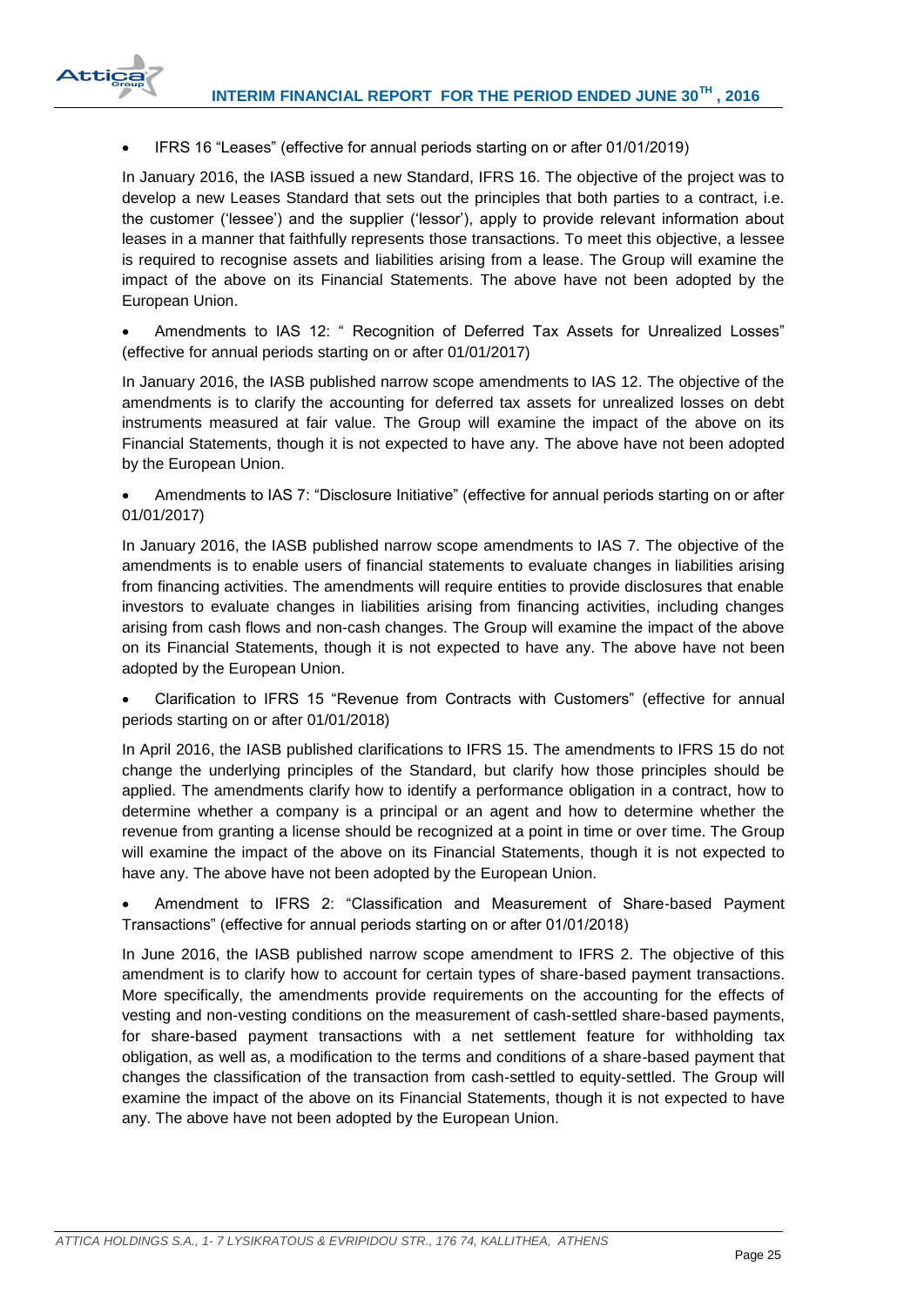

## <span id="page-26-0"></span>**3. Financial risk management**

#### <span id="page-26-1"></span>3.1. Financial risk factors

The Group is exposed to a series of financial risks, including market risk (unexpected volatility of exchange rates and interest rates) and credit risk. Consequently, the Group uses a risk management program which seeks to minimize potential adverse effects.

Risk management relates to identifying, evaluating and hedging financial risks. The Group's policy is not to undertake any transactions of a speculative nature.

The Group's financial instruments consist mainly of deposits with banks, receivables and payables, loans, repos, finance leases and financial derivatives.

#### <span id="page-26-2"></span>3.1.1. Foreign currency risk

The functional currency of the Group is EURO.

#### **ASSETS AND LIABILITIES IN FOREIGN CURRENCY**

| <b>GROUP</b>                 | 30/6/2016<br>USD | 31/12/2015<br>USD |
|------------------------------|------------------|-------------------|
| <b>Notional amounts</b>      |                  |                   |
| Financial assets             | 403              | 415               |
| <b>Financial liabilities</b> |                  |                   |
| <b>Short-term exposure</b>   | 403              | 415               |
| Financial assets             |                  |                   |
| <b>Financial liabilities</b> |                  |                   |
| Long-term exposure           |                  |                   |

The table below presents the sensitivity of the period's result and owner's equity to a reasonable change in the interest rate equal to +/-10% in relation to the financial assets, financial liabilities and the transactional currency EURO/USD.

| <b>GROUP</b>                                 | Sensitivity factor |        | Sensitivity factor |             |
|----------------------------------------------|--------------------|--------|--------------------|-------------|
|                                              | 10%                | $-10%$ | 10%                | $-10%$      |
|                                              | 30/6/2016          |        |                    | 31/12/2015  |
|                                              | <b>EURO</b>        |        |                    | <b>EURO</b> |
| Profit for the fiscal year (before<br>taxes) | 33                 | -33    | 38                 | -38         |
| Net position                                 | 33                 | -33    | 38                 | -38         |

Moreover, the Group is affected by the exchange rates to the extent that the fuel oil purchased for the operation of the vessels is traded internationally in U.S. Dollars.

#### <span id="page-26-3"></span>3.1.2. Liquidity risk

Prudent liquidity risk management implies sufficient cash and availability of necessary available funding sources.

The Group is managing its liquidity requirements on a daily basis through a systematic monitoring οf its short and long term financial liabilities and of the payments that are made on a daily basis.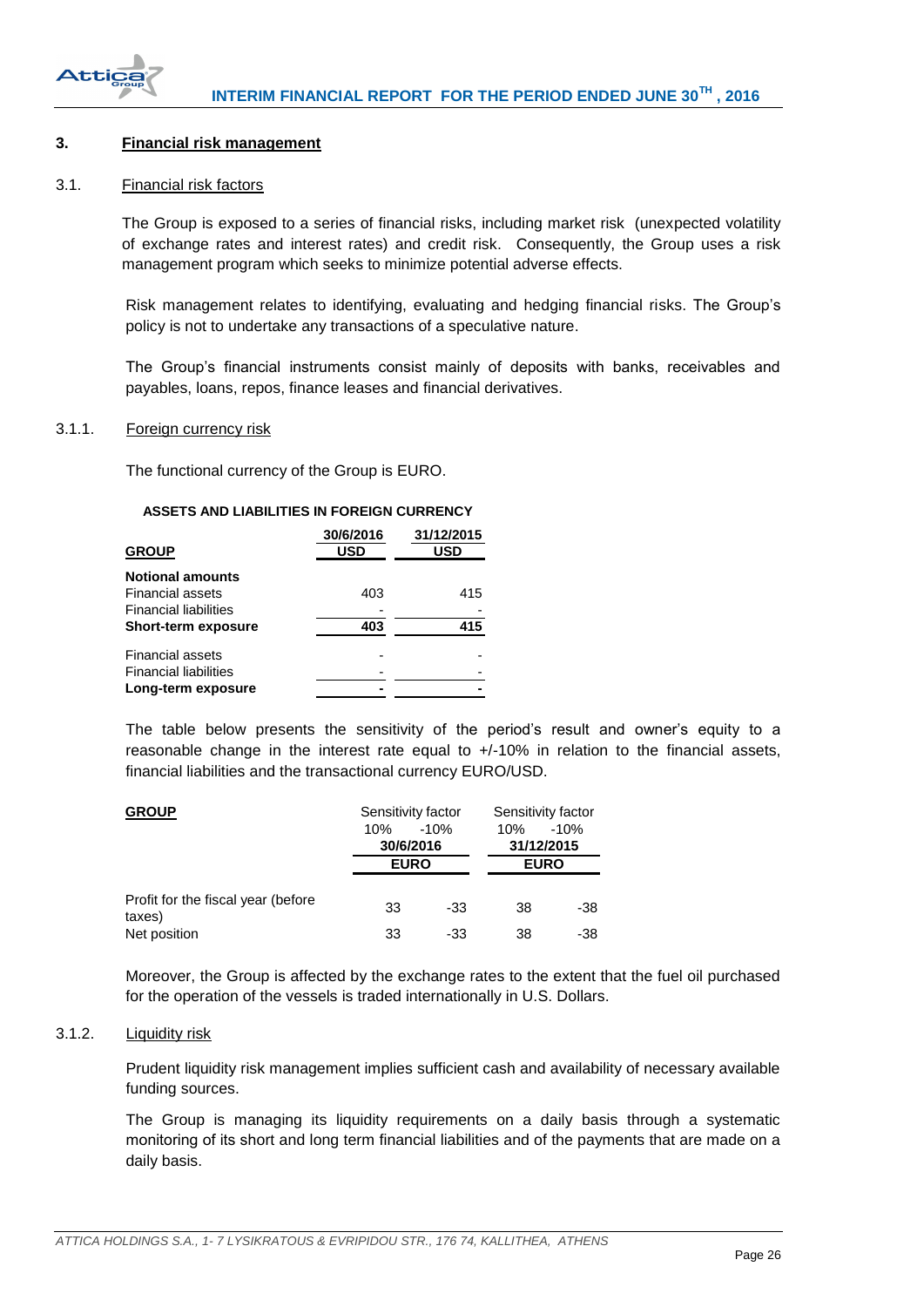

Furthermore, the Group constantly monitors the maturity of its receivables and payables, in order to maintain a balanced liquidity management (see note 3.1.3. "Additional risks arising from the enforcement of capital controls in Greece").

The maturity of the financial liabilities as of 30/06/2016 and 31/12/2015 of the Group and the Company is analyzed as follows:

|                                                       | <b>GROUP</b><br>30/6/2016   |                |              |                   |  |  |
|-------------------------------------------------------|-----------------------------|----------------|--------------|-------------------|--|--|
|                                                       |                             | Short-term     | Long-term    |                   |  |  |
|                                                       | Within 6<br>months          | 6 to 12 months | 1 to 5 years | more than 5 years |  |  |
| Long-term borrowing                                   | 17,139                      | 6,042          | 179,239      | 50,181            |  |  |
| Liabilities relating to operating lease<br>agreements | 514                         | 525            | 3,768        |                   |  |  |
| Trade payables                                        | 19,823                      |                |              |                   |  |  |
| Other short-term / long-term liabilities              | 27,407                      |                |              |                   |  |  |
| Short-term borrowing                                  |                             |                |              |                   |  |  |
| Derivative financial instruments                      |                             |                |              |                   |  |  |
| Total                                                 | 64.883                      | 6.567          | 183,007      | 50.181            |  |  |
|                                                       | 31/12/2015                  |                |              |                   |  |  |
|                                                       | Short-term                  |                | Long-term    |                   |  |  |
|                                                       | Within 6<br>months          | 6 to 12 months | 1 to 5 years | more than 5 years |  |  |
| Long-term borrowing                                   | 33,907                      | 6,742          | 187,579      | 51,854            |  |  |
| Liabilities relating to operating lease<br>agreements | 366                         | 514            | 4,294        |                   |  |  |
| Trade payables                                        | 15,621                      |                |              |                   |  |  |
| Other short-term / long-term liabilities              | 14,231                      |                | 13,000       |                   |  |  |
| Short-term borrowing                                  |                             |                |              |                   |  |  |
| Derivative financial instruments                      | 1,342                       |                |              |                   |  |  |
| Total                                                 | 65,467                      | 7,256          | 204,873      | 51,854            |  |  |
|                                                       | <b>COMPANY</b><br>30/6/2016 |                |              |                   |  |  |
|                                                       | Short-term                  |                |              | Long-term         |  |  |
|                                                       | Within 6<br>months          | 6 to 12 months | 1 to 5 years | more than 5 years |  |  |
| Trade payables                                        | 43                          |                |              |                   |  |  |
| Other short-term / long-term liabilities              | 153                         |                |              |                   |  |  |
| <b>Total</b>                                          | 196                         |                |              |                   |  |  |
|                                                       |                             |                | 31/12/2015   |                   |  |  |
|                                                       | Short-term                  |                |              | Long-term         |  |  |
|                                                       | Within 6<br>months          | 6 to 12 months | 1 to 5 years | more than 5 years |  |  |
| Trade payables                                        | 76                          |                |              |                   |  |  |
| Other short-term / long-term liabilities              | 203                         |                | 13,000       |                   |  |  |
| <b>Total</b>                                          | 279                         |                | 13,000       |                   |  |  |

As shown in the table above, the total borrowings of the Group at 30/06/2016 amounted to Euro 257,408 thousand.

#### 3.1.3. Additional risks arising from the enforcement of capital controls in Greece

The Legislative Act dated 28.06.2015 declared a bank holiday in Greece while capital controls were imposed. Banks resumed their operations on 20.07.2015 while capital controls still remain in force. On 14.8.2015 the Greek Parliament approved the European Stability Mechanism (ESM) programme for Greece and respective implementation framework. The Financial Assistance Facility Agreement between the Greek Republic and the ESM was signed on 19.8.2015.

Capital controls in Greece may impact the following risks: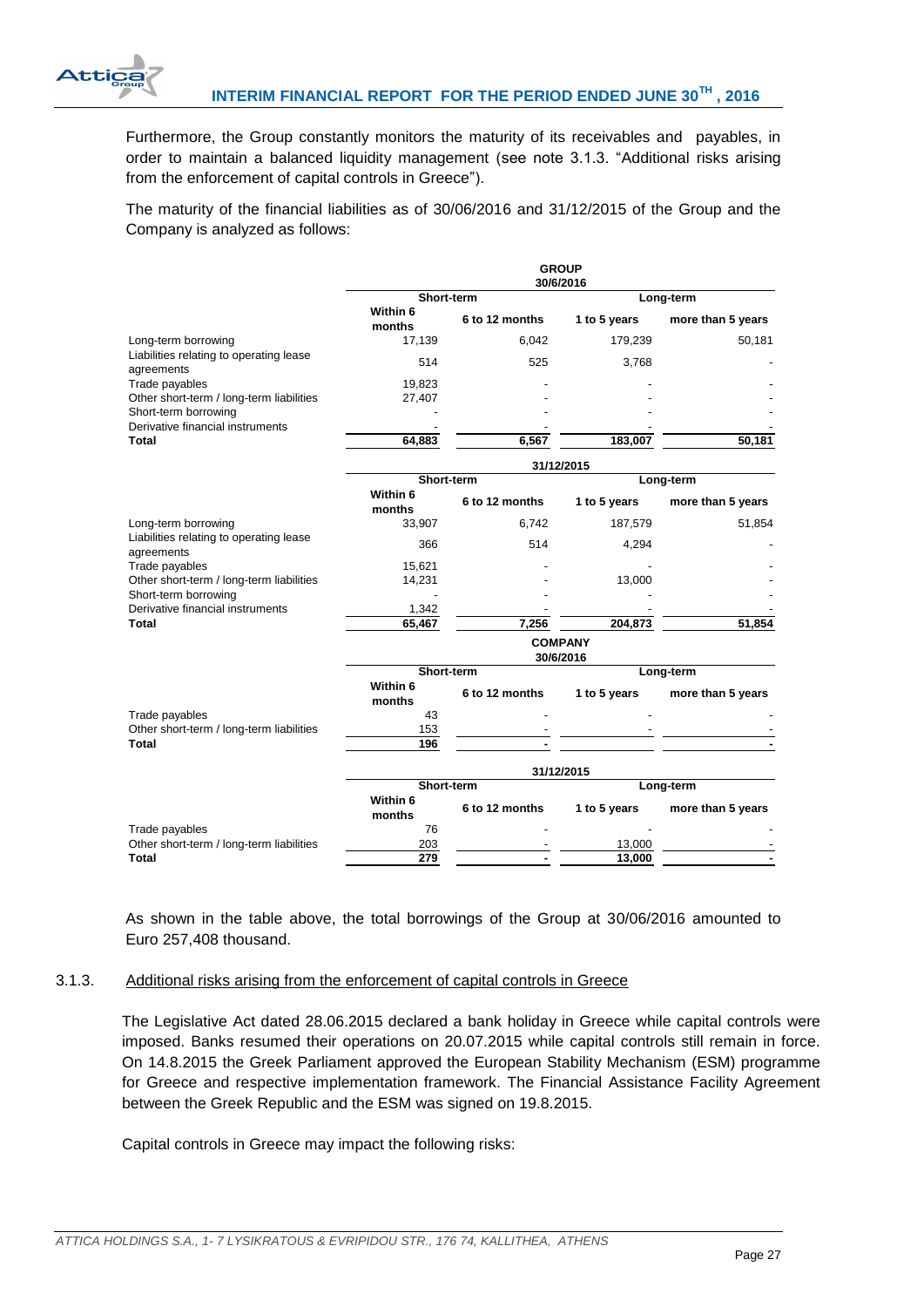

### Credit Risk

Due to capital controls certain counterparties may not be able to fulfill their obligations. Until the signature date of the Report the Group has not experienced cases of default by customers, beyond the usual trading pattern.

### Suppliers / Goods and Services from abroad

Capital controls may create delays in payment of suppliers and servicing of obligations abroad. Delays experienced so far are attributed to the time-consuming procedures adopted by the Greek banking system, however such delays have not been substantial up to date.

#### Market Risk

Due to capital controls, the traffic volumes of the Group may be affected, both in freight units and passengers, however, until now, the Group's total traffic volumes have been notably affected . Furthermore, capital controls may lead to reduction of imports and exports in our country, which in turn will affect the traffic volumes and in particular freight units traffic.

The Group's Management continually evaluates the developments and take initiatives in order to protect the Group and minimize any potential impact in its financial position.

#### <span id="page-28-0"></span>**4. Fair value of financial instruments**

The Group uses the following hierarchy in order to define and disclose the fair value of financial instruments per valuation technique:

Level 1: Assets / liabilities are measured at fair value according to quoted prices (unadjusted) in active markets for identical assets or liabilities.

Level 2: Assets / liabilities are measured at fair value according to evaluation models in which elements affecting significantly the evaluation are based (directly or indirectly) to observable market values.

Level 3: Assets / liabilities are measured at fair value according to evaluation models in which elements affecting significantly the evaluation are not based to observable market values.

## <span id="page-28-1"></span>4.1. Financial derivatives

Derivative financial instruments are valued using valuation models based on observable market data.

#### <span id="page-28-2"></span>4.2. Investments carried at fair value

Under IAS 27 «Separate Financial Statements» measures its investments holdings in accordance with the requirements of IAS 39 "Financial Instruments: Recognition and Measurement" at fair value.

At the end of each reporting period of the financial statements, the Company carries out the calculations required in relation to the fair value of its investments.

The investments in respect of its interests (unlisted shares) are valued based on generally accepted valuation models which include data based on both - unobservable factors, and market observable inputs.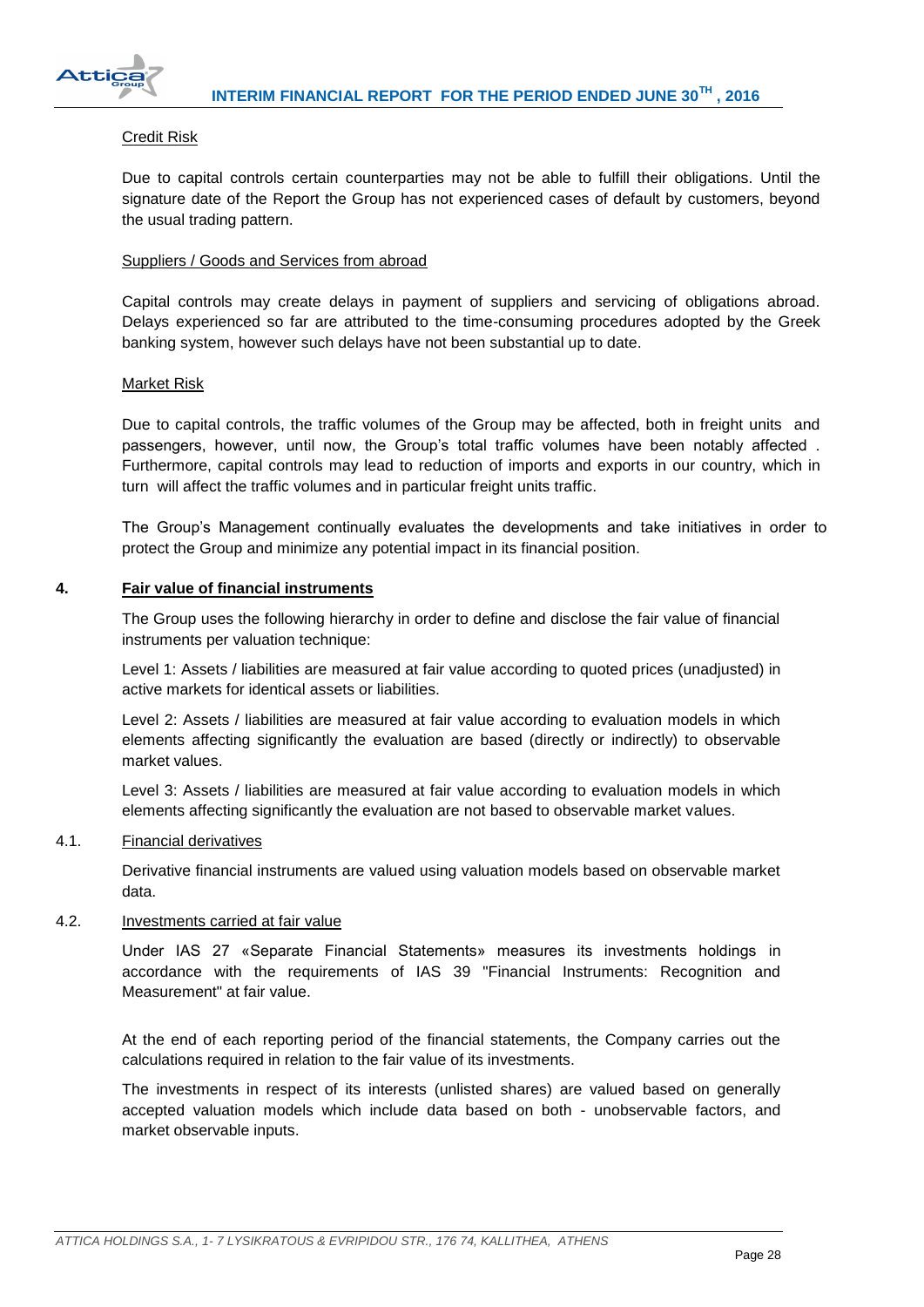

The assessment performed to determine the fair value of financial instruments not traded in active markets, focuses both on exogenous and endogenous factors. Consequently, at the end of each reporting period, the Company:

a) Identifies and assesses the state of the Greek economy

b) Collects, analyzes and monitors the accounting information on efficiency, using as benchmarks the development of the Company's financial sizes at the end of each reporting period.

The analysis of these data provides information regarding the level of meeting or not meeting the business objectives and indicates the tendencies regarding the results and the financial performance of the companies at the end of the annual reporting period.

c) Reviews the business conditions and available information and estimates regarding the future development of financial sizes and tendencies.

According to is standard practice, at each interim reporting date of the financial statements, the Company reexamines the business plans assumptions, based on the business plan prepared at the end of the previous annual reporting period, in relation to subsequent financial periods in five-year time.

In case the financial performance of each company during the interim period under examination does not present substantial deviations from the budget of the respective period and, given with the Management's estimates regarding the future development of these financials, redefinition of the original business plan is not considered necessary and the relative calculations for determining fair value are limited to sensitivity analysis on the changes in the weighted average cost of capital.

Main assumptions for the determination of investments at fair value are the assessment of expected cash flows as described above and the weighted average cost of capital (WACC) which is calculated by weighting cost of capital, cost of long-term debt and any grants.

The basic parameters determining the weighted cost of capital (WACC) are:

- The risk-free market interest rate (risk-free return),
- In specific country risk (country risk premium),
- Equity risk premium.

Accordingly, for the years 2016 - 2010 the WACC was determined at 11.28%, while for the years 2020 onwards at 7.79%.

The value calculated as above, is weighted together with the value estimated on the basis of adjusted (for taking into account vessels' market value) net assets value of each subsidiary.

# <span id="page-29-0"></span>4.3. Other financial assets and liabilities carried at fair value

On 30.6.2016 the Group has issued a convertible bond loan which in its entirety (and the element of the loan and the embedded derivative in the form of the conversion right) is a financial liability which is measured at fair value through profit or loss.

The following table presents financial assets and liabilities carried at fair value as at 30/6/2016: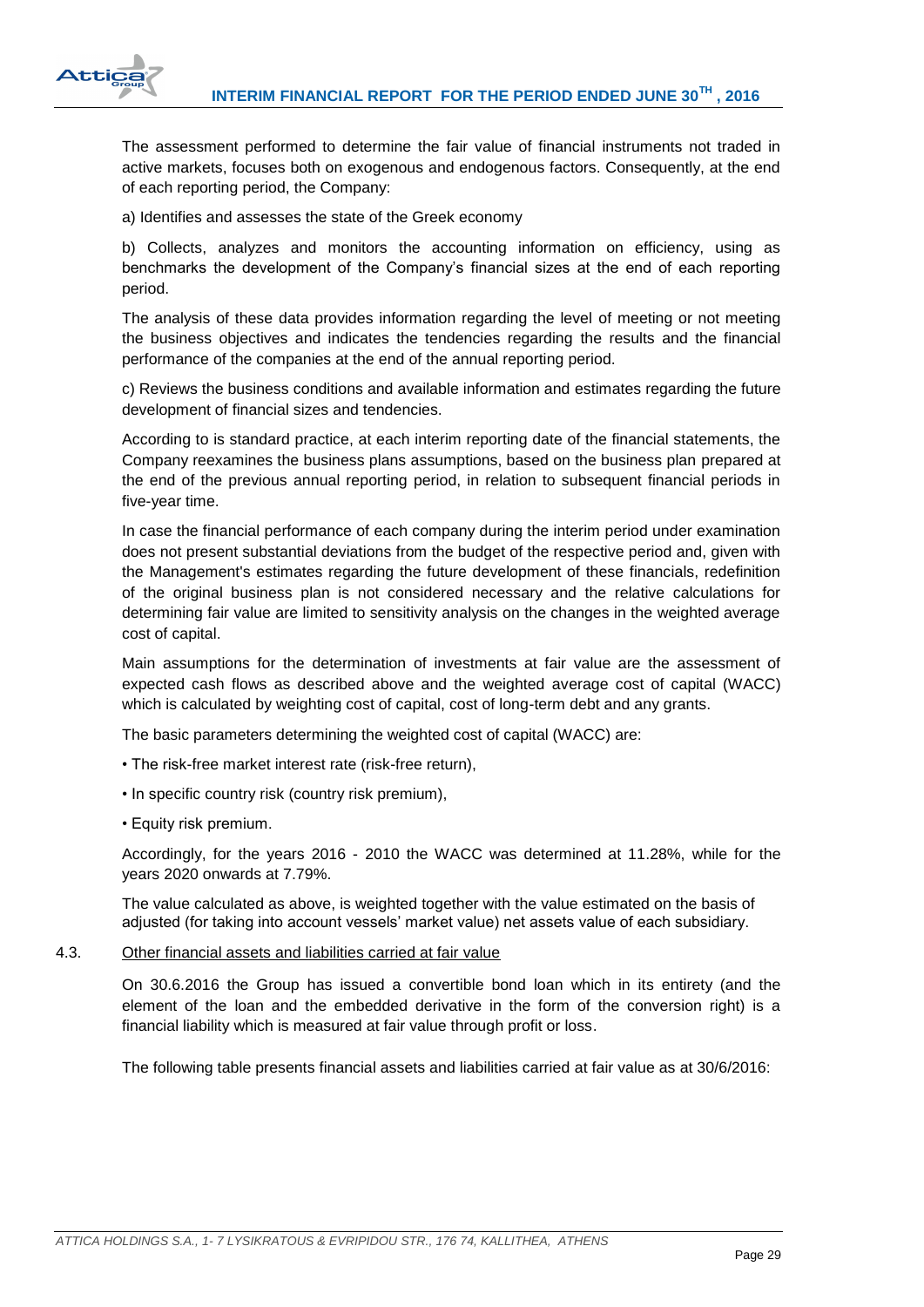

#### **INTERIM FINANCIAL REPORT FOR THE PERIOD ENDED JUNE 30TH , 2016 GROUP**

| <b>Measurement of financial instruments</b><br>at fair value | Measurement at fair value as at 30/06/2016 |         |           |         |
|--------------------------------------------------------------|--------------------------------------------|---------|-----------|---------|
|                                                              | 30/6/2016                                  | Level 1 | Level 2   | Level 3 |
| Investments in subsidiaries                                  |                                            |         |           |         |
| Financial assets / liabilities                               |                                            |         | $-62,607$ |         |
| Derivatives                                                  |                                            |         | 5.658     |         |
| Total                                                        |                                            |         | $-56.949$ |         |
|                                                              | <b>COMPANY</b>                             |         |           |         |
| <b>Measurement of financial instruments</b>                  |                                            |         |           |         |
| at fair value                                                | Measurement at fair value as at 30/06/2016 |         |           |         |
|                                                              | 30/6/2016                                  | Level 1 | Level 2   | Level 3 |
| Investments in subsidiaries                                  |                                            |         |           | 583.338 |
| Financial assets / liabilities                               |                                            |         |           |         |
|                                                              |                                            |         |           |         |
| Derivatives                                                  |                                            |         |           |         |

# <span id="page-30-0"></span>**5. Consolidation - Joint venture revenue agreement**

#### <span id="page-30-1"></span>5.1. Consolidation of the subsidiaries of Attica Holdings S.A.

The parent company participated 100% in its subsidiaries. The nature of relationship is "Direct" with the exception of Superfast Dodeka (Hellas) INC.& CO Joint Venture, Blue Star Ferries Joint Venture and Blue Star Ferries Maritime S.A. & CO Joint Venture where the nature of relationship is "Under Common Management".

All the companies are consolidated using the full consolidation method.

|                                                              | 30/6/2016                |                              |         |                                |                                  |
|--------------------------------------------------------------|--------------------------|------------------------------|---------|--------------------------------|----------------------------------|
| <b>Subsidiary</b>                                            | Carrying<br>amount       | % of direct<br>participation | Country | <b>Unaudited Fiscal Years*</b> | <b>Audited fiscal</b><br>years** |
| SUPERFAST EPTA MC.                                           | 49                       | 100.00%                      | Greece  | 2009-2015                      |                                  |
| SUPERFAST OKTO MC.                                           | 32                       | 100.00%                      | Greece  | 2009-2015                      |                                  |
| SUPERFAST ENNEA MC.                                          | 15                       | 100.00%                      | Greece  | 2009-2015                      |                                  |
| SUPERFAST DEKA MC.                                           | 48                       | 100.00%                      | Greece  | 2009-2015                      |                                  |
| NORDIA MC.                                                   | $\overline{\phantom{a}}$ | 100.00%                      | Greece  | 2009-2015                      |                                  |
| <b>MARIN MC.</b>                                             | 2,283                    | 100.00%                      | Greece  | 2009-2015                      |                                  |
| <b>ATTICA CHALLENGE LTD</b>                                  | $\overline{\phantom{a}}$ | 100.00%                      | Malta   |                                |                                  |
| <b>ATTICA SHIELD LTD</b>                                     | $\overline{2}$           | 100.00%                      | Malta   |                                |                                  |
| ATTICA PREMIUM S.A.                                          | $\overline{\phantom{a}}$ | 100.00%                      | Greece  |                                | 2011-2013                        |
| SUPERFAST DODEKA (HELLAS) INC. & CO<br><b>JOINT VENTURE</b>  |                          | 0.00%                        | Greece  | 2008-2015                      |                                  |
| SUPERFAST FERRIES S.A.                                       | $\overline{\phantom{a}}$ | 100.00%                      | Liberia | 2008-2015                      |                                  |
| SUPERFAST PENTE INC. <sup>(1)</sup>                          | ٠                        | 100.00%                      | Liberia | 2010-2011 / 2014-2015          | 2012-2013                        |
| SUPERFAST EXI INC. <sup>(1)</sup>                            | 472                      | 100.00%                      | Liberia | 2010-2011 / 2014-2015          | 2012-2013                        |
| SUPERFAST ENDEKA INC.                                        | 46,659                   | 100.00%                      | Liberia | 2009-2011                      | 2012-2015                        |
| SUPERFAST DODEKA INC.                                        | $\overline{\phantom{a}}$ | 100.00%                      | Liberia | 2010-2011 / 2014-2015          | 2012-2013                        |
| BLUE STAR FERRIES MARITIME S.A.                              | 285,017                  | 100.00%                      | Greece  | 2008-2010                      | 2011-2015                        |
| BLUE STAR FERRIES JOINT VENTURE                              |                          | $0.00\%$                     | Greece  | 2008-2015                      |                                  |
| <b>BLUE STAR FERRIES S.A.</b>                                | $\overline{\phantom{a}}$ | 100.00%                      | Liberia | 2010-2015                      |                                  |
| WATERFRONT NAVIGATION COMPANY                                | $\mathbf{1}$             | 100.00%                      | Liberia |                                |                                  |
| THELMO MARINE S.A.                                           | 77                       | 100.00%                      | Liberia |                                |                                  |
| BLUE ISLAND SHIPPING INC.                                    | 29                       | 100.00%                      | Panama  |                                |                                  |
| STRINTZIS LINES SHIPPING LTD.                                | 22                       | 100.00%                      | Cyprus  |                                |                                  |
| SUPERFAST ONE INC.                                           | 54,739                   | 100.00%                      | Liberia | 2008-2011                      | 2012-2013                        |
| SUPERFAST TWO INC.                                           | 58,154                   | 100.00%                      | Liberia | 2009-2011                      | 2012-2013                        |
| ATTICA FERRIES M.C.                                          | 28,943                   | 100.00%                      | Greece  | 2009-2015                      |                                  |
| BLUE STAR FERRIES MARITIME S.A. & CO<br><b>JOINT VENTURE</b> |                          | $0.00\%$                     | Greece  | 2009-2015                      |                                  |
| <b>BLUE STAR M.C.</b>                                        | 34,453                   | 100.00%                      | Greece  | 2009-2015                      |                                  |
| <b>BLUE STAR FERRIES M.C.</b>                                |                          | 100.00%                      | Greece  | 2009-2015                      |                                  |
| ATTICA FERRIES MARITIME S.A.                                 | 72,343                   | 100.00%                      | Greece  | $\overline{\phantom{a}}$       | 2011-2015                        |

(1) see § 8.1. " Unaudited fiscal years".

\* By tax authorities.

\*\* By statutory auditors under the provisions of Law 2190/1920 and Law 3190/1955.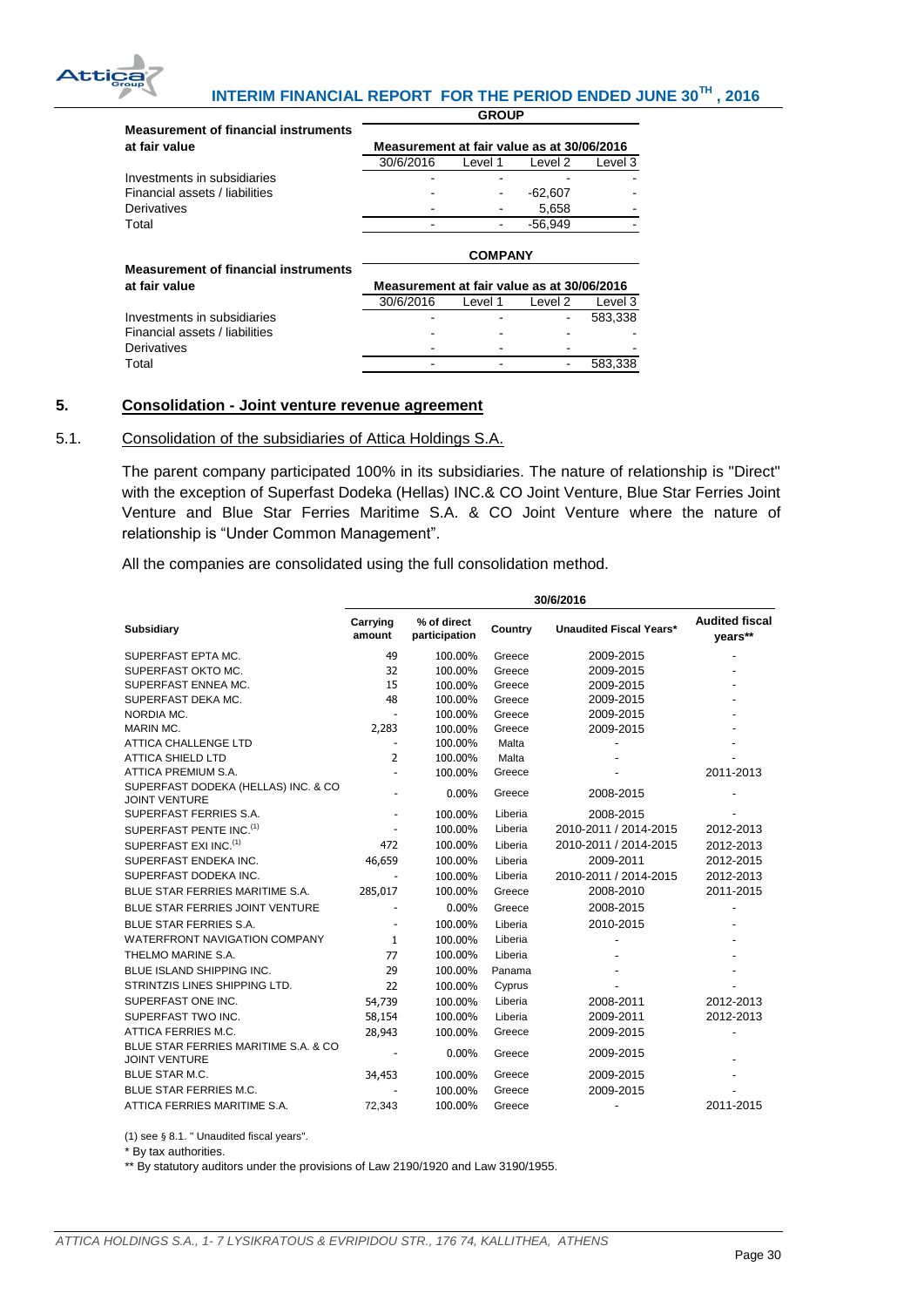

The tax audit for the fiscal year 2015 for companies that have been subject to tax audit by statutory auditors is in progress and the relevant tax certificates planned to be granted after the publication of the interim financial statements of the first half 2016 (see note 8.1).

For the subsidiaries registered outside the European Union, which do not have an establishment in Greece, are not obligated to taxation audit.

For all the companies of the Group, there are no changes of the method of consolidation.

There are no companies which have been consolidated in the present period while they have not been consolidated either in the previous period or in the same period of the fiscal year 2015.

There are no companies which have not been consolidated in the present period while they have been consolidated either in the previous period or in the same period of the fiscal year 2015.

There are no companies of the Group which have not been consolidated in the consolidated financial statements.

#### <span id="page-31-0"></span>5.2. Agreement between Attica Holdings S.A. and Anek

The Group is in a joint service agreement with ANEK S.A. with regard to the Joint Venture company "Anek S.A. – Superfast Endeka (Hellas) Inc" for the joint service of vessels of the two companies in the international routes Patras – Igoumenitsa – Ancona, Patras – Igoumenitsa – Bari and Patras – Igoumenitsa – Venice as well as the domestic routes Piraeus – Herakleion and Piraeus – Chania, Crete.

The joint service agreement with ANEK S.A. extends until 31/5/2017 and the distinctive title is "Adriatic and Cretan Lines".

The Group recognizes accounting the above arrangement under joint control, as "joint operation" in accordance with IFRS 11.

#### <span id="page-31-1"></span>**6. Related party disclosures**

#### <span id="page-31-2"></span>6.1. Intercompany transactions between Attica Holdings S.A. and other companies of Attica Group

The parent company has an amount of Euro 1,175 thousand as receivable dividend arising from its 100% subsidiary company Blue Star M.C.

Furthermore the parent company has an amount of Euro 283 thousand as receivable dividend arising from its 100% subsidiary company Blue Star Ferries Maritime S.A.

In addition the above 100% subsidiary returned part of its share capital to the parent company Attica Holdings S.A. due to its share capital decrease. The capital return amounts Euro 22,553 thousand.

The parent company participated in the share capital increases of its 100% subsidiaries Superfast One Inc., Superfast Two Inc. and Superfast Endeka Inc. with the amount of Euro 3,893 thousand, Euro 3,912 thousand and Euro 3,747 thousand respectively.

The intercompany balances are set-off in the consolidated accounts of Attica Group.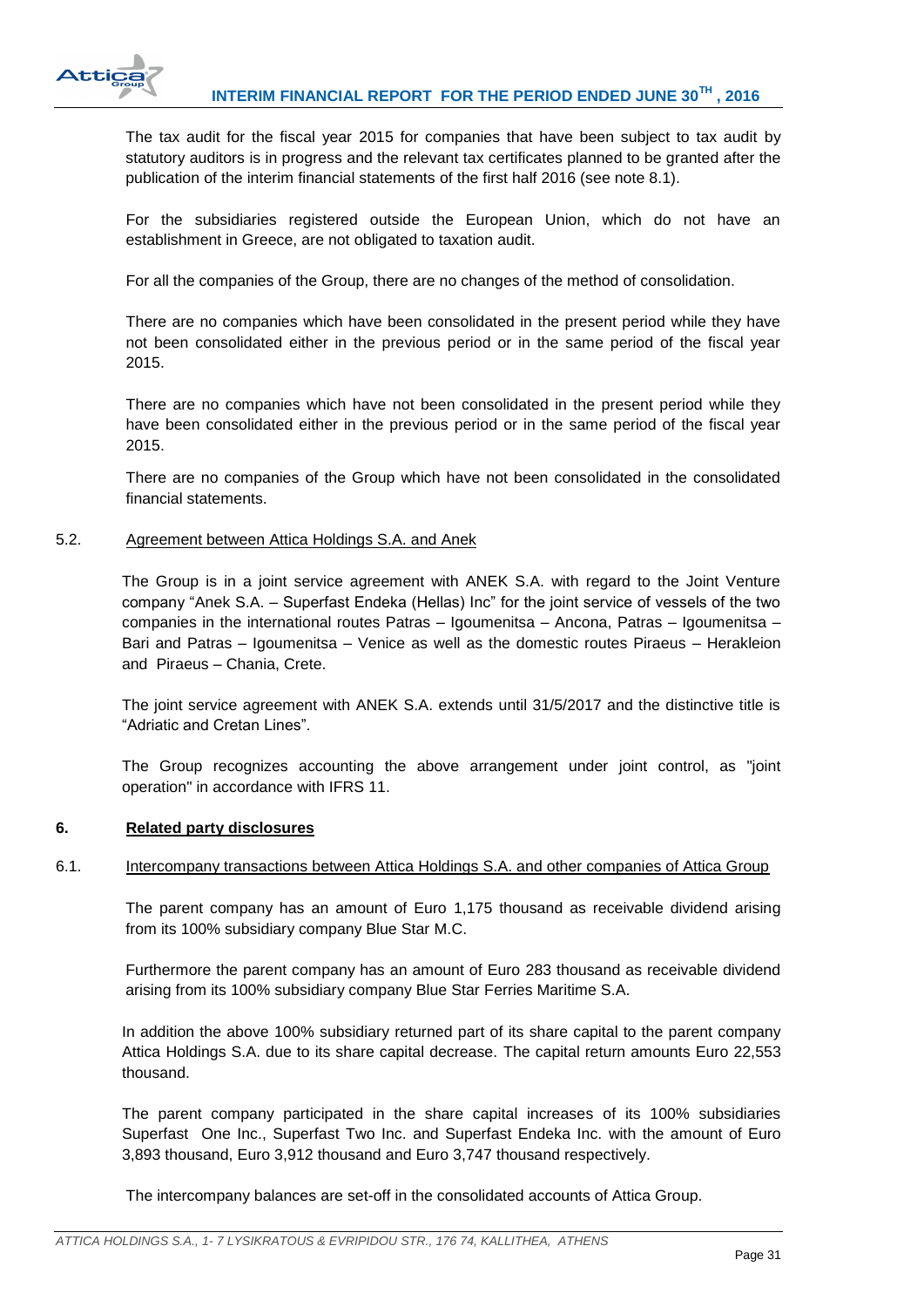

# <span id="page-32-0"></span>6.1.1. Intercompany transactions between Attica Holdings S.A. and the companies of Marfin Investment Group and the companies of Piraeus Bank

|             | 30/6/2016               |                          |                           |                |  |  |
|-------------|-------------------------|--------------------------|---------------------------|----------------|--|--|
|             | MARFIN INVESTMENT GROUP |                          | <b>PIRAEUS BANK GROUP</b> |                |  |  |
|             | GROUP                   | <b>COMPANY</b>           | <b>GROUP</b>              | <b>COMPANY</b> |  |  |
| Sales       | 4,283                   |                          | 84                        |                |  |  |
| Purchases   | 1.468                   | $\overline{\phantom{a}}$ | 1.065                     |                |  |  |
| Receivables | 4.578                   |                          | 17.949                    | 145            |  |  |
| Payables    | 1,263                   |                          | 39,924                    |                |  |  |

## <span id="page-32-1"></span>6.2. Guarantees

The parent company has guaranteed the repayment of loans of the Group's vessels amounting Euro 238,966 thousand.

# <span id="page-32-2"></span>6.3. Board of Directors and Executive Directors' Fees

#### **Key management compensation**

|                                     | 30/6/2016 | 30/6/2015 |
|-------------------------------------|-----------|-----------|
| Salaries & other employees benefits | 957       | 850       |
| Social security costs               | 71        | 94        |
| B.O.D. Remuneration                 | 120       |           |
| <b>Termination benefits</b>         | 12        |           |
| Total                               | 1,160     | 944       |
| Number of key management personnel  | 8         |           |

Key management personnel are those persons having authority and responsibility for planning, directing and controlling the activities of the entity, directly or indirectly, including any director (whether executive or otherwise) of that entity.

# <span id="page-32-3"></span>**7. Information for the Financial Statements for the period 1-1 to 30-06-2016**

#### <span id="page-32-4"></span>7.1. Operating Sector - Geographical Segment Report

The Group has decided to provide information based on the geographical segmentation of its operations.

The Group operates in the Greek Domestic Routes and in Adriatic Sea. The Group's vessels provide transportation services to passengers, private vehicles and freight.

#### **Seasonality**

The Company's sales are highly seasonal. The highest traffic for passengers and vehicles is observed during the months July, August and September while the lowest traffic for passengers and vehicles is observed between November and February. On the other hand, freight units sales are not affected significantly by seasonality.

The Company, as a holding company, does not have any sales activity and for this reason there is no revenue analysis by geographical segment.

The consolidated results and other information per segment for the period  $1/1 - 30/6/2016$  are as follows: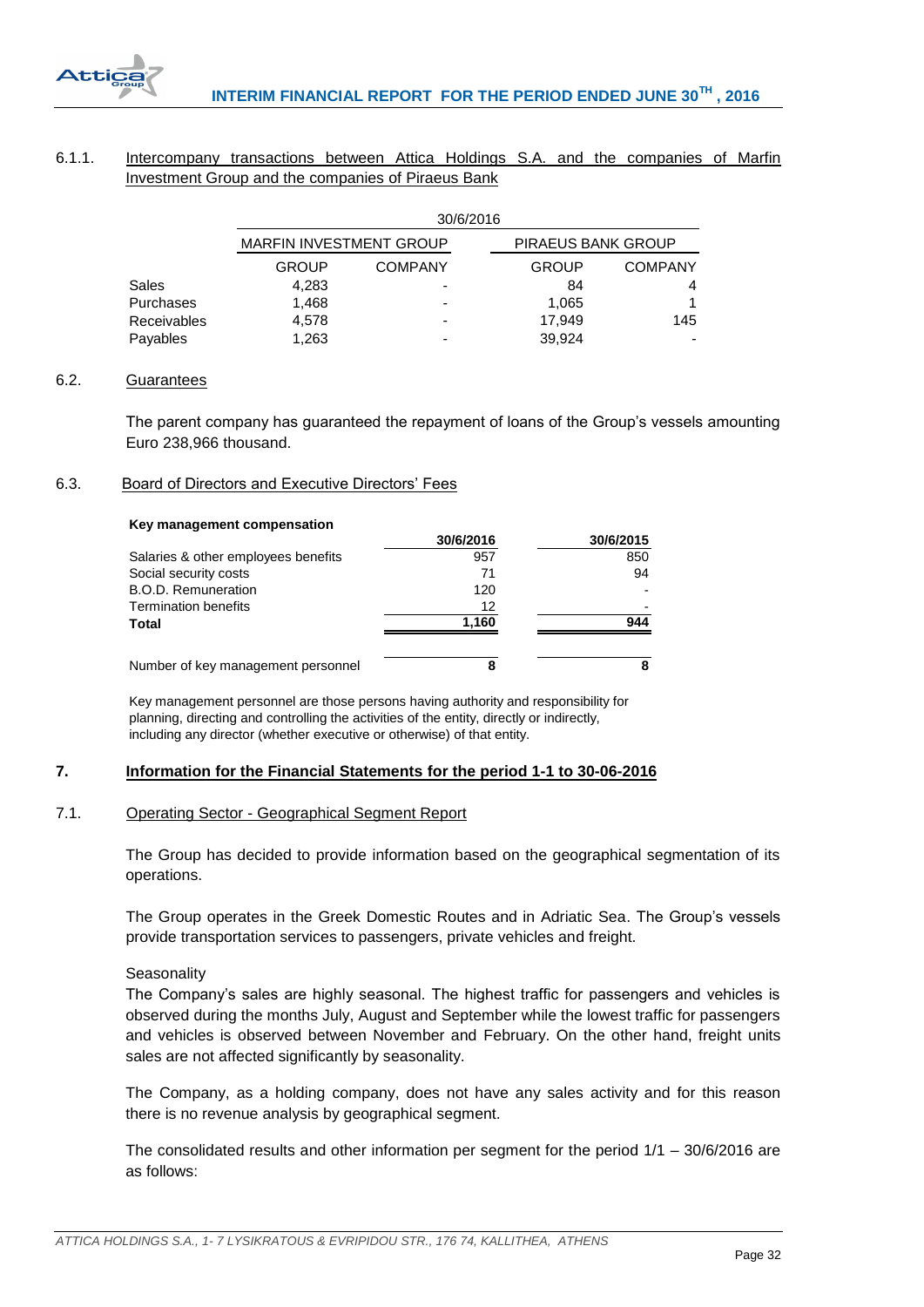

#### **GROUP**

|                                                         | 1/1-30/06/2016     |                     |         |           |
|---------------------------------------------------------|--------------------|---------------------|---------|-----------|
| Geographical Segment                                    | Domestic<br>Routes | <b>Adriatic Sea</b> | Other   | Total     |
| Fares                                                   | 73,077             | 32,260              |         | 105,337   |
| On-board Sales                                          | 2,765              | 1,529               |         | 4,294     |
| <b>Total Revenue</b>                                    | 75,842             | 33,789              |         | 109,631   |
| <b>Operating Expenses</b>                               | $-53,816$          | $-29,036$           |         | $-82,852$ |
| Management & Distribution Expenses                      | $-12,313$          | $-4,799$            | $-610$  | $-17,722$ |
| Other revenue / expenses                                | 498                | 246                 |         | 744       |
| Earnings before taxes, investing and financial results  | 10,211             | 200                 | $-610$  | 9,801     |
| <b>Financial results</b>                                | $-8,155$           | $-3,599$            | 2       | $-11,752$ |
| Earnings before taxes, investing and financial results, |                    |                     |         |           |
| depreciation and amortization                           | 18,194             | 4,063               | $-600$  | 21,656    |
| Profit/Loss before Taxes                                | 2,056              | $-3,399$            | $-608$  | $-1,951$  |
| Income taxes                                            | $-238$             | $-10$               |         | $-248$    |
| Profit/Loss after Taxes                                 | 1,818              | $-3,409$            | $-608$  | $-2,199$  |
| Customer geographic distribution                        |                    |                     |         |           |
| Greece                                                  | 100,274            |                     |         |           |
| Europe                                                  | 5,997              |                     |         |           |
| Third countries                                         | 3,360              |                     |         |           |
| <b>Total Fares</b>                                      | 109,631            |                     |         |           |
|                                                         |                    | 30/6/2016           |         |           |
| Geographical Segment                                    | Domestic           | Adriatic Sea        | Other * | Total     |
|                                                         | Routes             |                     |         |           |
| <b>Assets and liabilities figures</b>                   |                    |                     |         |           |
| Vessels' Book Value at 01/01                            | 386,263            | 178,890             |         | 565,153   |
| <b>Additions</b>                                        |                    |                     |         |           |
| <b>Disposals</b>                                        |                    |                     |         |           |
| Depreciation of disposals                               |                    |                     |         |           |
| Depreciation for the Period                             | $-8,414$           | $-3,168$            |         | $-11,582$ |
| Net Book Value of vessels at 30/06                      | 377,849            | 175,722             |         | 553,571   |
| Other tangible Assets                                   |                    | 1,219               | 673     | 1,892     |
| <b>Total Net Fixed Assets</b>                           | 377,849            | 176,941             | 673     | 555,463   |

Long-term and Short-term liabilities 191,219 66,189 - 257,408

\* Includes the parent company.

# Agreements sheet of Assets and Liabilities at 30/06/2016

| Net Book Value of Tangible Assets<br><b>Unallocated Assets</b> | Euro<br>Euro | 555,463<br>132,852 |
|----------------------------------------------------------------|--------------|--------------------|
| <b>Total Assets</b>                                            | Euro         | 688,315            |
| Long-term and Short-term liabilities                           | Euro         | 257,408            |
| <b>Unallocated Liabilities</b>                                 | Euro         | 50.549             |
| <b>Total Liabilities</b>                                       | Euro         | 307,957            |

The consolidated results and other information per segment for the period 1/1 – 30/6/2015 are as follows: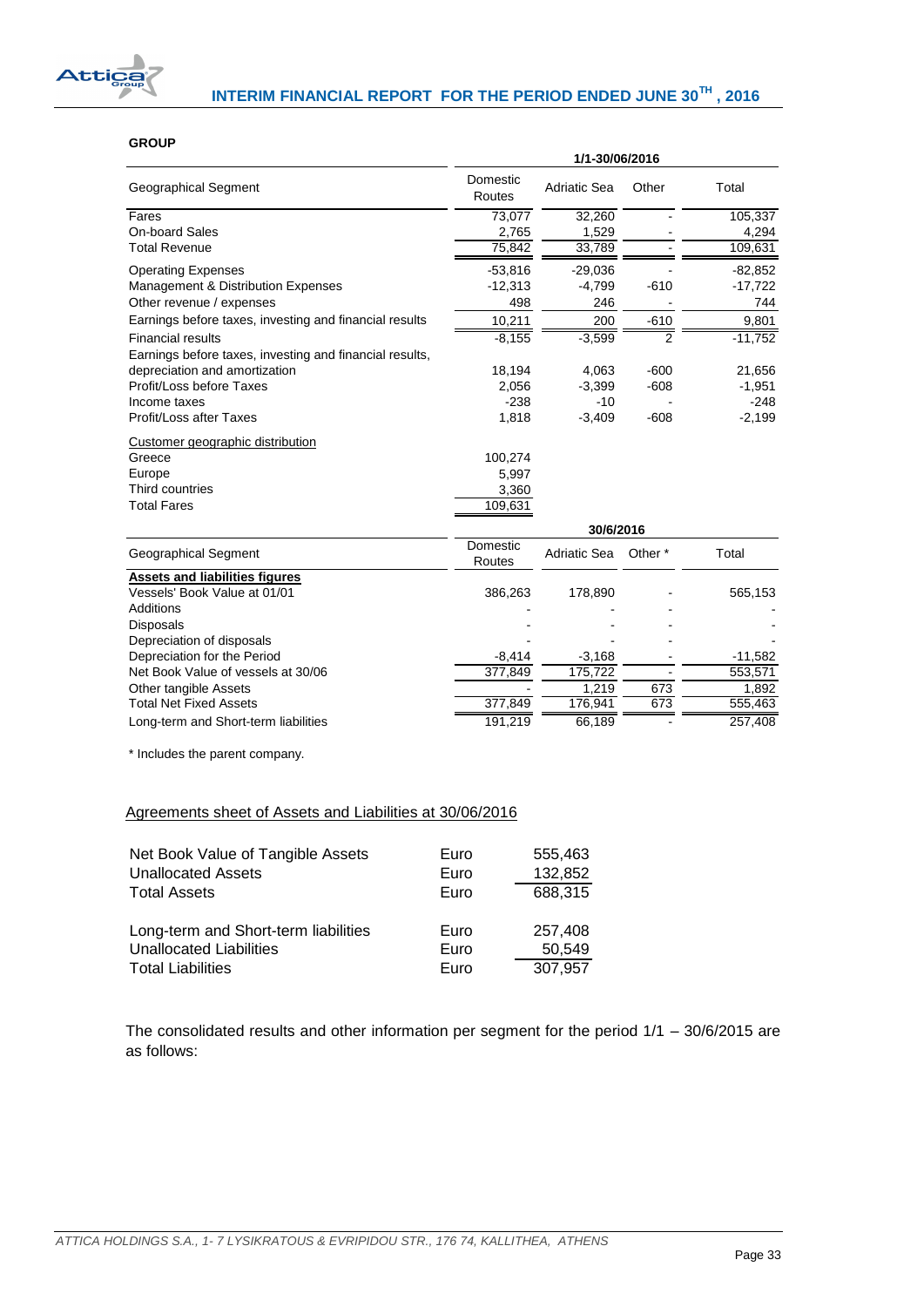

## **GROUP**

|                                                         | 1/1-30/06/2015     |                     |                    |           |  |
|---------------------------------------------------------|--------------------|---------------------|--------------------|-----------|--|
| <b>Geographical Segment</b>                             | Domestic<br>Routes | <b>Adriatic Sea</b> | Other <sup>*</sup> | Total     |  |
| Fares                                                   | 70,591             | 33,574              |                    | 104,165   |  |
| <b>On-board Sales</b>                                   | 2,972              | 1,731               |                    | 4,703     |  |
| <b>Total Revenue</b>                                    | 73,563             | 35,305              |                    | 108,868   |  |
| <b>Operating Expenses</b>                               | $-55,070$          | $-31,114$           |                    | $-86,184$ |  |
| Management & Distribution Expenses                      | $-11,186$          | $-4,495$            | $-524$             | $-16,205$ |  |
| Other revenue / expenses                                | 676                | 128                 |                    | 803       |  |
| Earnings before taxes, investing and financial results  | 7,983              | $-176$              | $-524$             | 7,283     |  |
| <b>Financial results</b>                                | $-9,003$           | $-4,085$            | 10                 | $-13,078$ |  |
| Earnings before taxes, investing and financial results, |                    |                     |                    |           |  |
| depreciation and amortization                           | 15,028             | 4,515               | $-513$             | 19,031    |  |
| Profit/Loss before Taxes                                | $-1,020$           | $-4,261$            | $-515$             | $-5,795$  |  |
| Income taxes                                            | $-37$              | $-11$               |                    | $-48$     |  |
| Profit/Loss after Taxes                                 | $-1,057$           | $-4,272$            | $-515$             | $-5,843$  |  |
| Customer geographic distribution                        |                    |                     |                    |           |  |
| Greece                                                  | 98,651             |                     |                    |           |  |
| Europe                                                  | 7,061              |                     |                    |           |  |
| Third countries                                         | 3,156              |                     |                    |           |  |
| <b>Total Fares</b>                                      | 108,868            |                     |                    |           |  |
|                                                         |                    | 31/12/2015          |                    |           |  |
| <b>Geographical Segment</b>                             | Domestic<br>Routes | <b>Adriatic Sea</b> | Other <sup>*</sup> | Total     |  |
| <b>Assets and liabilities figures</b>                   |                    |                     |                    |           |  |
| Vessels' Book Value at 01/01                            | 333,982            | 245,127             |                    | 579,109   |  |
| Improvements / Additions                                | 6,156              |                     |                    | 6,156     |  |
| Vessels' redeployment                                   | 61,546             | $-61,546$           |                    |           |  |
| Reversal of impairment of assets                        | 1,561              | 1,488               |                    | 3,049     |  |
| Vessels' Disposals                                      |                    |                     |                    |           |  |
| Depreciation for the Period                             | $-16,982$          | $-6,179$            |                    | $-23,161$ |  |
| Net Book Value of vessels at 31/3                       | 386,263            | 178,890             |                    | 565,153   |  |
| Other tangible Assets                                   |                    |                     | 363                | 363       |  |
| <b>Total Net Fixed Assets</b>                           | 386,263            | 178,890             | 363                | 565,516   |  |
| Secured loans                                           | 203,050            | 82,206              |                    | 285,256   |  |

\* The column "Other" includes the parent company.

## Agreements sheet of Assets and Liabilities at 31/12/2015

| Net Book Value of Tangible Assets<br><b>Unallocated Assets</b> | Euro<br>Euro | 565,516<br>143,131 |
|----------------------------------------------------------------|--------------|--------------------|
| <b>Total Assets</b>                                            | Euro         | 708,647            |
| Long-term and Short-term liabilities                           | Euro         | 285,256            |
| Unallocated Liabilities                                        | Euro         | 47,163             |
| <b>Total Liabilities</b>                                       | Euro         | 332.419            |

## <span id="page-34-0"></span>7.2. Cost of sales

Cost of sales decreased compared to the previous period due to the lower fuel oil prices.

# <span id="page-34-1"></span>7.3. Administrative expenses

Administration expenses increased compared to previous period mainly due to the increased number of personnel and the increase in provision for personnel benefits.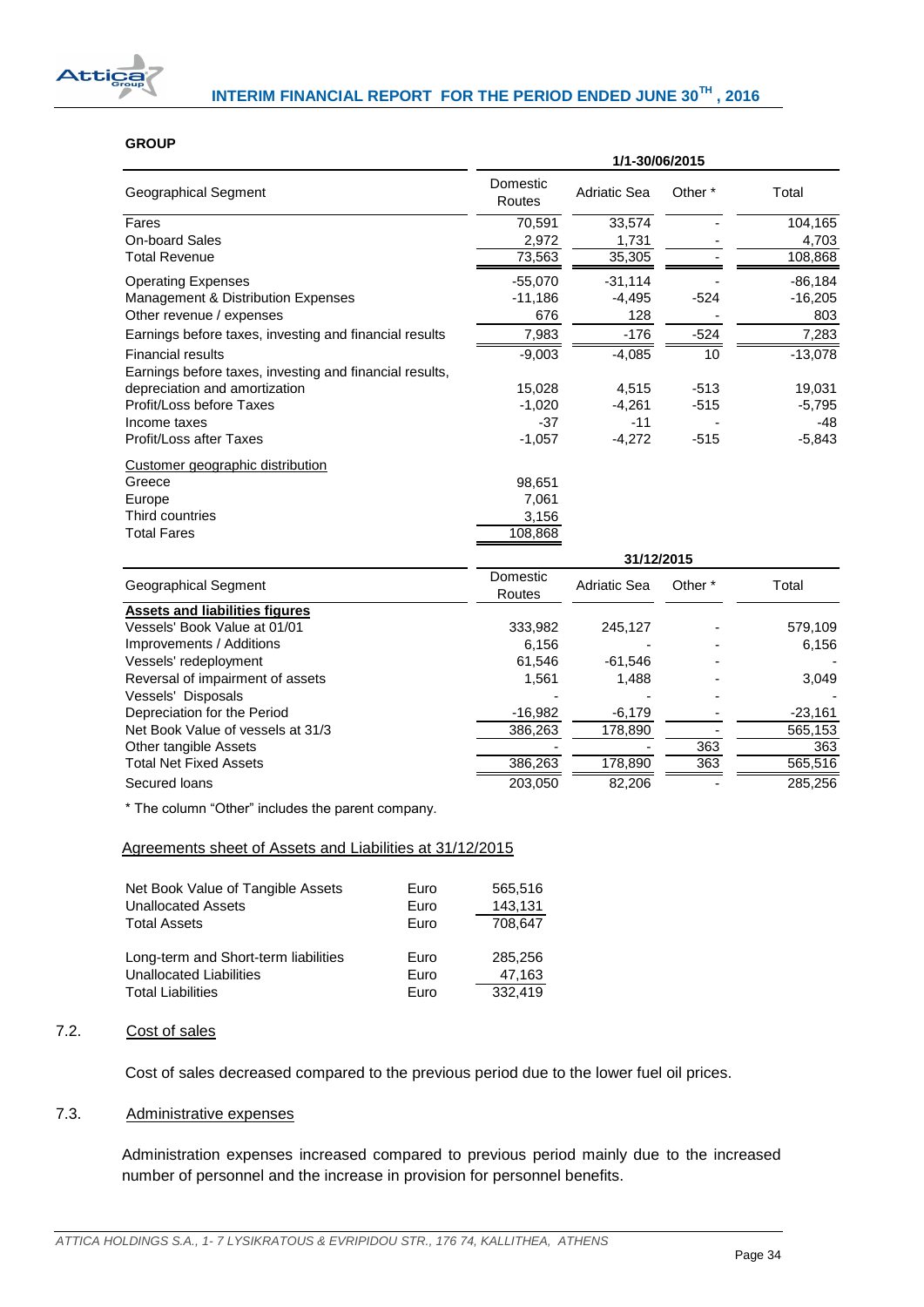

# <span id="page-35-0"></span>7.4. Distribution expenses

Distribution expenses remained almost at the same levels with the corresponding period.

#### <span id="page-35-1"></span>7.5. Other operating income

Other operating income includes mainly income from subsidies.

### <span id="page-35-2"></span>7.6. Other financial results

Other financial results include mainly a loss of Euro 1,589 thousand due to fuel oil price hedging against fuel oil price fluctuations.

#### <span id="page-35-3"></span>7.7. Earnings per share – Basic / Diluted

Earnings per share – basic are calculated by dividing the profit or loss attributable to shareholders of the parent company, by the weighted average number of ordinary shares in issue during the year.

|                                                                       | <b>GROUP</b>  |               | <b>COMPANY</b> |               |
|-----------------------------------------------------------------------|---------------|---------------|----------------|---------------|
|                                                                       | 1/1-30/6/2016 | 1/1-30/6/2015 | 1/1-30/6/2016  | 1/1-30/6/2015 |
| Profit / (loss) attributable to shareholders of the<br>parent company | $-2.199$      | $-5.843$      | -607           | 1.834         |
| The weighted average number of ordinary shares                        | 191.660.320   | 191.660.320   | 191.660.320    | 191.660.320   |
| Earnings Per Share - basic (in euro)                                  | $-0.0115$     | $-0.0305$     | $-0.0032$      | 0.0096        |
| Diluted earnings per share (in Euro)*                                 | $-0.3550$     | $-0.3064$     | $-0.3946$      | $-0.2905$     |

\* Due to the Convertible Bond Loan issued during the fiscal year 2014, as stated in note 9 "Significant events" of the Annual Financial Statements for the fiscal year 2014, potential securities of the above loan are a class of securities that could reduce earnings per share.

The diluted earnings per share for the period 01/01 - 30/06/2016 and the corresponding comparative period were calculated as follows:

|                                                                                                                         | <b>GROUP</b>  |               |               | <b>COMPANY</b> |  |
|-------------------------------------------------------------------------------------------------------------------------|---------------|---------------|---------------|----------------|--|
|                                                                                                                         | 1/1-30/6/2016 | 1/1-30/6/2015 | 1/1-30/6/2016 | 1/1-30/6/2015  |  |
| a) Diluted earning per share<br>Profit / (loss) attributable to<br>shareholders of the parent                           |               |               |               |                |  |
| company<br>Effect of profit / (loss) arising from                                                                       | $-2,199$      | $-5,843$      | -607          | 1,834          |  |
| the conversion                                                                                                          | $-96,574$     | -79,423       | $-109,189$    | $-82,661$      |  |
| Total profit / (loss)                                                                                                   | $-98,773$     | $-85,266$     | $-109,796$    | $-80,827$      |  |
| b) Number of shares<br>Number of shares which have been<br>used for the calculation of the<br>earning per share - basic | 191,660,320   | 191,660,320   | 191,660,320   | 191,660,320    |  |
| Plus: Number of shares' increace<br>from a potential exercise of bonds<br>conversion rights                             | 86,580,087    | 86,580,087    | 86,580,087    | 86,580,087     |  |
| Number of shares which have been<br>used for the calculation of the<br>diluted earning per share                        | 278,240,407   | 278,240,407   | 278,240,407   | 278,240,407    |  |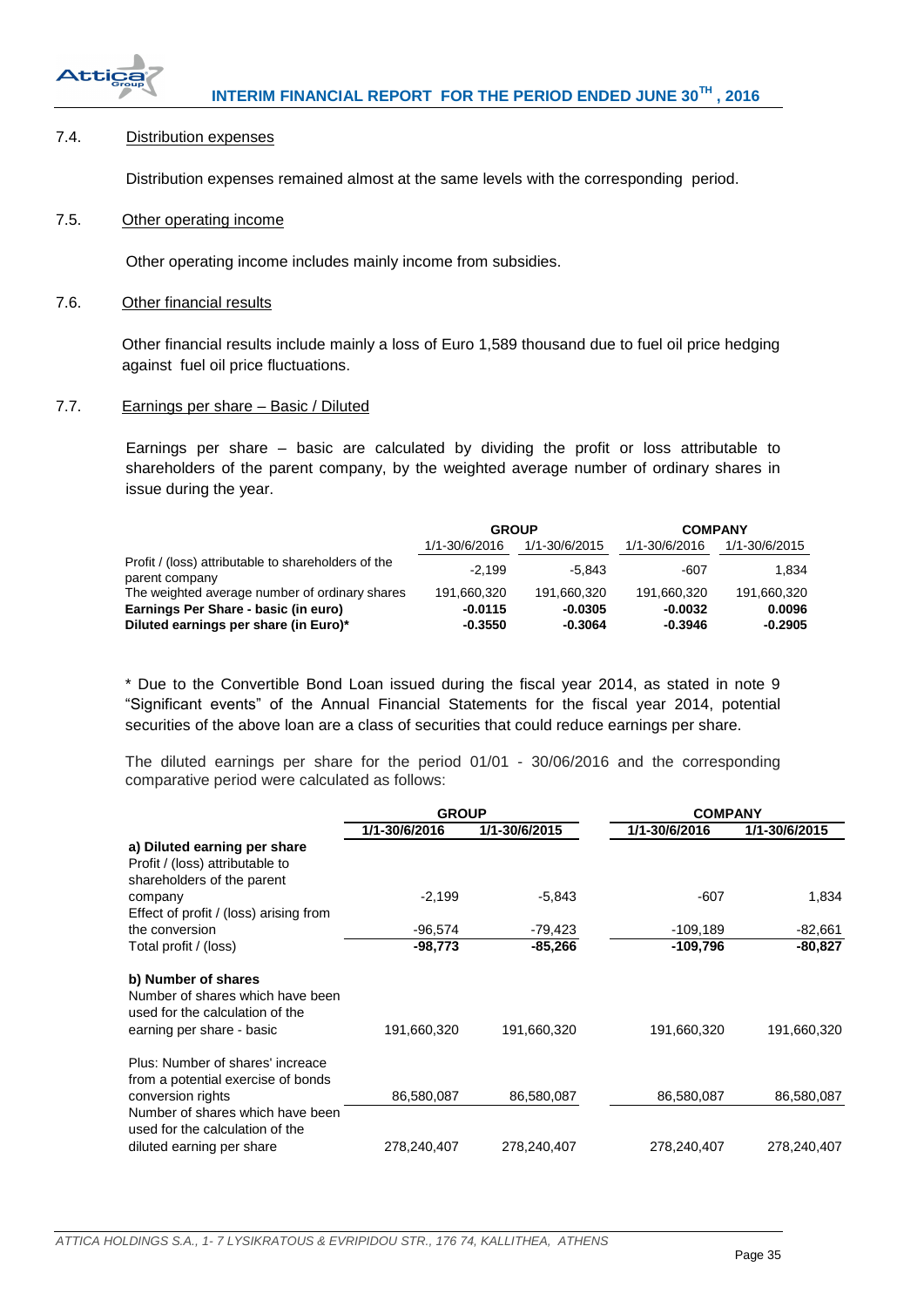

# <span id="page-36-0"></span>7.8. Tangible assets

Tangible assets decreased compared to 31/12/2015 mainly due to the depreciations of the present period.

# <span id="page-36-1"></span>7.9. Trade and other receivables

Trade and other receivables increased compared to 31/12/2015 due to seasonality.

# <span id="page-36-2"></span>7.10. Other current assets

Other current assets increased compared to 31/12/2015. This increase was due to the vessels' dry dock.

#### <span id="page-36-3"></span>7.11. Derivatives

The Group has hedged partially its risk against Fuel Oil price fluctuation, which is measured at fair value.

## <span id="page-36-4"></span>7.12. Cash and cash equivalents

Cash and cash equivalents decreased compared to 31/12/2015 mainly due to the fact that the Group paid the amount of Euro 32,589 thousand for reduction of its long-term loans and the amount of Euro 366 thousand for the financial leasing of the vessel Blue Galaxy.

# <span id="page-36-5"></span>7.13. Share capital – Share premium – Total comprehensive income

The share capital amounts to Euro 57,498 thousand and is divided in 191,660,320 common registered voting shares with a nominal value of Euro 0.30 each.

| <b>GROUP</b><br>Balance as of 01/01/2016 | <b>Number of</b><br><b>Shares</b><br>191,660,320 | <b>Nominal</b><br>value<br>0.30 | Value of<br>common<br>57,498 | <b>Share</b><br>premium<br>290,256 |
|------------------------------------------|--------------------------------------------------|---------------------------------|------------------------------|------------------------------------|
| Share issue                              |                                                  |                                 |                              |                                    |
| - Common                                 |                                                  |                                 |                              |                                    |
| - Preference                             |                                                  |                                 |                              |                                    |
| <b>Balance as of 30/06/2016</b>          | 191,660,320                                      | 0.30                            | 57,498                       | 290.256                            |
| <b>COMPANY</b>                           | Number of<br><b>Shares</b>                       | <b>Nominal</b><br>value         | Value of<br>common<br>shares | <b>Share</b><br>premium            |
| Balance as of 01/01/2016                 | 191,660,320                                      | 0.30                            | 57.498                       | 290.256                            |
| Share issue<br>- Common                  |                                                  |                                 |                              |                                    |
| - Preference                             |                                                  |                                 |                              |                                    |
| Balance as of 30/06/2016                 | 191,660,320                                      | 0.30                            | 57,498                       | 290.256                            |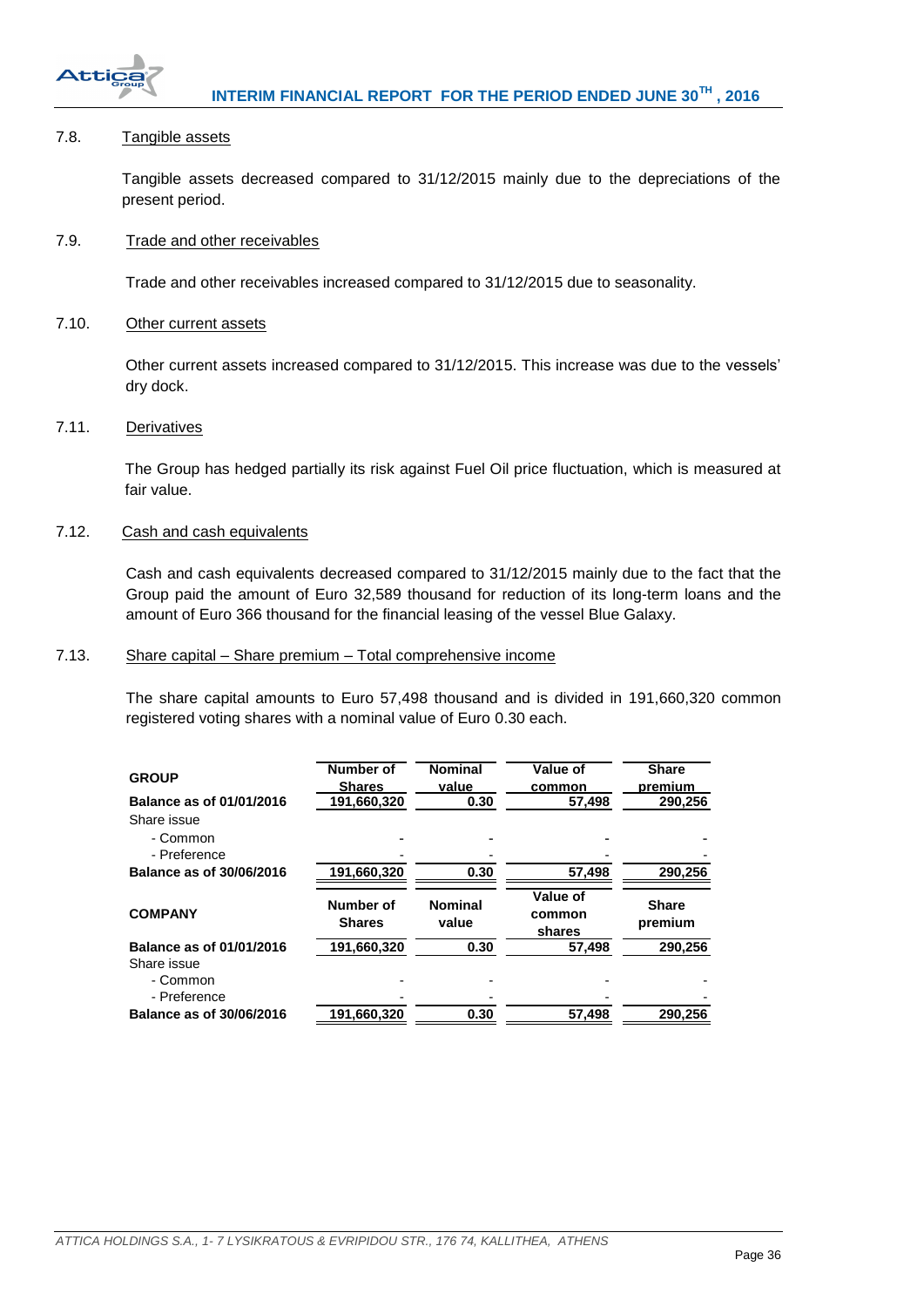

# <span id="page-37-0"></span>7.14. Borrowings

Borrowings analysis:

| Long-term borrowings                  | 30/6/2016 | 31/12/2015 |
|---------------------------------------|-----------|------------|
| Obligations under finance lease       | 4.807     | 5.174      |
| Secured Loans                         | 90,032    | 101,877    |
| <b>Bonds</b>                          | 99,962    | 120,312    |
| Convertible Bonds                     | 62,607    | 57,893     |
| Less: Long-term loans payable in next |           |            |
| financial year                        | $-24,220$ | -41,529    |
| <b>Total of long-term loans</b>       | 233,188   | 243,727    |
| <b>Short-term dept</b>                | 30/6/2016 | 31/12/2015 |
| Secured Loans                         |           |            |
| <b>Bank Loans</b>                     |           |            |
| More: Long-term loans payable in next |           |            |
| financial year                        | 24,220    | 41,529     |
| <b>Total of short-term loans</b>      | 24,220    | 41.529     |

| Borrowings as of 30/6/2016      | <b>Within 1year</b> | After 1year but<br>not more than<br>5 years | More than<br>five years | <b>Total</b> |
|---------------------------------|---------------------|---------------------------------------------|-------------------------|--------------|
| Obligations under finance lease | 1,039               | 3,768                                       |                         | 4,807        |
| Secured Loans                   | 15.397              | 50.019                                      | 24,616                  | 90,032       |
| <b>Bonds</b>                    | 7,784               | 66,613                                      | 25,565                  | 99,962       |
| <b>Convertible Bonds</b>        |                     | 62,607                                      |                         | 62,607       |
| <b>Borrowings</b>               | 24,220              | 183,007                                     | 50,181                  | 257,408      |
| Borrowings as of 31/12/2015     | <b>Within 1year</b> | After 1year but<br>not more than<br>5 years | More than<br>five years | <b>Total</b> |
| Obligations under finance lease | 880                 | 4,294                                       |                         | 5,174        |
| Secured Loans                   | 22,155              | 53,806                                      | 25,916                  | 101,877      |
| <b>Bonds</b>                    | 18,494              | 75,880                                      | 25,938                  | 120,312      |
| <b>Convertible Bonds</b>        |                     | 57,893                                      |                         | 57,893       |
| <b>Borrowings</b>               | 41,529              | 191,873                                     | 51,854                  | 285,256      |

|                      | 30/6/2016  |
|----------------------|------------|
|                      | Euro       |
| Long-term borrowings | 6.29%      |
| Short-term dept      |            |
|                      | 31/12/2015 |
|                      | Euro       |
| Long-term borrowings | 6.25%      |
| Short-term dept      |            |

During the present period the Group paid the amount of Euro 32,589 thousand for its long-term loans and the amount of Euro 366 thousand for the financial leasing of the vessel Blue Galaxy.

Group's total borrowings stood at Euro 257,408 thousand.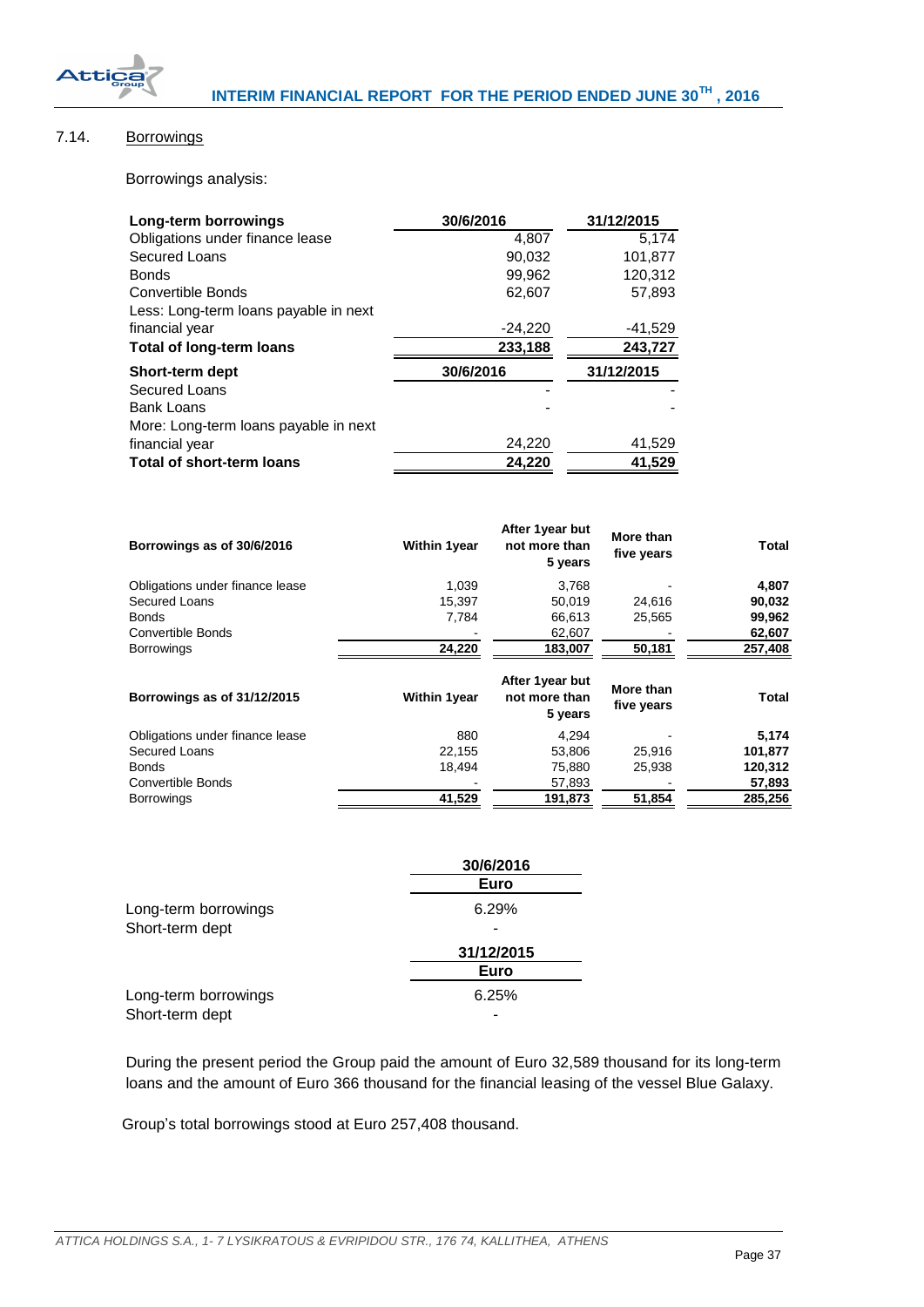

#### <span id="page-38-0"></span>7.15. Trade and other payables

"Trade and other payables" increased mainly due to the vessels' dry dock.

### <span id="page-38-1"></span>7.16. Other current liabilities

"Other current liabilities" increased mainly due to the "Deferred income" which refer to passenger tickets issued but not yet travelled until 30/6/2016.

## <span id="page-38-2"></span>**8. Other information**

<span id="page-38-3"></span>8.1. Unaudited fiscal years

The parent company has been audited by tax authorities until the fiscal year 2007.

The unaudited fiscal years of the subsidiaries are presented in the table of the paragraph 5.1. "Consolidation of the subsidiaries of Attica Holdings S.A.".

The subsidiary company Attica Premium S.A., which is under liquidation, has been audited by tax authorities until the fiscal year 2011. For the fiscal years 2011-2013 the company being subject statutorily audited by a Certified Auditor or audit firm in accordance with par.5, article 82, L.2238/1994. Upon completion of the tax audit, the Certified Auditor issued a Tax Compliance Certificate with a conclusion without judgment.

For the fiscal years 2011-2014, the parent company and the 100% subsidiaries Attica Ferries Maritime S.A., Blue Star Ferries Maritime S.A., for the fiscal years 2012 – 2014 the branches Superfast One, Two, Endeka Hellas INC and and for the fiscal years 2012 – 2013 the branches Superfast Pente, Exi, and Dodeka Hellas INC being subject statutorily audited by a Certified Auditor or audit firm in accordance with par.5, article 82, L.2238/1994. Upon completion of the tax audit, the Certified Auditor issued a Tax Compliance Certificate with a conclusion without judgment.

In order to consider that the fiscal year was inspected by the tax authorities, must be applied as specified in paragraph 1a of Article 6 of POL 1159/2011, as amended by POL 1236/2013.

A reporting audit for the fiscal year 2008 has been issued for the parent company and the 100% subsidiaries Superfast Dodeka (Hellas) INC.& CO Joint Venture, Superfast Dodeka Hellas INC, Blue Star Ferries Maritime S.A., Blue Star Ferries Joint Venture, Superfast One INC and Blue Star Ferries Maritime S.A. & CO Joint venture by tax authorities. An audit mandate has been issued for Blue Star Ferries Joint Venture. This audit is not expected to cause any significant deviation in tax liabilities that have been recorded in the Financial Statements.

The subsidiaries of ATTICA HOLDINGS S.A. have already made a tax provision of Euro 360 thousand for the unaudited fiscal years.

The parent company has made a tax provision of Euro 20 thousand. For the subsidiaries registered outside the European Union, which do not have an establishment in Greece, there is no obligation for taxation audit.

Shipping Companies, they are not subject to POL 1159/2011 and their tax inspection is conducted as effective by the tax authorities.

For the tax audit of the fiscal year 2015, the anonyme and limited liability companies of the Group operating in Greece, have been subject to tax audit by statutory auditors under the provisions of Article 65A paragraph 1 of Law 4174/2013 as amended by Law 4262/2014.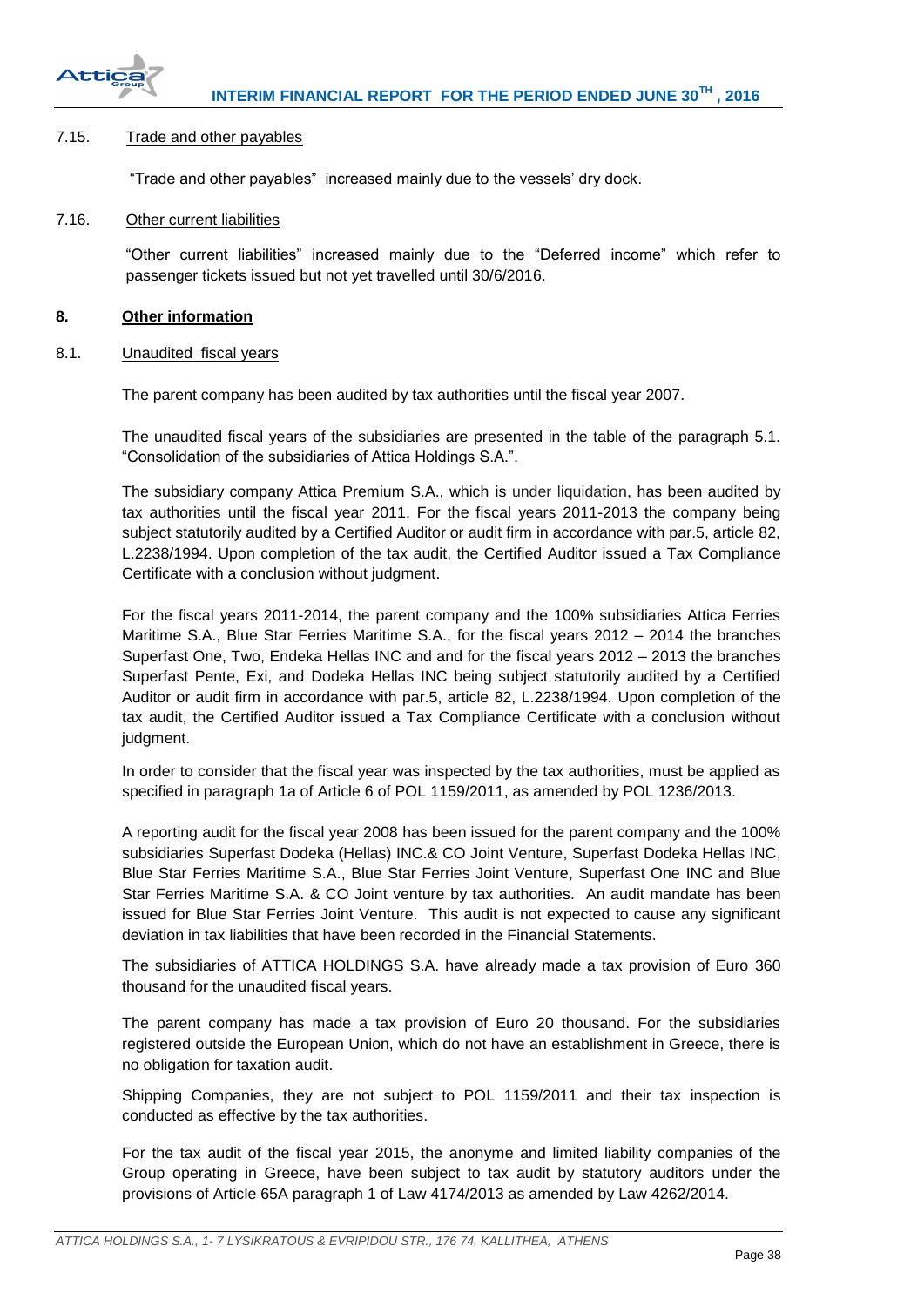

This tax audit is in progress and the relevant tax certificates planned to be granted after the publication of the interim financial statements of the first half 2015 by the statutory auditors and it is not expected that there will arise significant differences in the tax obligations, incorporated in the financial Statements.

# <span id="page-39-0"></span>8.2. Payments of finance and operating leases

The finance leases that have been recognized in the income statement of the period 1/1 - 30/06/2016, amount Euro 711 thousand.

The operating leases that have been recognized in the income statement of the period 1/1 – 30/06/2016, amount Euro 318 thousand.

## <span id="page-39-1"></span>8.3. Provisions

The Group has made a provision amounting Euro 1,218 which concerns claim for compensation from the crew that was employed on board the vessels of the Group.

#### <span id="page-39-2"></span>8.4. Contingent assets and liabilities

a) Liens and Encumbrances

The vessels owned by the Group have been mortgaged as security of secured loans for an amount of Euro 685,273 thousand,

#### b) Granted guarantees

The following letters of guarantee have been provided to secure liabilities of the Group and the Company and were in force on 30/06/2016:

| 30/6/2016 |
|-----------|
|           |
| 1,668     |
| 238,966   |
| 24        |
|           |
|           |
| 18        |
| 240,676   |
|           |

#### c) Undertakings

On 30/06/2016 the Group and the Company have the following liabilities which derive from the operating and finance lease agreements and are payable as follows:

|                                                | <b>GROUP</b><br>30/6/2016 | <b>COMPANY</b><br>30/6/2016 |
|------------------------------------------------|---------------------------|-----------------------------|
| <b>Finance lease commitments</b>               |                           |                             |
| Within one year                                | 1,039                     |                             |
| After one year but not more than five<br>years | 3,768                     |                             |
| More than five years                           |                           |                             |
| <b>Operating lease commitments</b>             |                           |                             |
| Within one year                                | 384                       | 47                          |
| After one year but not more than five<br>years | 1,933                     | 234                         |
| More than five years                           | 1.341                     | 162                         |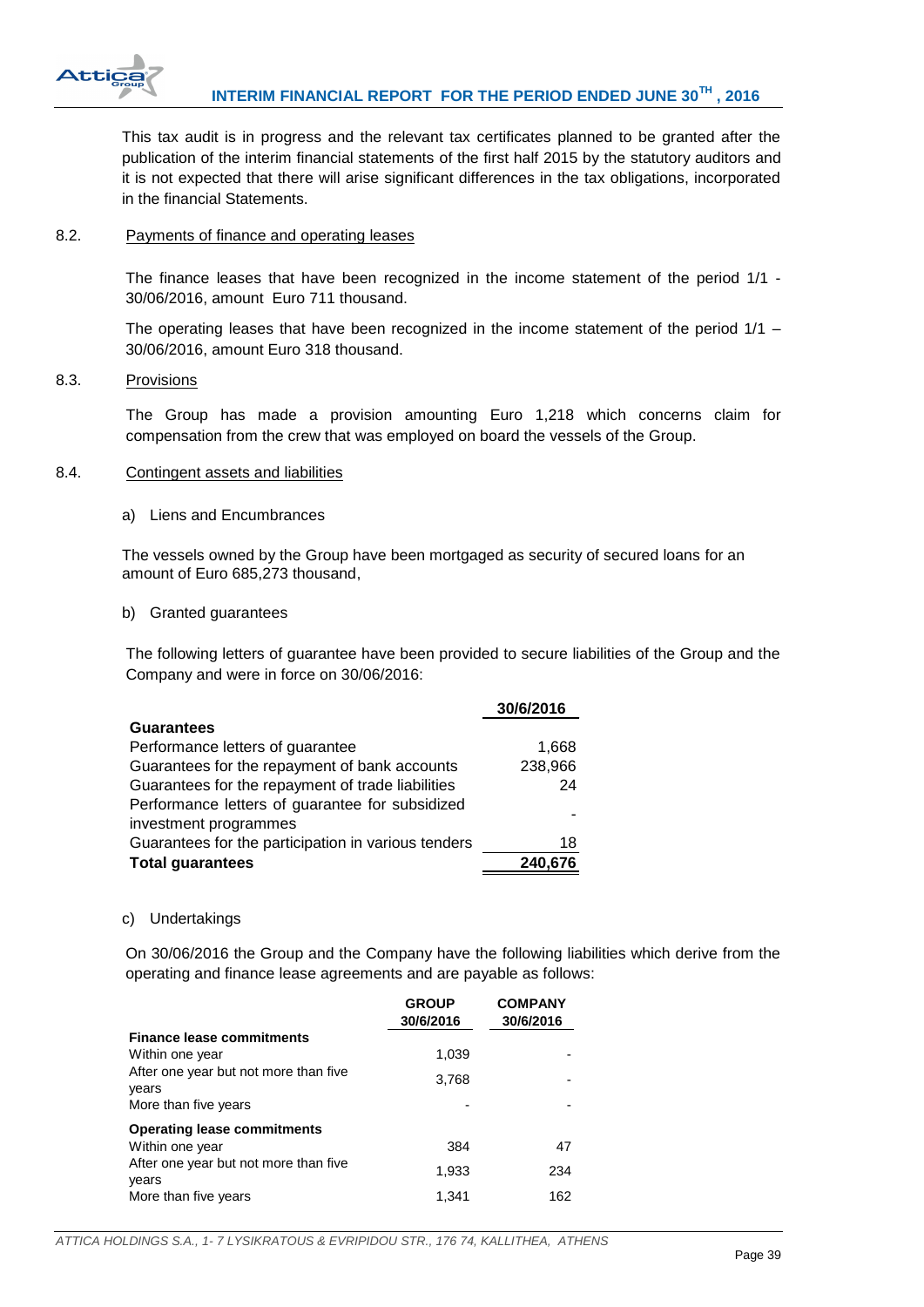

## <span id="page-40-0"></span>**9. Significant events**

On 16.06.2016 Attica Group and BMCE Bank announced an agreement to operate scheduled ferry services from Morocco to Europe, through the newly-established Moroccan company AFRICA MOROCCO LINKS ("AML"). Attica Group will hold a 49% participation, in the new company, while 51% will be held by BMCE Bank Of Africa Group.

The implementation of the agreement started with the inauguration on June  $17<sup>th</sup>$ , 2016 of the Tanger Med (Morocco) – Algeciras (Spain) route with the vessel "Diagoras".

On 29.06.2016 Attica Group announced the sale of Ro/Pax Vessel Diagoras to the Moroccan company "AFRICA MOROCCO LINKS" ("AML"), in the context of the previously announced agreement between Attica Group and BMCE Bank of Africa to operate scheduled ferry services between Morocco and Europe through AML. The sale of the Vessel is part of a broader agreement which includes also a repurchase agreement for the same financial consideration until the end of the current fiscal year.

## <span id="page-40-1"></span>**10. Events after the Balance Sheet date**

There are no events after the Balance Sheet date.

Athens, August 26, 2016

| <b>CHAIRMAN</b>         | <b>CHIEF EXECUTIVE</b>  | <b>AUTHORIZED</b>            | <b>FINANCIAL</b>                                 |
|-------------------------|-------------------------|------------------------------|--------------------------------------------------|
| OF THE B.O.D.           | <b>OFFICER</b>          | <b>DIRECTOR</b>              | <b>DIRECTOR</b>                                  |
|                         |                         |                              |                                                  |
|                         |                         |                              |                                                  |
| <b>KYRIAKOS MAGIRAS</b> | <b>SPIROS PASCHALIS</b> | <b>IRAKLIS SIMITSIDELLIS</b> | NIKOLAOS TAPIRIS                                 |
| ID Card No: AK109642    | ID Card No: AB215327    | ID Card No: AM140292         | ID Card No: AK087031<br>LICENSE No 32210-CLASS A |
|                         |                         |                              |                                                  |